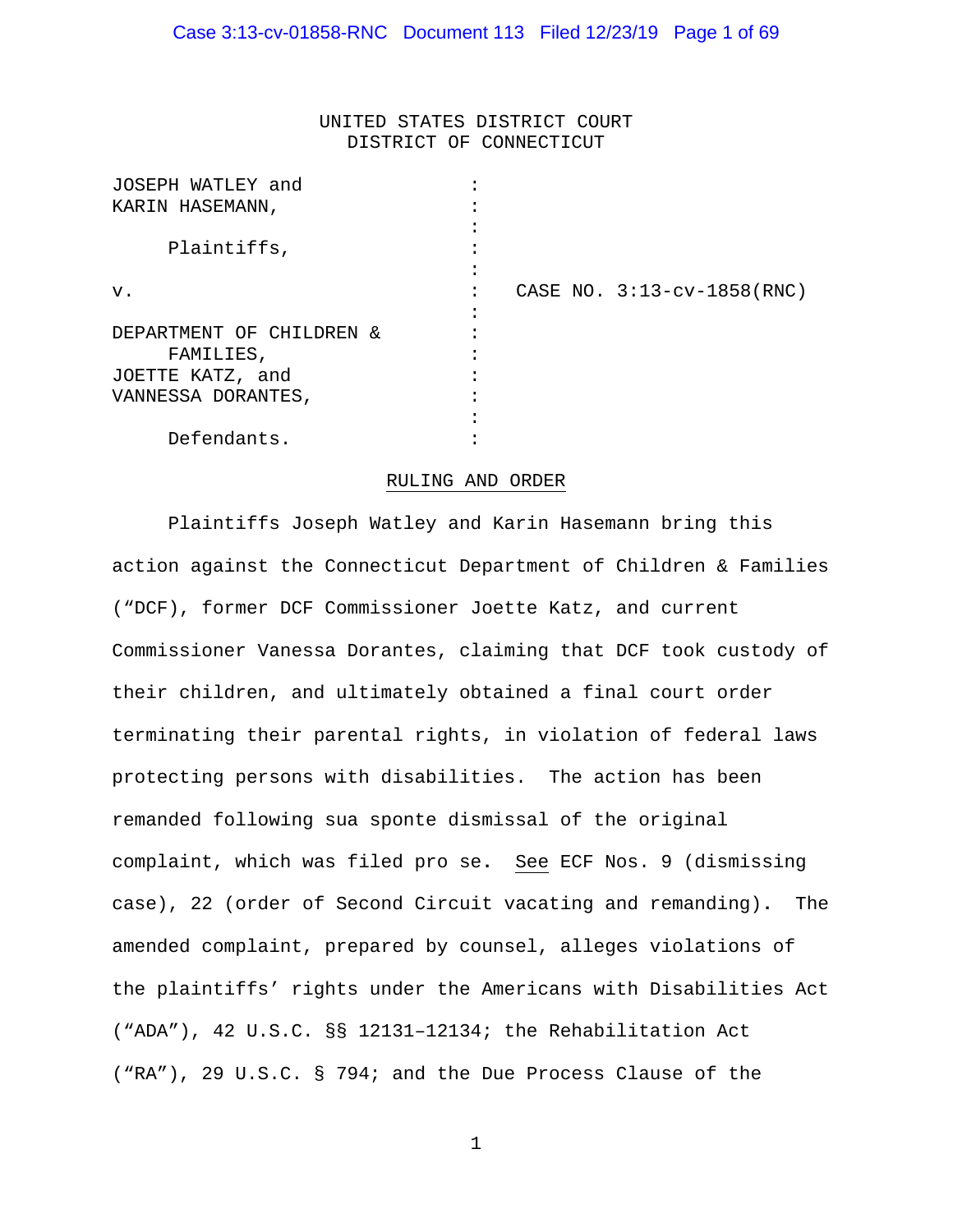### Case 3:13-cv-01858-RNC Document 113 Filed 12/23/19 Page 2 of 69

Fourteenth Amendment, made enforceable under 42 U.S.C. § 1983. Plaintiffs seek money damages to redress DCF's alleged intentional discrimination and failure to provide reasonable accommodations. In addition, they seek injunctive relief requiring DCF to adopt certain institutional reforms.[1](#page-1-0) 

Plaintiffs commenced this action in federal district court after more than a decade of litigation in the trial and appellate courts of Connecticut, including five neglect trials, four termination of parental rights ("TPR") trials, and three appeals. Published decisions of state trial and appellate courts in the underlying proceedings frame the present action.

<span id="page-1-0"></span><sup>&</sup>lt;sup>1</sup> Counts one, two and three of the amended complaint are brought under the ADA and RA. These counts are construed as attempting to obtain damages and injunctive relief against DCF, as permitted by both statutes. Neither statute provides for recovery of damages against individuals, so I do not read these counts as attempting to recover damages from defendants Katz and Dorantes. See De Figueroa v. New York, -- F. Supp. 3d --, 2019 WL 4221181, at \*14 n.20 (E.D.N.Y. 2019). Count four of the amended complaint is brought under § 1983. It is well-settled that § 1983 does not provide a cause of action against a state agency, Basak v. N.Y. State Dep't of Health, 9 F. Supp. 3d 383, 389 (S.D.N.Y. 2014) (quoting Will v. Mich. Dep't of Police, 491 U.S. 58, 62-71 (1989)), and that the cause of action it provides against state officials is available only if the individual was personally involved in the alleged deprivation of federal rights, see, e.g., Carter v. Broome County, 394 F. Supp. 3d 228, 243 (N.D.N.Y. 2019) (noting that supervisory liability under § 1983 requires an individual defendant's own "culpable action or inaction" and "personal involvement" in the violation). Accordingly, I read this count as attempting to state a claim for damages against former Commissioner Katz in her personal capacity and a claim for injunctive relief against Commissioner Dorantes in her official capacity.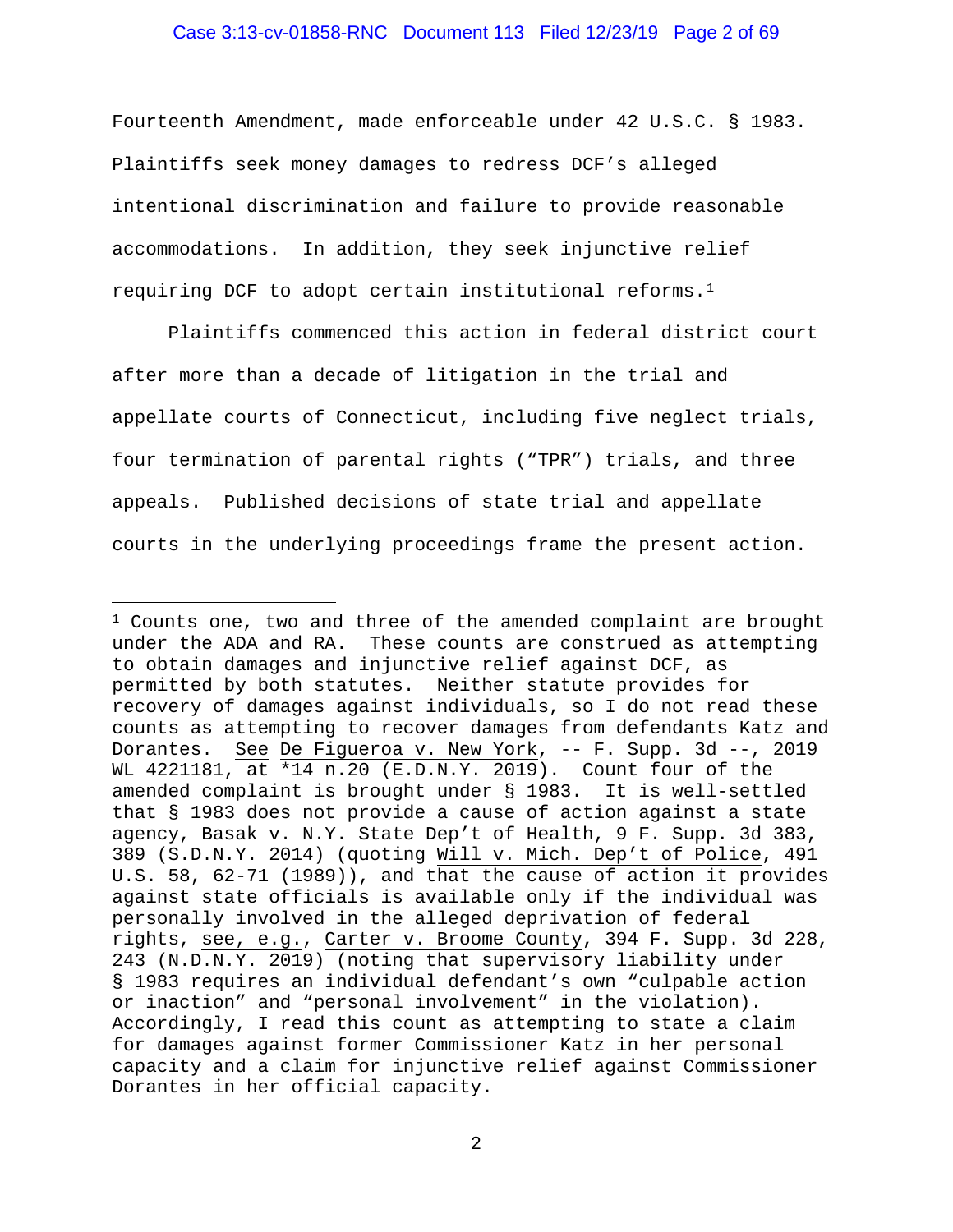See In re Joseph W., Jr., 53 Conn. Supp. 1 (2013)(describing procedural history in detail).<sup>2</sup> The decisions show the following:

- DCF obtained orders of temporary custody with regard to plaintiffs' children soon after each was born on the ground that the children would be in immediate physical danger if they were left in plaintiffs' care;

- DCF's subsequent actions affecting plaintiffs' parental rights were undertaken in conjunction with court orders

<span id="page-2-0"></span> $2$  In adjudicating a motion to dismiss, a district court may take judicial notice of "any written instrument attached to the complaint, statements or documents incorporated into the complaint by reference, . . . and documents possessed by or known to the plaintiff and upon which it relied in bringing the suit." ATSI Commc'ns, Inc. v. Shaar Fund, Ltd., 493 F.3d 87, 98 (2d Cir. 2007). In addition, the court may "take judicial notice of documents filed in other courts, . . . not for the truth of the matters asserted in the other litigation, but rather to establish the fact of such litigation and related filings." Kramer v. Time Warner Inc., 937 F.2d 767, 774 (2d Cir. 1991).

Throughout this Ruling and Order, judicial notice is taken of factual findings and legal conclusions of state courts in the underlying proceedings. The findings are not relied on for their truth but only for their preclusive effect. See Bristol v. Nassau Cty., 685 Fed. App'x 26, 28 (2d Cir. 2017) (affirming appropriateness of district court's "judicial noticing of decisions in related state criminal proceedings" because "[t]hese self-authenticating, publicly available records satisfied" the judicial notice rule "and bore directly on the question of issue preclusion"); Apotex, Inc. v. Acorda Therapeutics, Inc., 823 F.3d 51, 60 (2d Cir. 2016) (holding that a court's consideration of matters subject to judicial notice does not impermissibly convert a ruling on a motion to dismiss into one for summary judgment).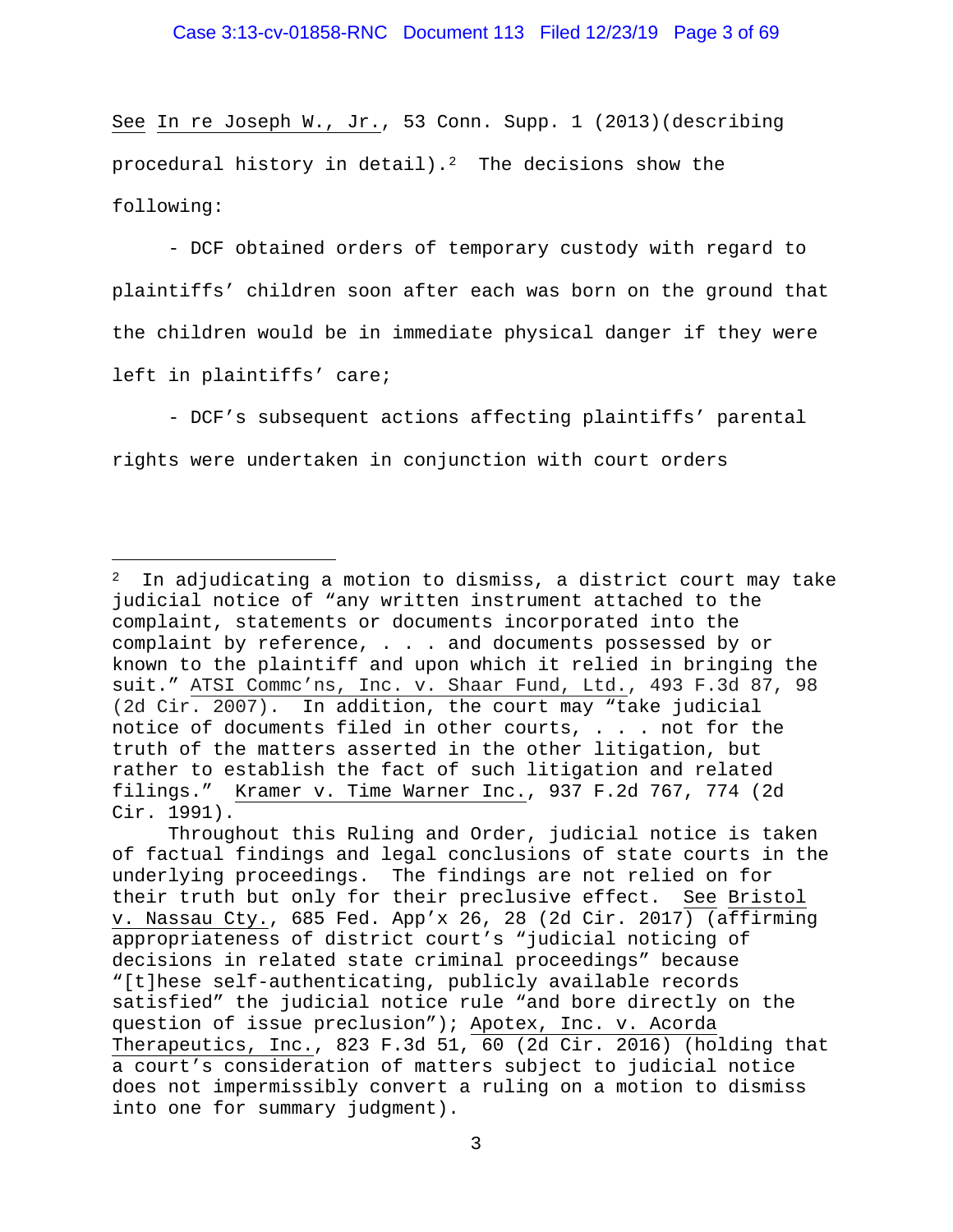## Case 3:13-cv-01858-RNC Document 113 Filed 12/23/19 Page 4 of 69

requiring plaintiffs to take certain specific steps to regain custody;

- the court-ordered steps and their implementation took account of the requirement in the applicable state statute that DCF make "reasonable efforts" to reunite a parent and child, Conn. Gen. Stat. § 17a-112(j);

- the reasonable efforts requirement in state law aligns with federal law, which prohibits a state from seeking to terminate parental rights without first making reasonable efforts to preserve the family, as required by the Adoption Assistance and Child Welfare Act, 42 U.S.C. § 1305 (1980), and the Adoption and Safe Families Act, 42 U.S.C. § 1305 (1997);

- the reasonable efforts requirement under state law requires DCF to consider a parent's disabilities, including mental disabilities;

- in the course of the proceedings leading to termination of plaintiffs' parental rights ("TPR proceedings"), both plaintiffs denied having any disability and resisted having to cooperate with DCF and comply with court-ordered specific steps;

- plaintiffs asserted that the removal of the children from their custody constituted discrimination based on their perceived disabilities in violation of the ADA, that their lawyers were ineffective in failing to adequately present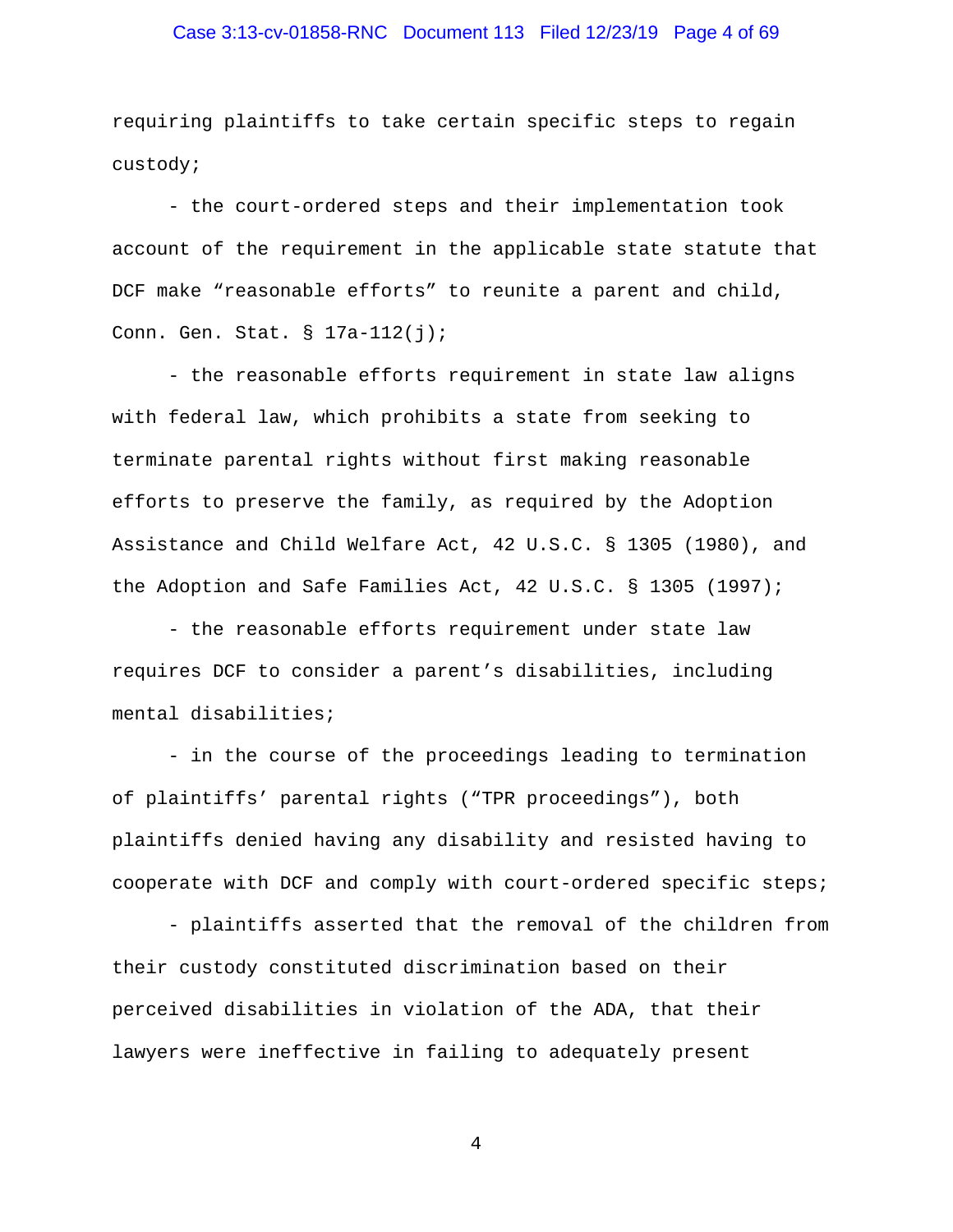## Case 3:13-cv-01858-RNC Document 113 Filed 12/23/19 Page 5 of 69

defenses under the ADA, and that an "ADA coordinator" should be present throughout court proceedings;

- plaintiffs were not given an ADA coordinator but they were given additional time and other assistance to meet the court-ordered steps and, on this basis, DCF was found to have met the reasonable efforts requirement before plaintiffs' parental rights were terminated.

 Pending for decision is defendants' motion to dismiss all the claims in the amended complaint pursuant to Federal Rules of Civil Procedure  $12(b)(1)$  and  $(6)$ . Defendants contend that the claims for damages are barred by the Rooker-Feldman doctrine,  $3$ collateral estoppel, the statute of limitations, sovereign immunity and qualified immunity. They further contend that plaintiffs lack standing to seek injunctive relief. Discovery has been stayed at the request of the defendants over plaintiffs' objection pending a determination of whether plaintiffs have any legal basis on which they can proceed.

In opposing dismissal of the amended complaint, plaintiffs emphasize that before their parental rights were terminated, they were denied the assistance of an ADA coordinator. They contend that the denial violated Title II of the ADA, which provides, "no qualified individual with a disability shall, by

<span id="page-4-0"></span><sup>&</sup>lt;sup>3</sup> Rooker v. Fidelity Trust Co., 263 U.S. 413 (1923); <u>District of</u> Columbia Court of Appeals v. Feldman, 460 U.S. 462 (1983).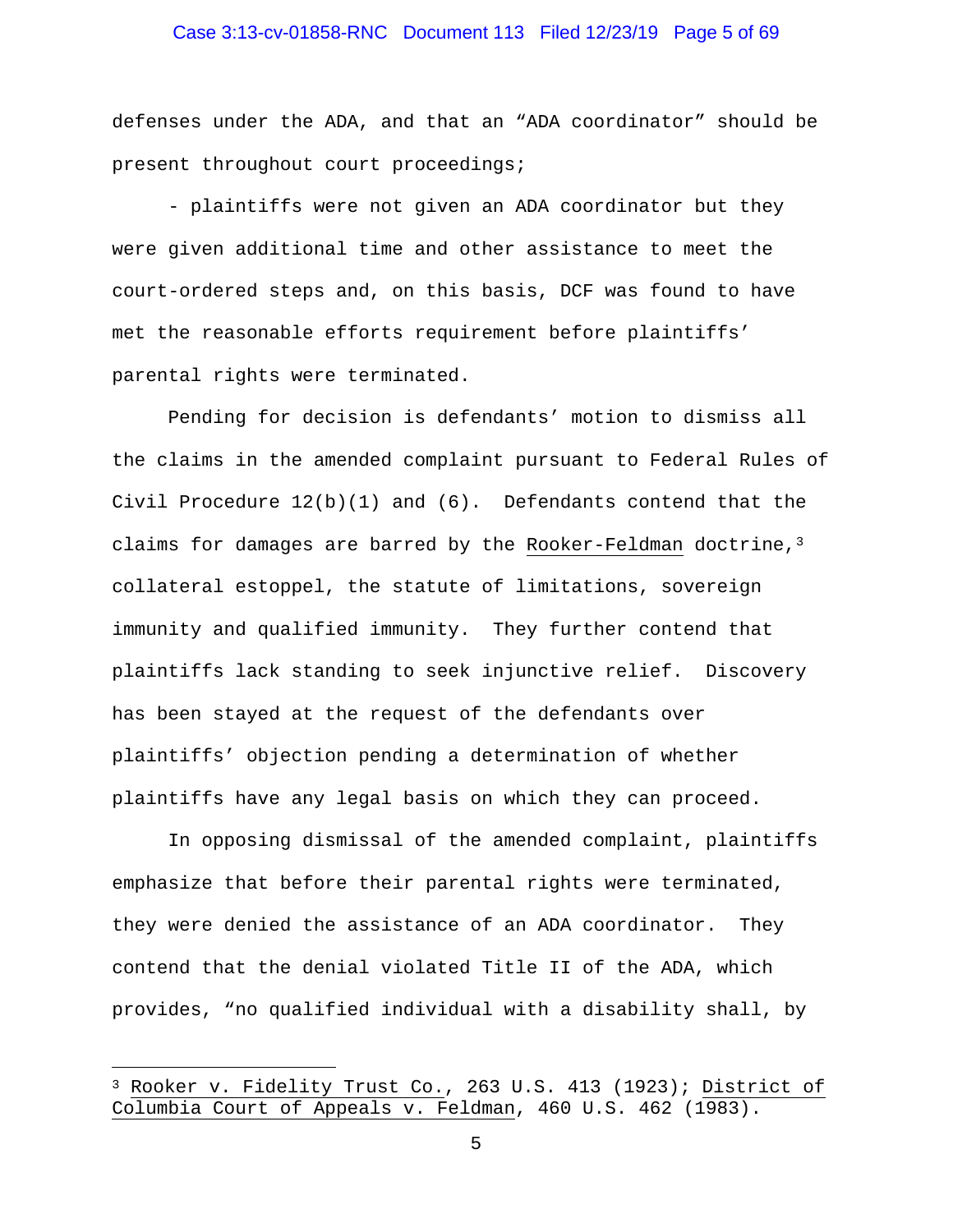### Case 3:13-cv-01858-RNC Document 113 Filed 12/23/19 Page 6 of 69

reason of such disability, be excluded from participation or denied the benefits of the services, programs or activities of a public entity." 42 U.S.C. § 12132. When plaintiffs requested an ADA coordinator, DCF took the position that Title II of the ADA did not apply in child protection proceedings, which was a common view, if not the prevailing view, at the time. See Michael Lanci, Note, In the Child's Best Interests? Rethinking Consideration of Physical Disability in Child Custody Disputes, 118 Colum. L. Rev. 875, 883 n.51 (2018) (citing In re Adoption of Gregory, 747 N.E.2d 120, 124 (Mass. 2001); In re Doe, 60 P.3d 285, 290-91 (Haw. 2002)).<sup>[4](#page-5-0)</sup> The state trial court agreed with DCF that the ADA did not "create[] special obligations in a child protection proceeding." In re Joseph W., 2011 WL 5842570, at \*5. Plaintiffs sought appellate review of this issue without success. In re Joseph W., 305 Conn. at 653 ("[W]e reject the ADA claim of the father . . . ."); In re Joseph W., 146 Conn. App. at 476 (rejecting the ADA claim of the mother).

In the amended complaint, plaintiffs allege that during the period 2002 to 2013, DCF violated the antidiscrimination provision of the ADA by removing their children, and later

Ĩ.

<span id="page-5-0"></span><sup>4</sup> It was commonly thought that the ADA/RA did not apply in child neglect and TPR proceedings on the ground that the primary concern in such a proceeding is the best interest of the child, not the best interest of the parent.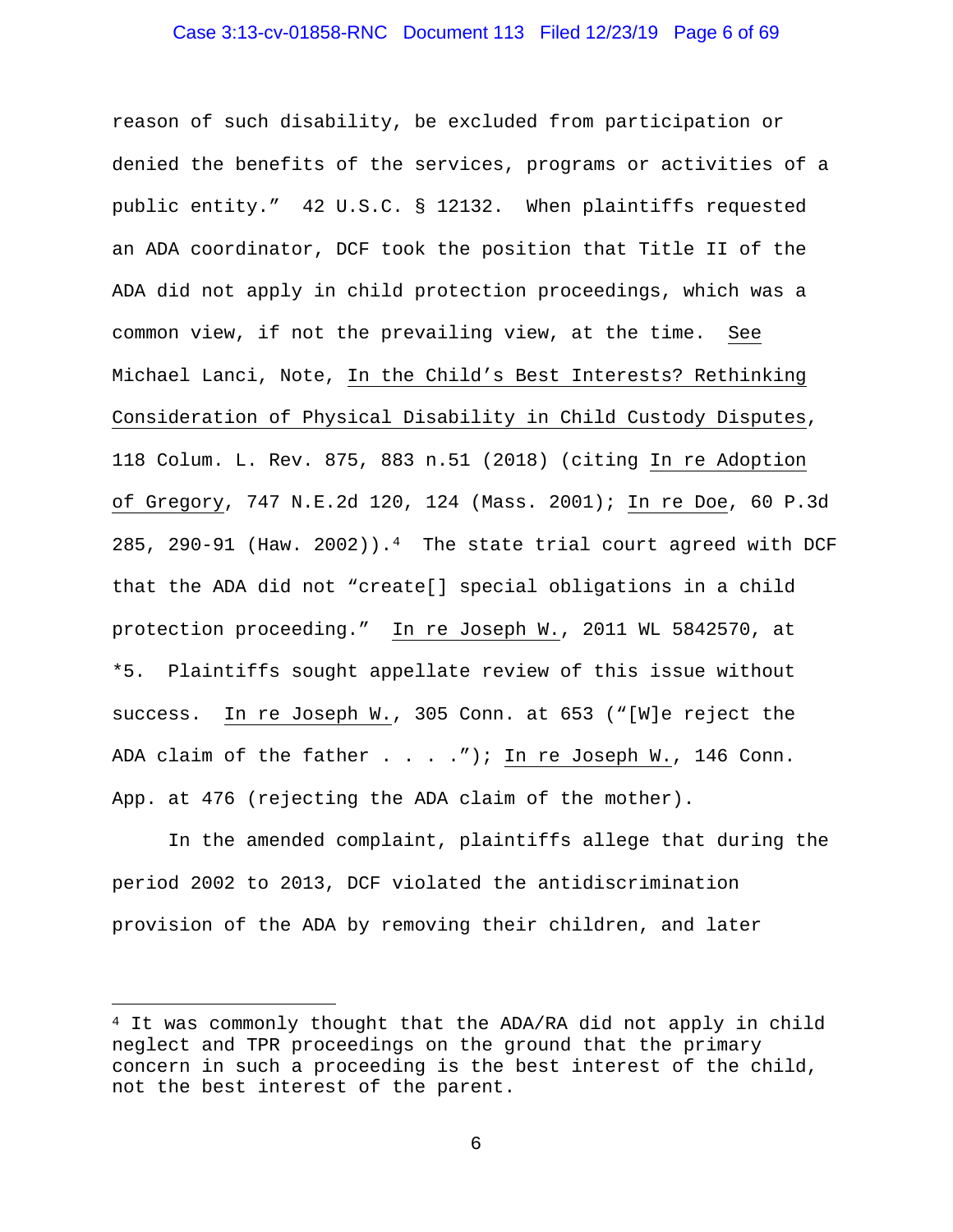## Case 3:13-cv-01858-RNC Document 113 Filed 12/23/19 Page 7 of 69

seeking termination of their parental rights, based on discredited stereotypes about the parenting ability of persons with mental disabilities. They also contend that DCF violated the ADA by failing to provide them with reasonable accommodations enabling them to regain custody. Because no state court squarely addressed these claims in the underlying proceedings, plaintiffs submit that they should be able to litigate them here.

Defendants argue that plaintiffs cannot obtain relief on the claims in the amended complaint without asking this court to review and reject decisions made by the state courts. Defendants' assessment is accurate. A final termination of parental rights cannot occur unless a state court makes certain findings, including the crucial finding that "reasonable efforts" to achieve reunification have been made by the state with due regard for the parent's disabilities. A claim in federal court that parental rights have been unlawfully terminated due to discrimination on the basis of disability necessarily asks the federal court to review the state court's decision and either vacate it or award damages or both. But few principles are as firmly established as the rule that prohibits federal district courts from reviewing decisions of state courts. In our system of state and federal courts, the only federal court empowered to review state court decisions is the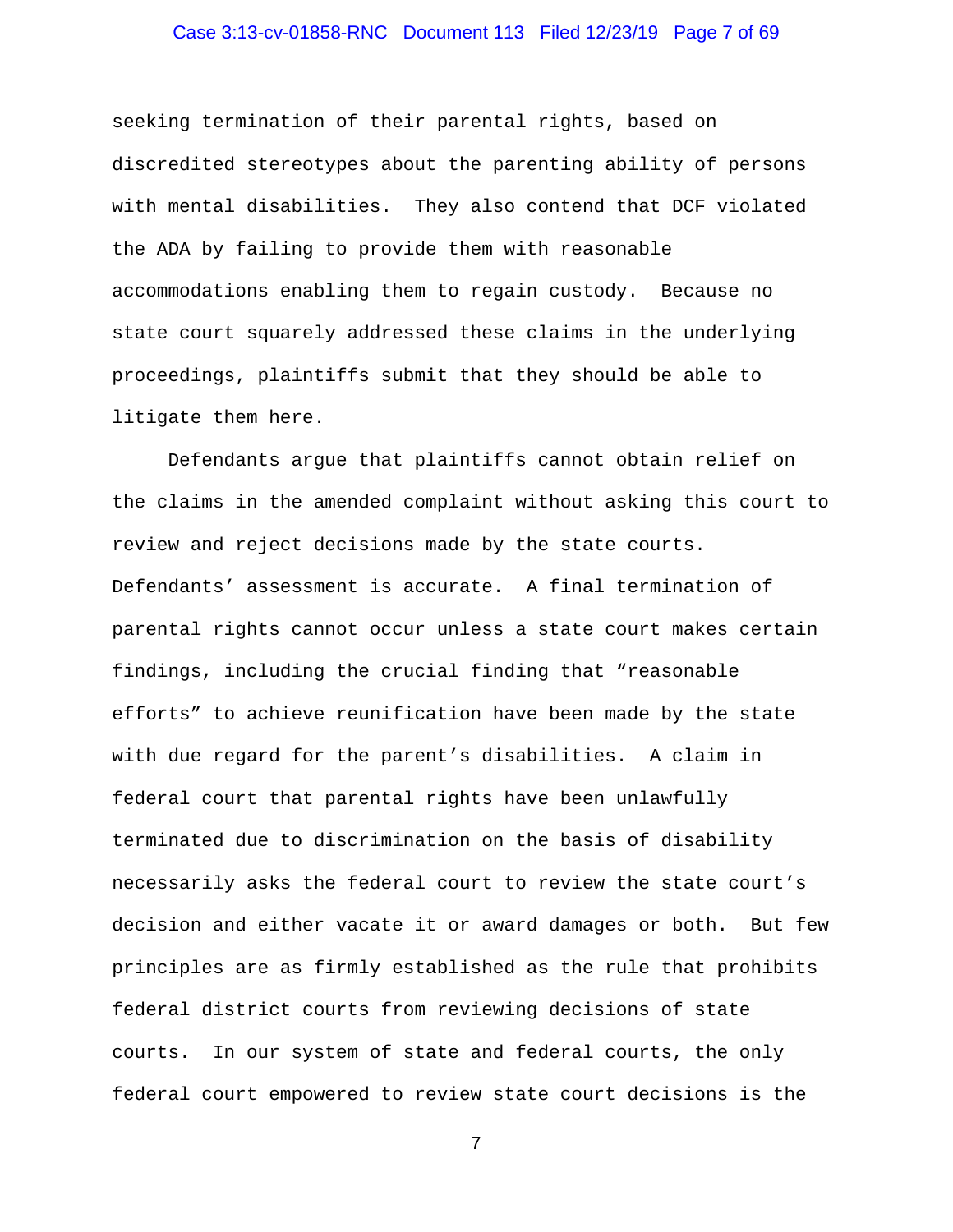## Case 3:13-cv-01858-RNC Document 113 Filed 12/23/19 Page 8 of 69

United States Supreme Court. This rule applies even when the state court has incorrectly decided an issue of federal law.

I recognize the profoundly serious nature of the harm for which plaintiffs seek redress. I also appreciate the role and responsibility of the federal district court in ensuring access to a federal trial proceeding for persons whose federal rights have been violated by state officials. Nevertheless, I conclude that the amended complaint must be dismissed.

The primary obstacle to adjudication of the claims in the amended complaint is the Rooker-Feldman doctrine, which provides that federal district courts lack subject matter jurisdiction to review state court judgments. Plaintiffs have the burden of demonstrating that subject matter jurisdiction exists, notwithstanding Rooker-Feldman. To meet this burden, it must be shown that they can obtain relief on the claims in the amended complaint without this court effectively reviewing and rejecting a state court decision. Unquestionably, had the state courts squarely confronted the claims in the amended complaint and rejected them on the merits, this court would lack jurisdiction to review those decisions. It is no different when, as here, the state courts rejected the ADA claims in substance.

Not all of DCF's actions were undertaken pursuant to a court order, so Rooker-Feldman is not a complete bar to the claims in the amended complaint. But other obstacles prevent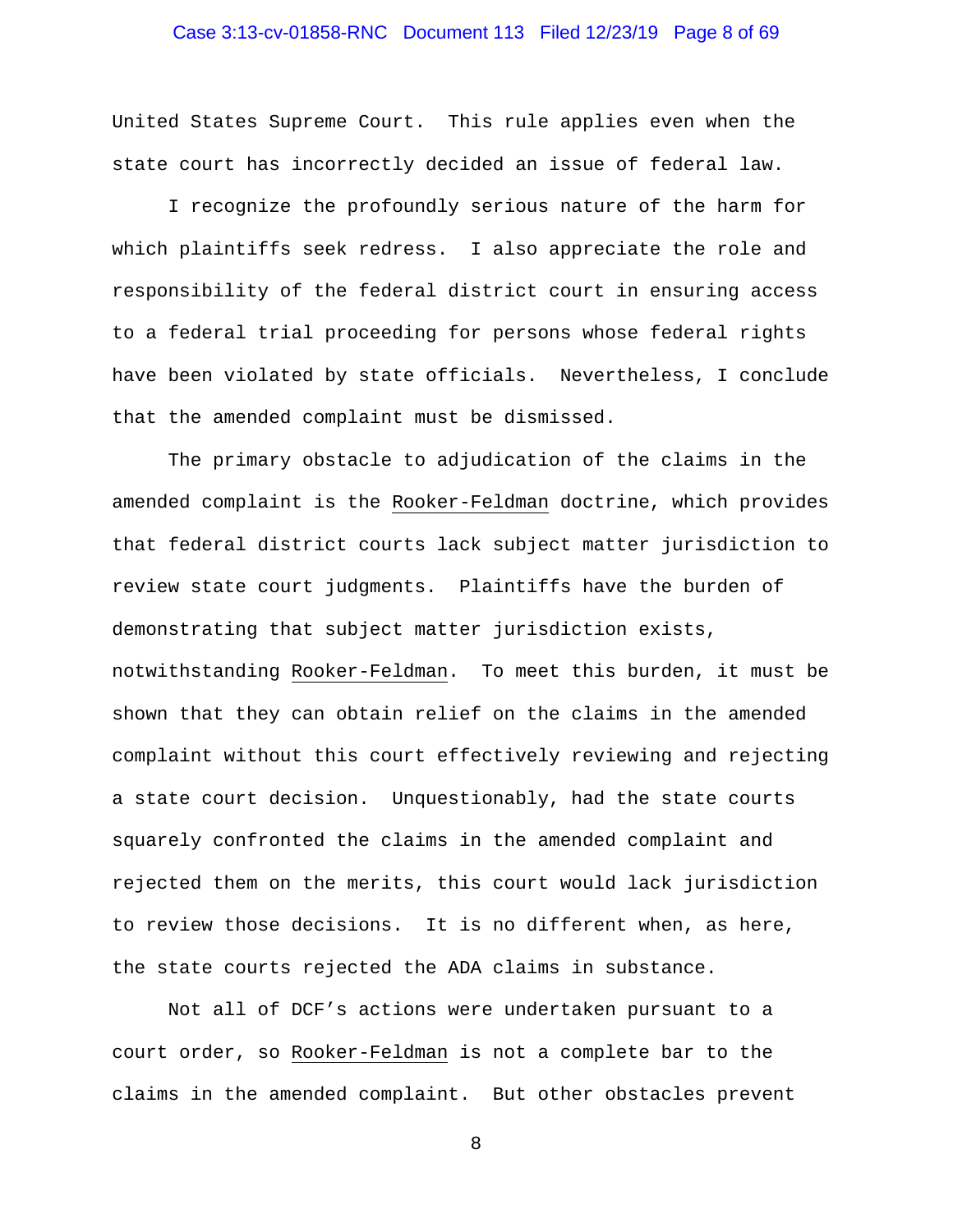## Case 3:13-cv-01858-RNC Document 113 Filed 12/23/19 Page 9 of 69

plaintiffs from proceeding on these claims: collateral estoppel bars relitigation of issues decided in state court; most of the actions complained of fall well outside the three-year statute of limitations; plaintiffs' claim for damages under § 1983 is unsupported by allegations necessary to state a claim for relief against former Commissioner Katz and cannot be maintained in any event because of qualified immunity; and plaintiffs lack standing to pursue injunctive relief. Accordingly, the amended complaint will be dismissed.

### I. Background

Plaintiffs are the biological parents of two sons, Joseph Jr. and Daniel. Ms. Hasemann is also the biological mother of a daughter, Kristina. DCF is the state agency responsible for responding to reports of child abuse and neglect, providing substitute care, and making efforts to reunite families before resorting to termination proceedings. Defendant Katz served as Commissioner of DCF from February 2011 to January 2019. Defendant Dorantes has been Commissioner of DCF since February 2019.[5](#page-8-0)

 Between 2002 and 2013, DCF pursued neglect and termination proceedings against the plaintiffs, ultimately resulting in the

<span id="page-8-0"></span>Ĩ. <sup>5</sup> A court may take judicial notice of the dates of appointment or election of a public official. See, e.g., Gladden v. City of N.Y., No. 12-cv-7822 (PKC), 2013 WL 4647193, at \*3 (S.D.N.Y. Aug. 29, 2013).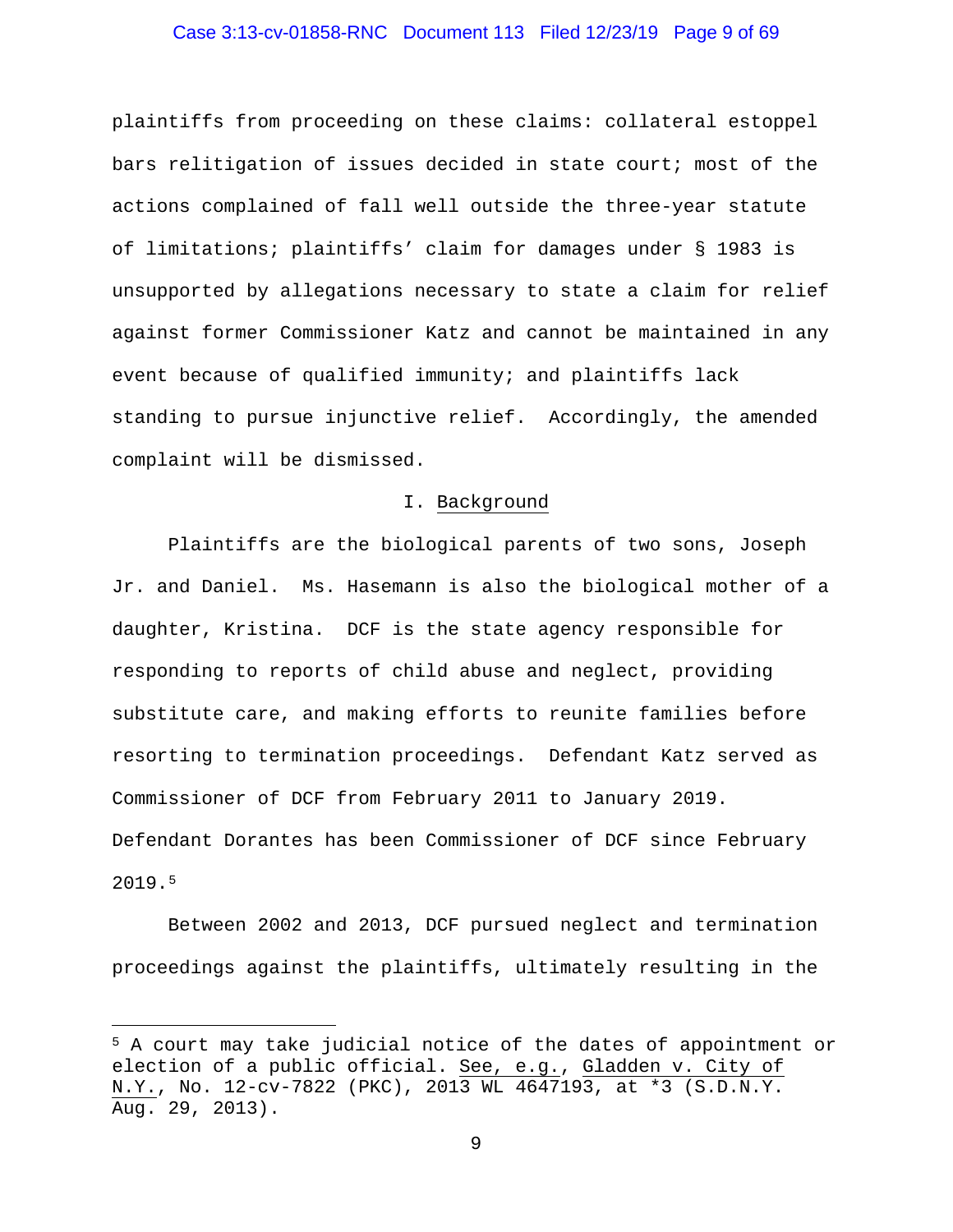### Case 3:13-cv-01858-RNC Document 113 Filed 12/23/19 Page 10 of 69

termination of Ms. Hasemann's parental rights with respect to all three children and Mr. Watley's parental rights with respect to Joseph Jr. and Daniel. All three children have been adopted and are reportedly doing well and plaintiffs do not seek an order overturning the termination of their parental rights. Rather, they seek damages for emotional distress and injunctive relief in the nature of systemic reforms to ensure DCF's future compliance with the ADA in connection with neglect and TPR proceedings.

Ms. Hasemann's interaction with DCF began in October 2002, when she gave birth to Kristina. Kristina was born prematurely at 34 weeks and required complex medical care. The hospital contacted DCF due to Ms. Hasemann's response to Kristina's birth. She "insisted the girl was a boy, [that the baby had] had a heart attack, and [that she] should be fed in an unusual and inappropriate pattern even though the food intake for this premature baby was crucial." In re Kristina H, No. L15CP02007724A, 2004 WL 886937, at \*1 (Conn. Super. Ct. Apr. 2, 2004). She also informed the hospital she suffered from narcolepsy.[6](#page-9-0)

<span id="page-9-0"></span> $6$  The state court found that Ms. Hasemann's "sense of reality impacted on her ability to be a fit mother," In re Kristina H, 2004 WL 886937, at \*1 (finding that after Kristina's birth, the mother "was confused about whether there were two fetuses" and "reported she ha[d] delivered a brain").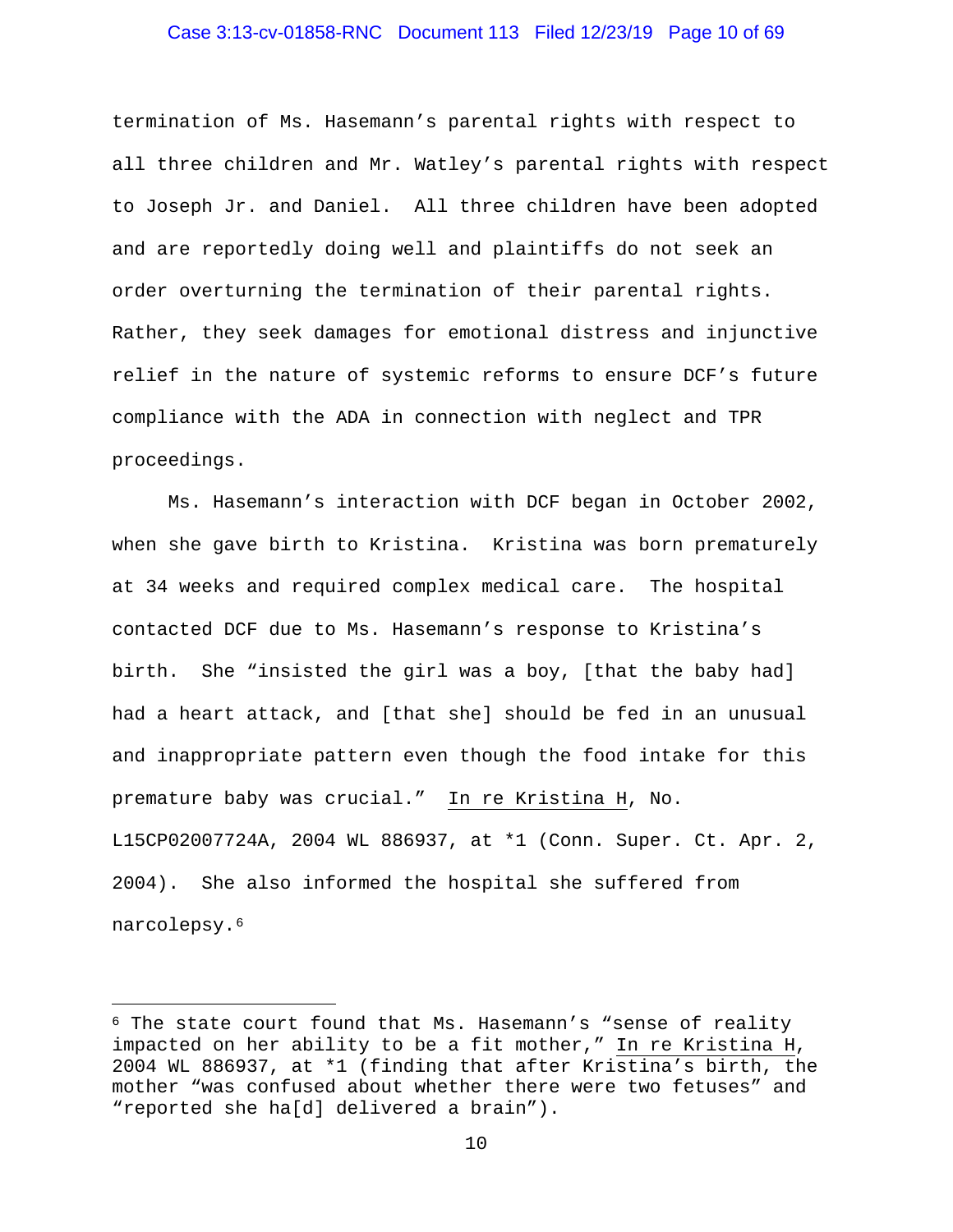## Case 3:13-cv-01858-RNC Document 113 Filed 12/23/19 Page 11 of 69

On the basis of the hospital's report, DCF invoked a 96 hour hold under Connecticut law, which authorizes DCF to remove a child without parental consent for up to 96 hours if it has probable cause to believe the child is in imminent risk of physical harm and immediate removal is necessary to ensure the child's safety. Conn. Gen. Stat. § 17a-101g(e) and (f). DCF simultaneously went to court and sought an Order of Temporary Custody ("OTC"), which was granted on the ground that Kristina would be in immediate physical danger if she remained under the care of her mother.

The court issued preliminary "specific steps," which Ms. Hasemann was required to follow in order to regain custody. In re Kristina H., No. L15CP02007724A, 2007 WL 241218, at \*1, \*3, \*7 (Conn. Super. Ct. Jan. 17, 2007) (citing Conn. Gen. Stat. § 46b-129). In 2004, "the court adjudicated Kristina neglected," and committed her "to the care, custody and guardianship of DCF." Id. at \*1. DCF later filed a termination of parental rights petition. After a trial in 2007, Ms. Hasemann's parental rights were terminated. Id. at \*1, \*27.

Joseph Jr. and Daniel were born in July 2005 and July 2006, respectively. Soon after each was born, the state court issued an OTC.<sup>7</sup> In both cases, the court issued specific steps for both

<span id="page-10-0"></span> $^7$  Joseph Jr. was born in Pennsylvania after plaintiffs left Connecticut late in Ms. Hasemann's pregnancy. In re Joseph W.,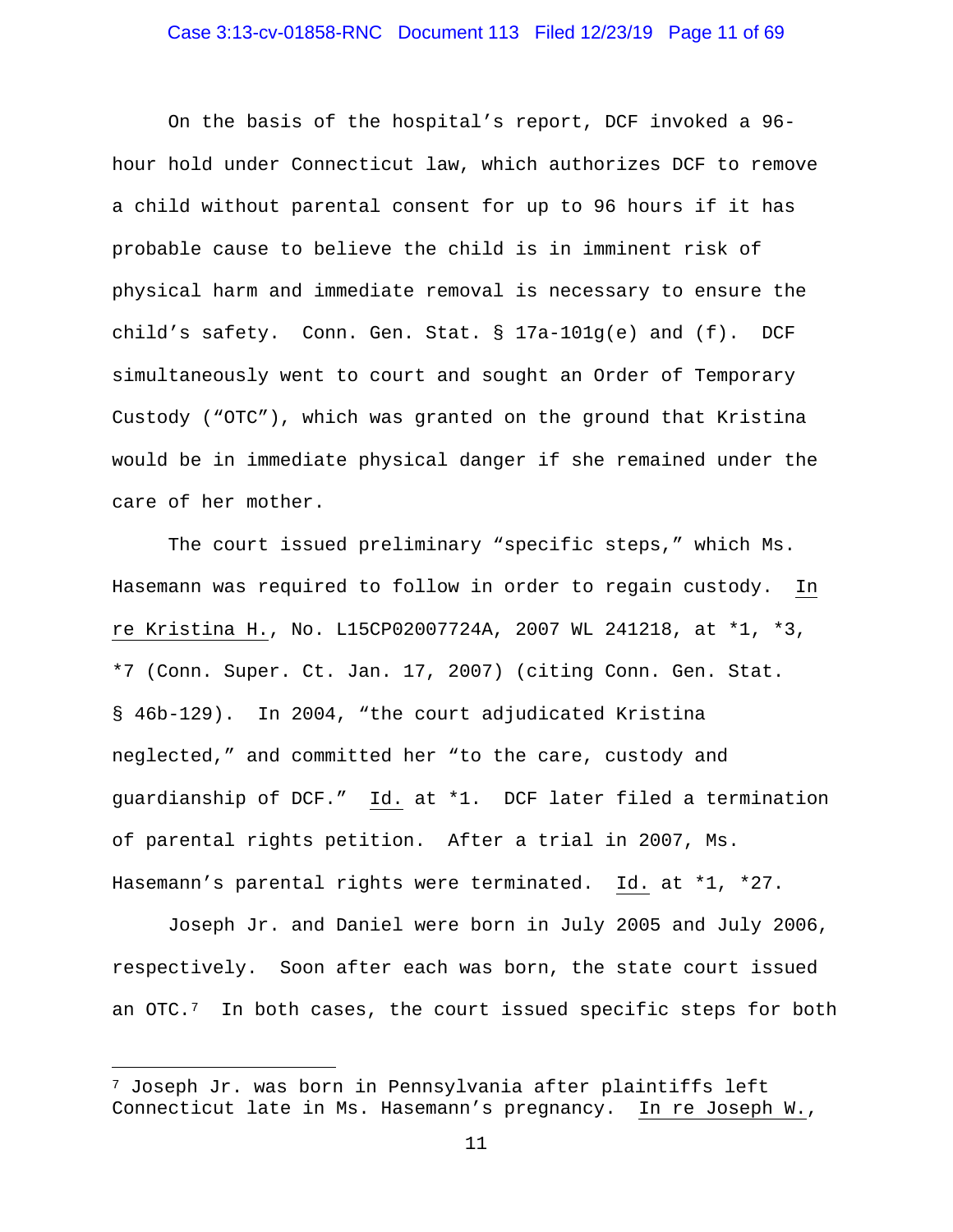plaintiffs. In re Joseph W., Jr., 53 Conn. Supp. at 2, 5-6. DCF's neglect petitions alleged "predictive neglect," which requires a showing that under the parents' care, it is "more likely than not" that the child would be "denied proper care and attention physically, educationally, emotionally or morally." Id. at 5 (citing In re Joseph W., 305 Conn. 633, 648-49 (2012)).[8](#page-11-0)

 In December 2007, soon after Ms. Hasemann's parental rights were terminated with regard to Kristina, DCF filed termination of parental rights petitions with regard to Joseph Jr. and Daniel. Id. at 7. After a trial in October 2008, the court terminated plaintiffs' parental rights with respect to both children. Id. The Appellate Court reversed the judgment of the trial court on the ground that Mr. Watley had not been given an adequate opportunity to contest a finding of neglect. Id. at 8

Nos. L15CP05008039A, L15CP05008191A, 2008 WL 4635639, at \*4 (Conn. Super. Ct. Oct. 1, 2008), rev'd 121 Conn. App. 605 (2010). Joseph Jr. was removed from plaintiffs' custody by Pennsylvania authorities due to Ms. Hasemann's "reportedly bizarre behavior" and subsequently placed in DCF custody pursuant to an OTC. Id.; see also In re Joseph W., Jr., 53 Conn. Supp. 1, 36 (Super. Ct.), aff'd, 146 Conn. App. 468 (2013), cert. denied, 310 Conn. 950. Daniel was born in Connecticut and removed by DCF under a "ninety-six hour hold." Id. at 49.

<span id="page-11-0"></span><sup>&</sup>lt;sup>8</sup> The predictive neglect doctrine has been criticized. See, e.g., Alissa Bang, Note, What do Judges and Fortune Tellers Have in Common? Connecticut's Predictive Neglect Doctrine as a Basis for Premature Suspension of Parental Rights, 32 Quinnipiac Prob. L.J. 410, 411 (2019) ("[I]n practice, this doctrine is effectively discriminatory and severely disadvantageous for parents with psychiatric disabilities.").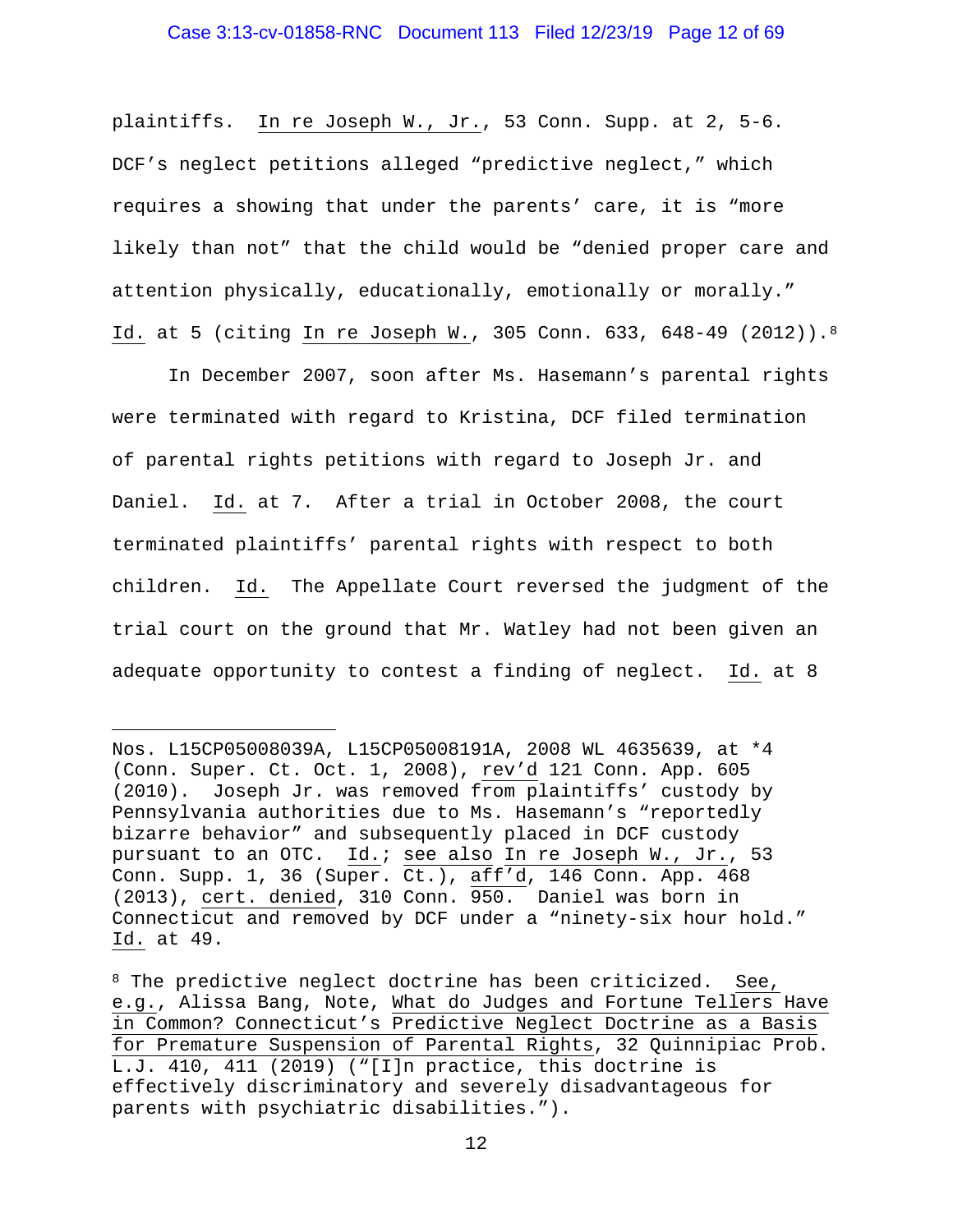## Case 3:13-cv-01858-RNC Document 113 Filed 12/23/19 Page 13 of 69

(citing In re Joseph W., Jr., 301 Conn. 245 (2011)). In 2011, the Connecticut Supreme Court agreed with the decision of the Appellate Court and remanded the case for a new trial. In re Joseph W., Jr., 301 Conn. at 248.

 Following another trial in April 2012, the trial court again terminated plaintiffs' parental rights. See In re Joseph W., Jr., 53 Conn. Supp. at 9. This judgment also was reversed on appeal. The Connecticut Supreme Court held that a third trial was necessary because the trial court had applied the wrong standard of proof for determining "predictive neglect." In re Joseph W., 305 Conn. at 645, 648.

 After a third trial in December 2012, the trial court terminated plaintiffs' parental rights, the Appellate Court affirmed, and the Connecticut Supreme Court denied certiorari. See In re Joseph W., Jr., 53 Conn. Supp. 1, 192, aff'd, 146 Conn. App. at 477, cert. denied, 310 Conn. at 950.

In the course of the underlying proceedings, plaintiffs were evaluated by a number of professionals, sometimes at the direction of DCF and sometimes by court order. See, e.g., id. at 17, 21-23, 29, 42-43, 146. Ms. Hasemann was found to have severe narcolepsy, schizotypal personality disorder, attentiondeficit/hyperactivity disorder, chronic functional impairments, cognitive disorder not otherwise specified, cognitive deficits, antisocial personality disorder, and major depression. She also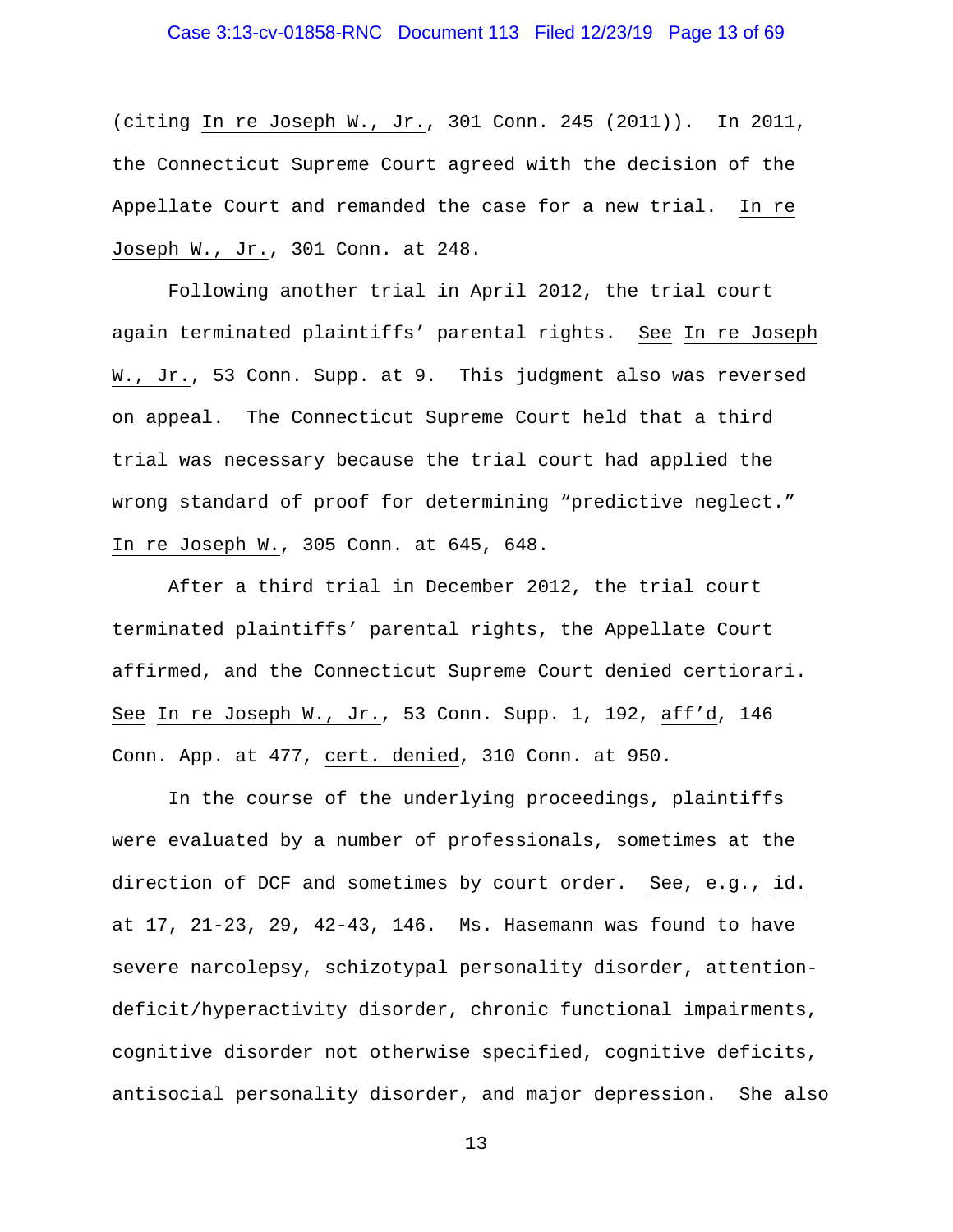## Case 3:13-cv-01858-RNC Document 113 Filed 12/23/19 Page 14 of 69

may suffer from the residual effects of a frontal lobe brain tumor removal that occurred when she was sixteen. Mr. Watley has been found to have "a personality disorder not otherwise specified." He receives Social Security Disability Insurance benefits because of a spinal injury resulting from a car accident.

## II. Legal Standard

"A case is properly dismissed for lack of subject matter jurisdiction under Rule 12(b)(1) when the district court lacks the statutory or constitutional power to adjudicate it." Nike, Inc. v. Already, LLC, 663 F.3d 89, 94 (2d Cir. 2011) (quotation marks and citation omitted), aff'd, 568 U.S. 85 (2013). The party asserting subject matter jurisdiction has the burden of proving its existence by a preponderance of the evidence. Luckett v. Bure, 290 F.3d 493, 497 (2d Cir. 2002).

To survive a motion to dismiss for failure to state a claim on which relief may be granted under Rule  $12(b)(6)$ , a complaint must plead "enough facts to state a claim to relief that is plausible on its face." Bell Atl. Corp. v. Twombly, 550 U.S. 544, 570 (2007). A claim satisfies the plausibility standard if it is supported by "factual content that allows the court to draw the reasonable inference that the defendant is liable for the misconduct alleged." Ashcroft v. Iqbal, 556 U.S. 662, 678 (2009).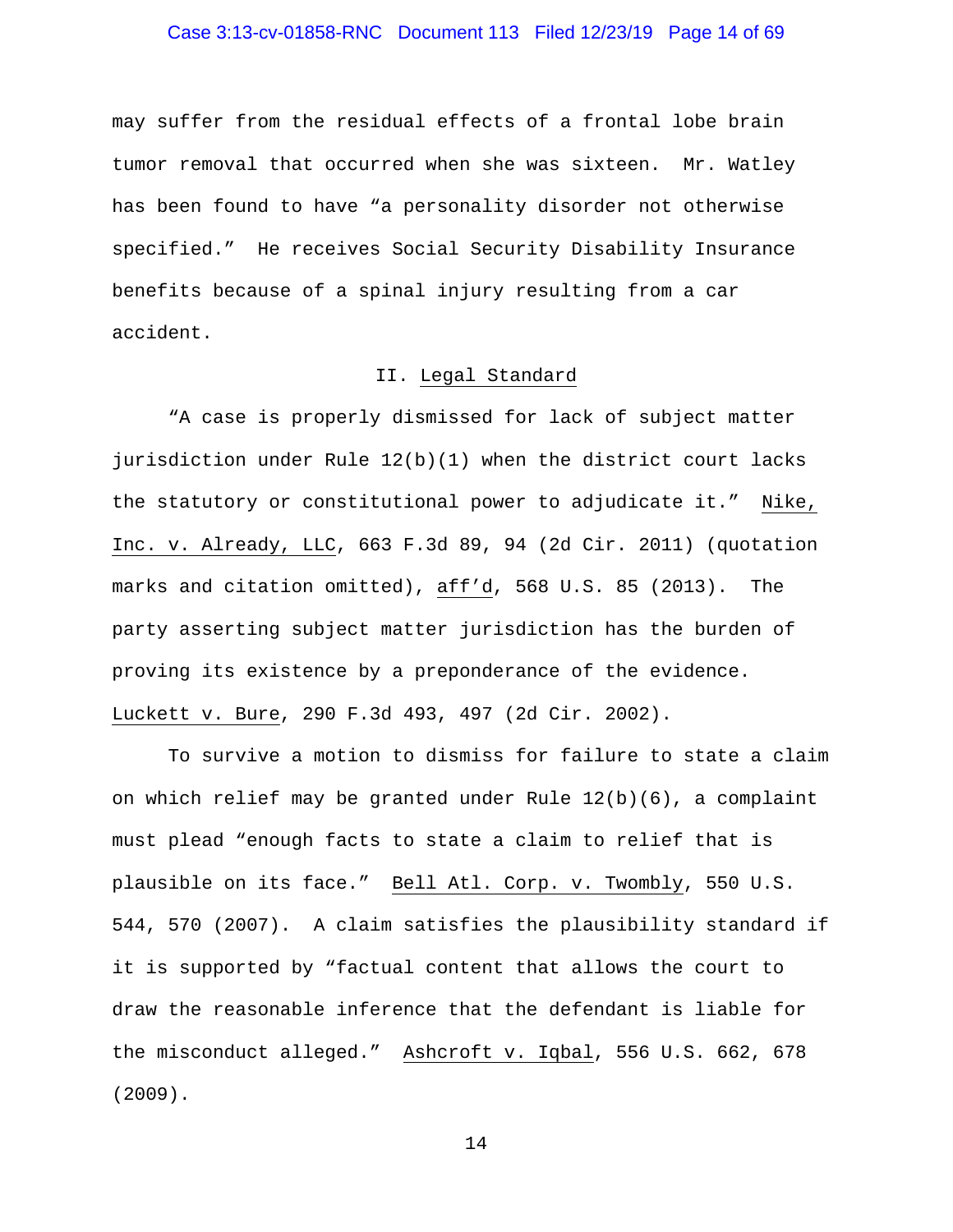## III. Discussion

In the following sections, I first address the issue of sovereign immunity and conclude that the state has waived its Eleventh Amendment immunity under the RA, which makes it unnecessary to decide whether the ADA abrogates a state's sovereign immunity. I then address the claims for money damages, first under the ADA and RA, then under § 1983. I conclude that the claims under the ADA and RA are barred by Rooker-Feldman, collateral estoppel and the statute of limitations, and that the claim under § 1983 is similarly barred. I also conclude that plaintiffs cannot recover damages under § 1983 because they do not plausibly allege that former Commissioner Katz was personally involved in the alleged deprivation of federal rights. I further conclude that even if plaintiffs could plausibly state such a claim, it would have to be dismissed based on qualified immunity. Finally, I address the issue of plaintiffs' standing to seek injunctive relief and conclude that their allegations are insufficient to support standing under Article III to seek the injunctive relief set forth in the amended complaint.

## A. Sovereign Immunity

The Eleventh Amendment to the United States Constitution "generally bars suits in federal court by private individuals against non-consenting states." Leitner v. Westchester Cmm'ty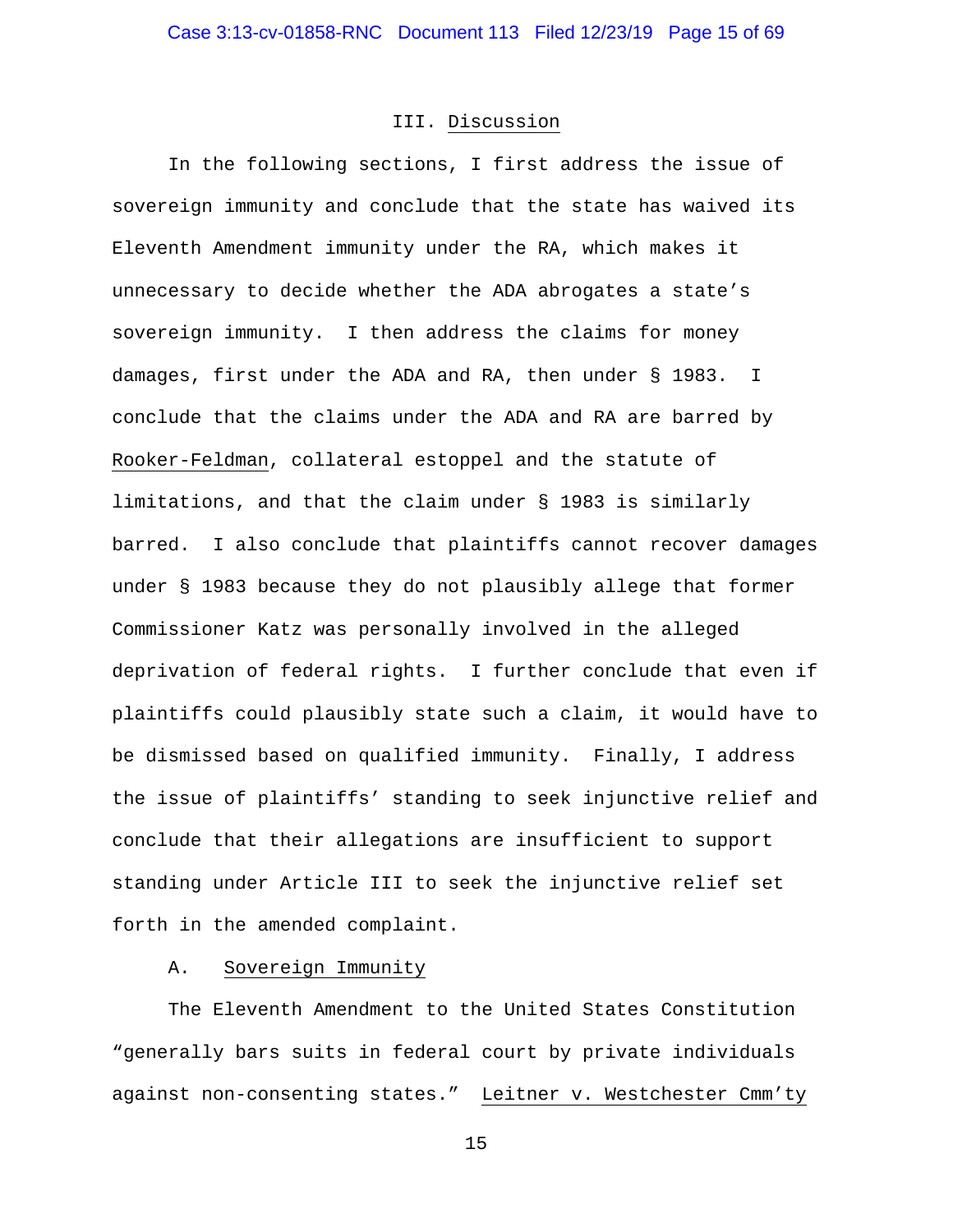Coll., 779 F.3d 130, 134 (2d Cir. 2015) (citing Port Auth. Trans-Hudson Corp. v. Feeney, 495 U.S. 299, 304 (1990)). Eleventh Amendment immunity "encompasses not just actions in which the state is actually named as a defendant, but also certain actions against state agents and instrumentalities, including actions for the recovery of money from the state." Id. (quoting Regents of the Univ. of Cal. v. Doe, 519 U.S. 425, 429 (1997)). Eleventh Amendment immunity is subject to the exception articulated in Ex parte Young, 209 U.S. 23 (1908), which allows for injunctive relief. See Milliken v. Bradley, 433 U.S. 267, 289 (1977) (noting that the Ex parte Young exception "permits federal courts to enjoin state officials to conform their conduct to requirements of federal law").<sup>9</sup>

DCF (and Commissioner Dorantes in her official capacity) may invoke Eleventh Amendment immunity. Bhatia v. Conn. Dep't of Children & Families (DCF), 317 Fed. App'x 51, 52 (2d Cir. 2009). Therefore, plaintiffs cannot obtain money damages under

<span id="page-15-0"></span><sup>&</sup>lt;sup>9</sup> Defendants argue that the Ex parte Young exception does not apply because plaintiffs do not have standing to seek an injunction. Def. Mem. at 34. Because a lack of standing eliminates a court's subject matter jurisdiction, Pinson v. JPMorgan Chase Bank, Nat'l Ass'n, 942 F.3d 1200, 1206 (11th Cir. 2019), defendants may well be correct. It would offend sovereign immunity to require a state to defend a suit in federal court even though subject matter jurisdiction is lacking. However, because I conclude that plaintiffs do not have standing to seek injunctive relief, I need not determine the applicability of Ex parte Young.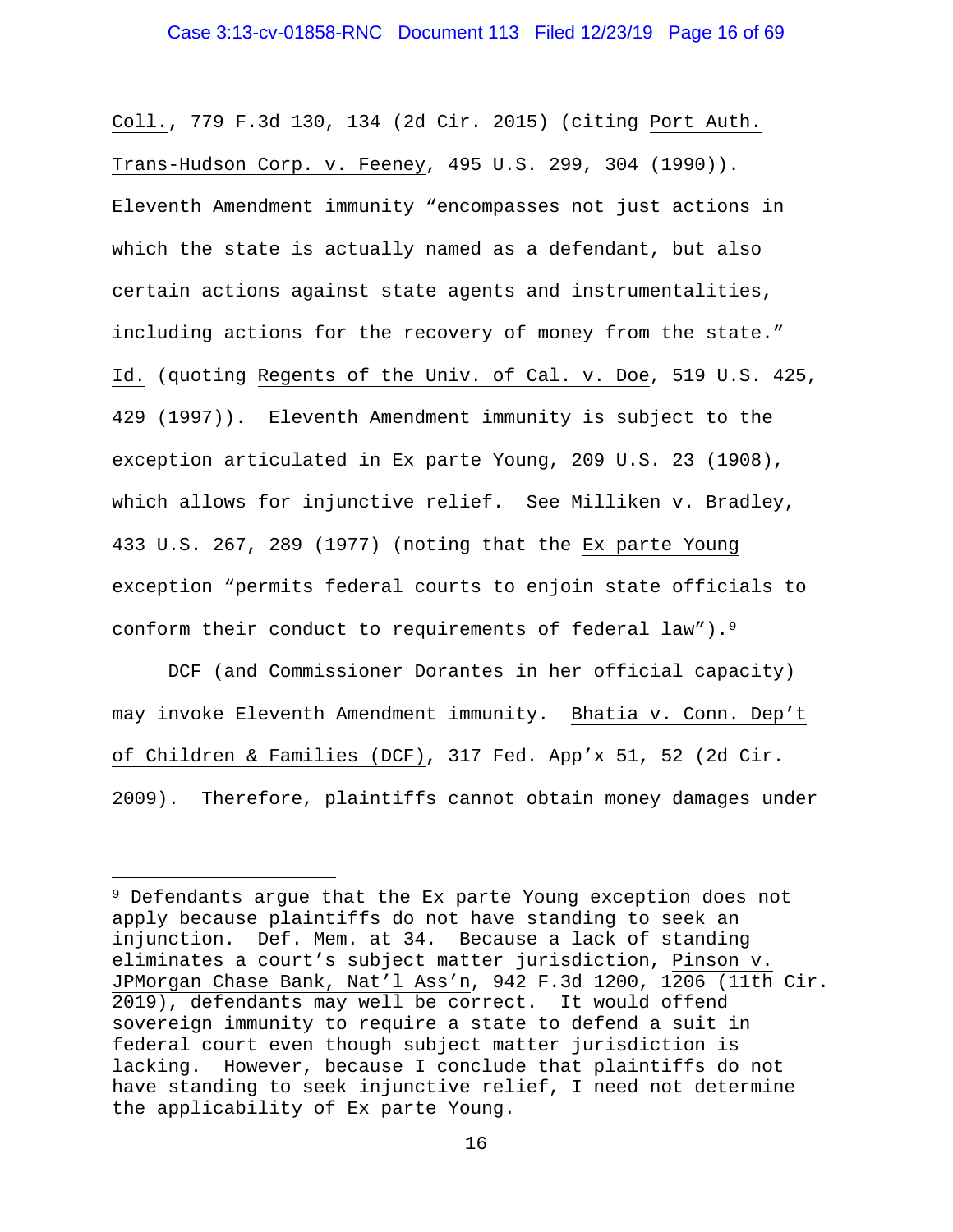### Case 3:13-cv-01858-RNC Document 113 Filed 12/23/19 Page 17 of 69

the ADA and RA unless the state has consented to suit or Congress has validly abrogated the state's immunity. NAACP v. Merrill, 939 F.3d 470, 475 (2d Cir. 2019). Congress may override the Eleventh Amendment when it legislates pursuant to § 5 of the Fourteenth Amendment. Fitzpatrick v. Bitzer, 427 U.S. 445 (1976). The ADA contains a purported abrogation of Eleventh Amendment immunity, and the RA contains a purported waiver clause for state agencies that accept federal funding. See Garcia v. S.U.N.Y. Health Sci. Cent. of Brooklyn, 280 F.3d 98 (2d Cir. 2001).[10](#page-16-0)

In Garcia, the Court of Appeals examined the ADA and RA to assess their impact on a state's sovereign immunity. The Court concluded that the ADA's abrogation is valid as to conduct motivated by "discriminatory animus or ill will due to

<span id="page-16-0"></span>Ĩ. <sup>10</sup> As plaintiffs note, and defendants do not contest, it does not matter for present purposes whether immunity is abrogated by the ADA or waived under the RA, so long as one of the two validly eliminates the state's immunity. "[T]he rights and remedies under Title II of the ADA are identical to those under the Rehabilitation Act." T.W. v. N.Y. St. Bd. of Law Examiners, No. 16-cv-3029 (RJD), 2019 WL 6034987, at \*3 (E.D.N.Y. Nov. 14, 2019). At this stage, then, immunity need only fail under one statute or the other. See id.; Ross v. City Univ. of N.Y., 211 F. Supp. 2d 518, 528 (E.D.N.Y. 2016) ("Because sovereign immunity does not bar plaintiff's Rehabilitation Act claim, the court has subject matter jurisdiction over this action regardless of CUNY's immunity from the ADA claim. Consequently, there is no risk of violating CUNY's 'right not to be haled into court' when it is immune from suit. . . . [A]s a practical matter, this case will proceed on the same course regardless of whether CUNY may later be found immune from plaintiff's ADA claim.").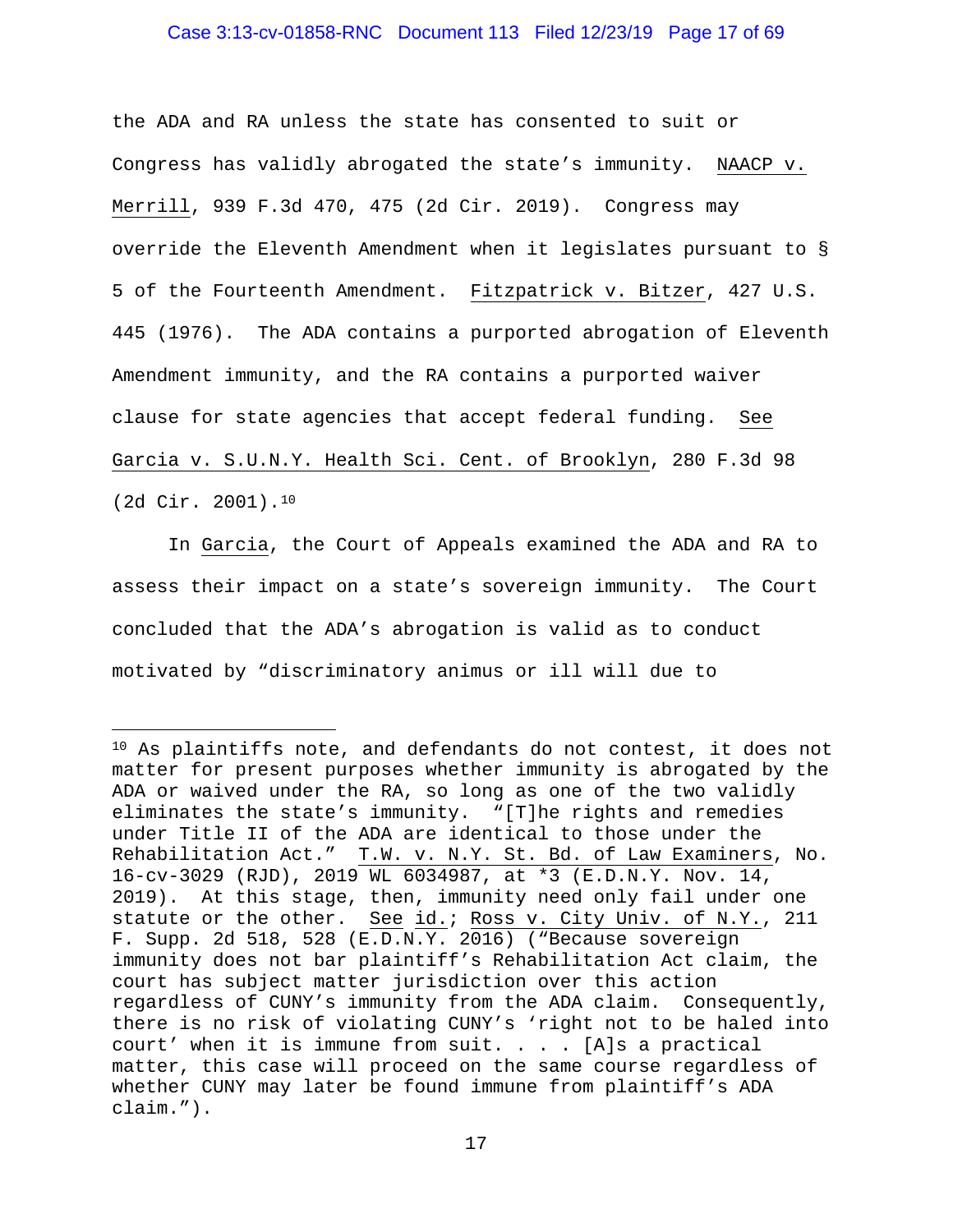### Case 3:13-cv-01858-RNC Document 113 Filed 12/23/19 Page 18 of 69

disability." See 280 F.3d at 112. The Court also stated that the RA expresses Congress's clear "intent to condition acceptance of federal funds on a state's waiver of its Eleventh Amendment immunity." Id. at 113.

 The Garcia court concluded that, under the circumstances presented there, the defendant could have believed it had already lost its immunity under the ADA's abrogation, so its acceptance of federal funds was not a knowing waiver of immunity under the RA; the state agency could not have knowingly waived a right it did not believe it possessed. See id. at 113-15.

 After Garcia, a state accepting federal funds would know that the validity of the ADA's abrogation was "far from clear." Constantine v. Rectors & Visitors of George Mason Univ., 411 F.3d 474, 495-96 (4th Cir. 2005). DCF accepted federal funding in that context, thereby waiving its immunity under the RA. Accordingly, the Eleventh Amendment does not bar plaintiffs' suit. See Garcia, 280 F.3d at 113-14; Ross, 211 F. Supp. 3d at 528.[11](#page-17-0) 

<span id="page-17-0"></span><sup>11</sup> Plaintiffs allege that DCF's alleged misconduct meets the test of animus or ill will announced in Garcia. There is an unsettled question about the status of Garcia after the Supreme Court's decision in United States v. Georgia, 546 U.S. 151, 159 (2006)(holding that the ADA's abrogation is valid as applied to suits alleging conduct that violates the Fourteenth Amendment). See Dean v. Univ. at Buffalo Sch. of Med. & Biomedical Scis., 804 F.3d 178, 194-95 (2d Cir. 2015). Because I conclude that Connecticut waived its immunity under the RA, I do not need to resolve this question and therefore do not reach it.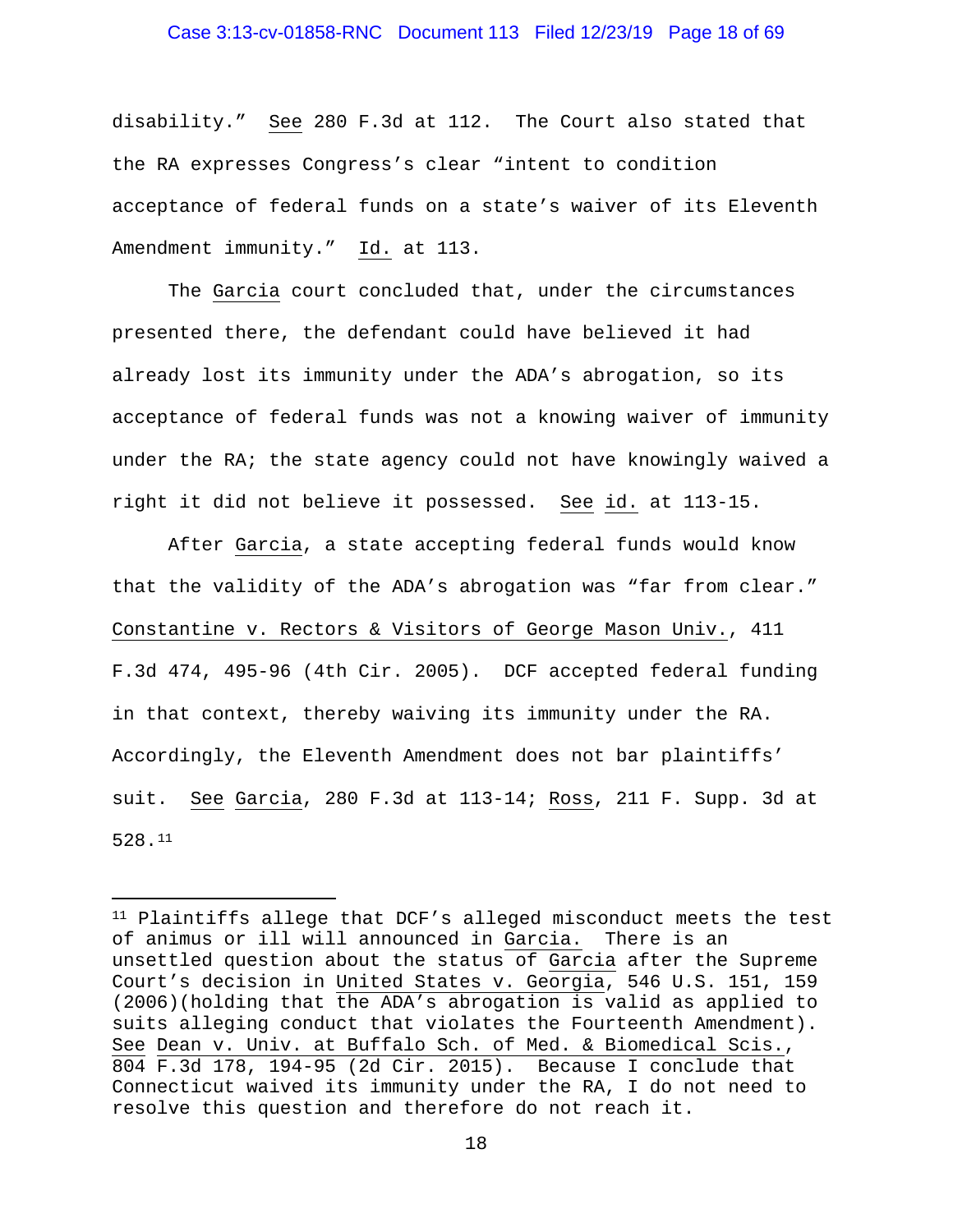B. Claims for Damages

1. Count One: Intentional Discrimination Under the ADA/RA

In count one, plaintiffs allege that they are each

disabled, or regarded by defendants as disabled, and that DCF

intentionally discriminated against them by

(1) placing Joe Jr. and Daniel into foster care based on stereotypes and assumptions based on Plaintiffs' disabilities, (2) failing to provide Plaintiffs with family supports even though Mr. Watley and Ms. Hasemann had good family supports, (3) denying Plaintiffs equal opportunities to participate in and benefit from its services, programs, and activities; (4) utilizing criteria and methods of administration having the effect of discriminating against Plaintiffs on the basis of disability and defeating or substantially impairing accomplishment of the objectives of its rehabilitation and/or reunification program with respect to Plaintiffs; and (5) failing to reasonably modify its policies, practices, and procedures where necessary to avoid discriminating against Plaintiffs on the basis of their disability.

Am. Compl. ¶ 95 (citations omitted). They further allege that DCF "failed to (1) implement appropriate reunification services . . . (2) identify appropriate tasks; [and] (3) assist Plaintiffs in meeting tasks to achieve rehabilitation reunification," as well as failing to impose "only necessary and legitimate safety requirements." Id. ¶ 97. They also claim DCF acted with deliberate indifference. Id. ¶ 100.

a. Legal Standards

To establish a violation under the ADA or RA, "plaintiffs must demonstrate that (1) they are 'qualified individuals' with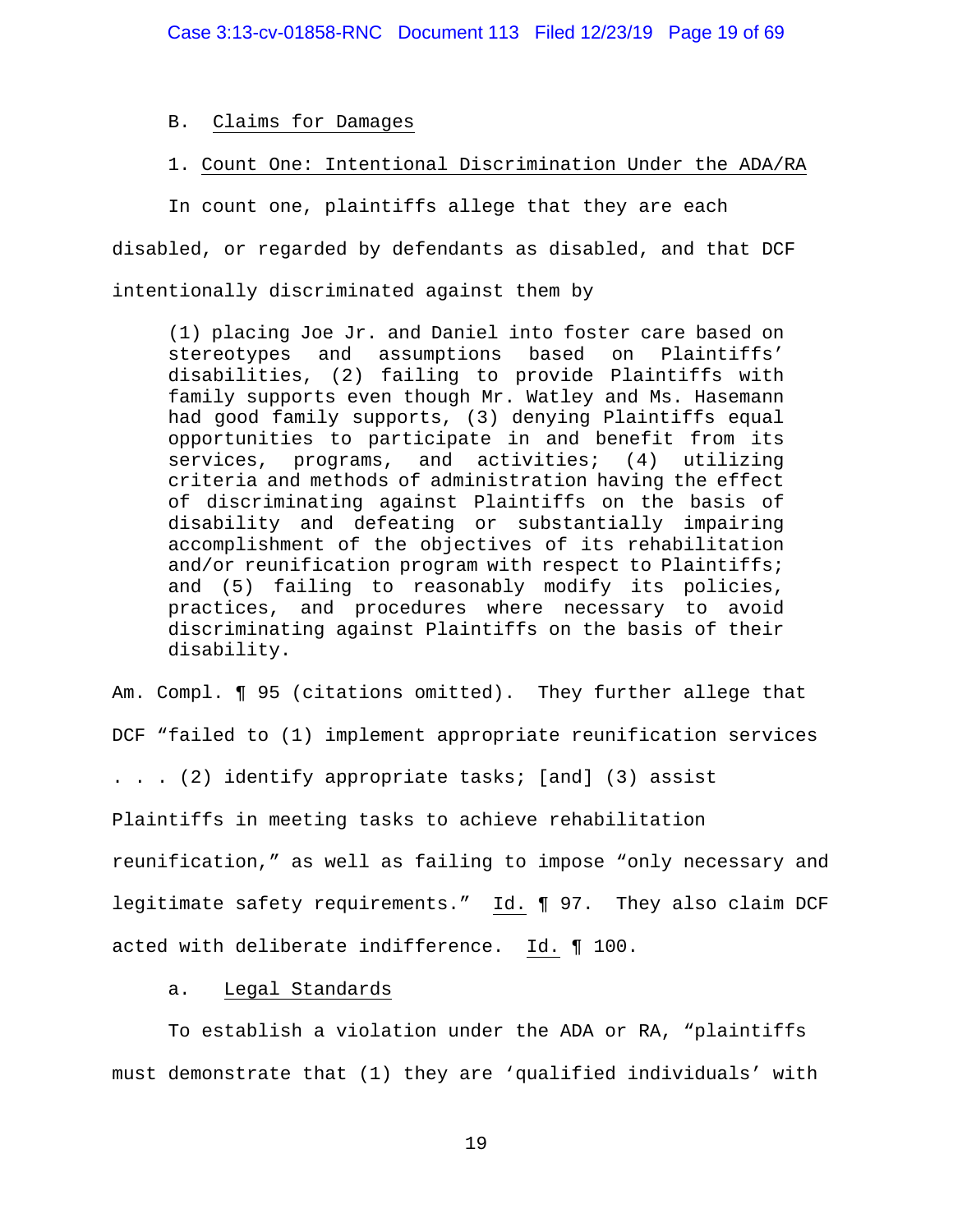### Case 3:13-cv-01858-RNC Document 113 Filed 12/23/19 Page 20 of 69

a disability; (2) that the defendants are subject to the ADA; and (3) that plaintiffs were denied the opportunity to participate in or benefit from defendants' services, programs, or activities, or were otherwise discriminated against by defendants, by reason of plaintiffs' disabilities." Henrietta D. v. Bloomberg, 331 F.3d 261, 272 (2d Cir. 2003)[.12](#page-19-0)

To establish that discrimination occurred "by reason of" their disabilities, plaintiffs must demonstrate that disability discrimination was a "but-for cause of any adverse" action. Natofsky v. City of New York, 921 F.3d 337, 348 (2d Cir. 2019); see also id. at 349 ("We conclude that 'on the basis of' in the ADA requires a but-for causation standard.").<sup>13</sup> Using this but-

<span id="page-19-0"></span><sup>12</sup> Though there are "subtle differences" between the ADA and the RA, the standards governing liability under the two statutes are generally the same. Henrietta D., 331 F.3d at 272. Thus, "unless one of those subtle distinctions is pertinent . . ., [courts] treat claims under the two statutes identically." Id. To establish a claim under the RA, a plaintiff must also establish "that the defendants receive federal funding." Id. DCF does not dispute that it receives federal funding.

<span id="page-19-1"></span><sup>&</sup>lt;sup>13</sup> Prior to Natofsky, plaintiffs bringing claims under the ADA could recover based on a "mixed-motive" standard rather than the more stringent but-for standard. See Parker v. Columbia Pictures Indus., 204 F.3d 326, 336 (2d Cir. 2000). However, in 2009, the Supreme Court held that distinctions in language between Title VII, which allows for mixed-motive claims, and the ADEA foreclosed mixed-motive theories under the latter statute, and required but-for causation under the ADEA. See Gross v. FBL Fin. Servs., Inc., 557 U.S. 167, 174 (2009). After Gross, the Second Circuit joined several others in holding that, because the ADA's language more closely resembles the ADEA's language than it does Title VII's language, the ADA requires but-for causation. Natofsky, 921 F.3d at 348. Because the RA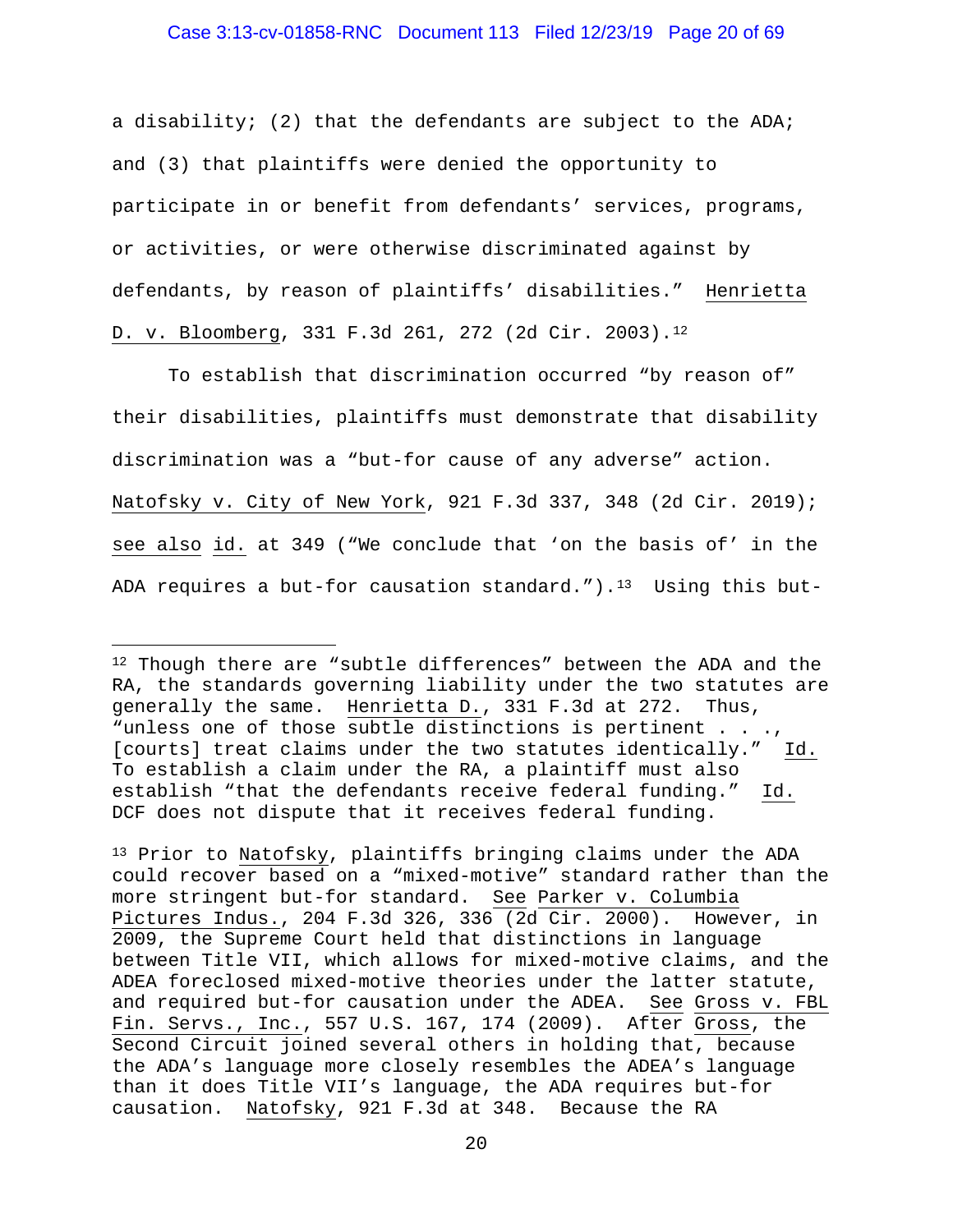### Case 3:13-cv-01858-RNC Document 113 Filed 12/23/19 Page 21 of 69

for standard, plaintiffs can pursue three theories of discrimination: disparate impact, disparate treatment, and failure to make reasonable accommodations. See Reg'l Econ. Cmty. Action Program, Inc. v. City of Middletown, 294 F.3d 35, 48 (2d Cir. 2002) (recognizing availability of all three theories under ADA, RA, and Fair Housing Act), superseded by statute on other grounds. "Regardless of a plaintiff's theory of liability," they must show but-for causation. H.P. ex rel. W.P. v. Naperville Cmty. Unit Sch. Dist. #203, 910 F.3d 957, 960 (7th Cir. 2018).

### b. Analysis

Ĩ.

I conclude that the claims of direct discrimination in count one are precluded by the Rooker-Feldman doctrine, collateral estoppel and the statute of limitations.

#### i. Rooker-Feldman

The Rooker-Feldman doctrine prevents a party who has lost in state court from obtaining review of the state court judgment by a federal district court. See Lance v. Dennis, 546 U.S. 459 (2006); Exxon Mobil Corp. v. Saudi Basic Indus. Corp., 544 U.S. 280 (2005). The doctrine applies if four requirements are met: 1) the plaintiff must have lost in state court; (2) the plaintiff must complain of injuries caused by the state court

incorporates the ADA's causation standard, the RA also requires but-for causation after Natofsky. See id. at 346–47.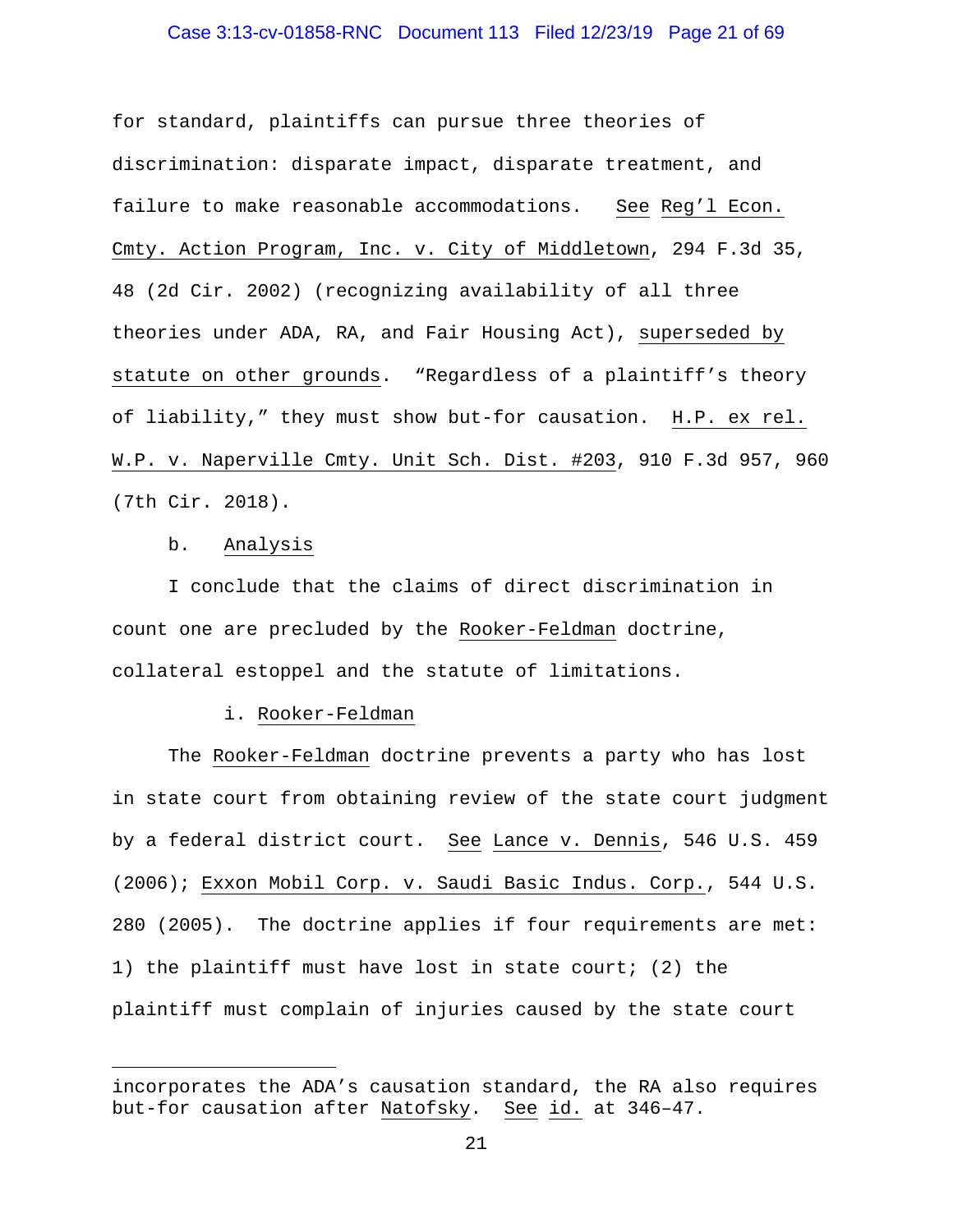## Case 3:13-cv-01858-RNC Document 113 Filed 12/23/19 Page 22 of 69

judgment; (3) the plaintiff must ask the district court to review and reject that judgment; and (4) the state court judgment must have been rendered before the district court proceedings commenced. Green v. Mattingly, 585 F.3d 97, 101 (2d Cir. 2009) (citing Hoblock v. Albany Cty. Bd. of Elections, 422 F.3d 77, 85 (2d Cir. 2005)).

Rooker-Feldman applies broadly to any suit that, in effect, seeks review of or damages based on a state court judgment. It precludes, for example, any claim "seek[ing] vacatur or rejection of [an] order terminating [plaintiffs'] parental rights." Voltaire v. Westchester Cty. Dep't of Soc. Servs., No. 11-cv-8876 (CS), 2016 WL 4540837, at \*9 (S.D.N.Y. Aug. 29, 2016). But it also precludes an award of damages stemming from an injury sustained as a result of a state court determination. See id. at \*11 (citing Lomnicki v. Cardinal McCloskey Servs., No. 04-cv-4548, 2007 WL 2176059, at \*5 (S.D.N.Y. July 26, 2007) and McClean v. City of N.Y., No. 04-cv-8353, 2007 WL 415138, at \*4 (S.D.N.Y. Feb. 6, 2007)); Sample v. Monterey Cty. Family & Children Servs., No. C09-01005 HRL, 2009 WL 2485748, at \*3 (N.D. Cal. Aug. 7, 2009) ("Although [plaintiff] asks for monetary damages, she would only receive a damage award if this court determined that the Dependency Court's decisions pertaining to the custody of her children — including any review or authorization of defendants' actions - were in error.");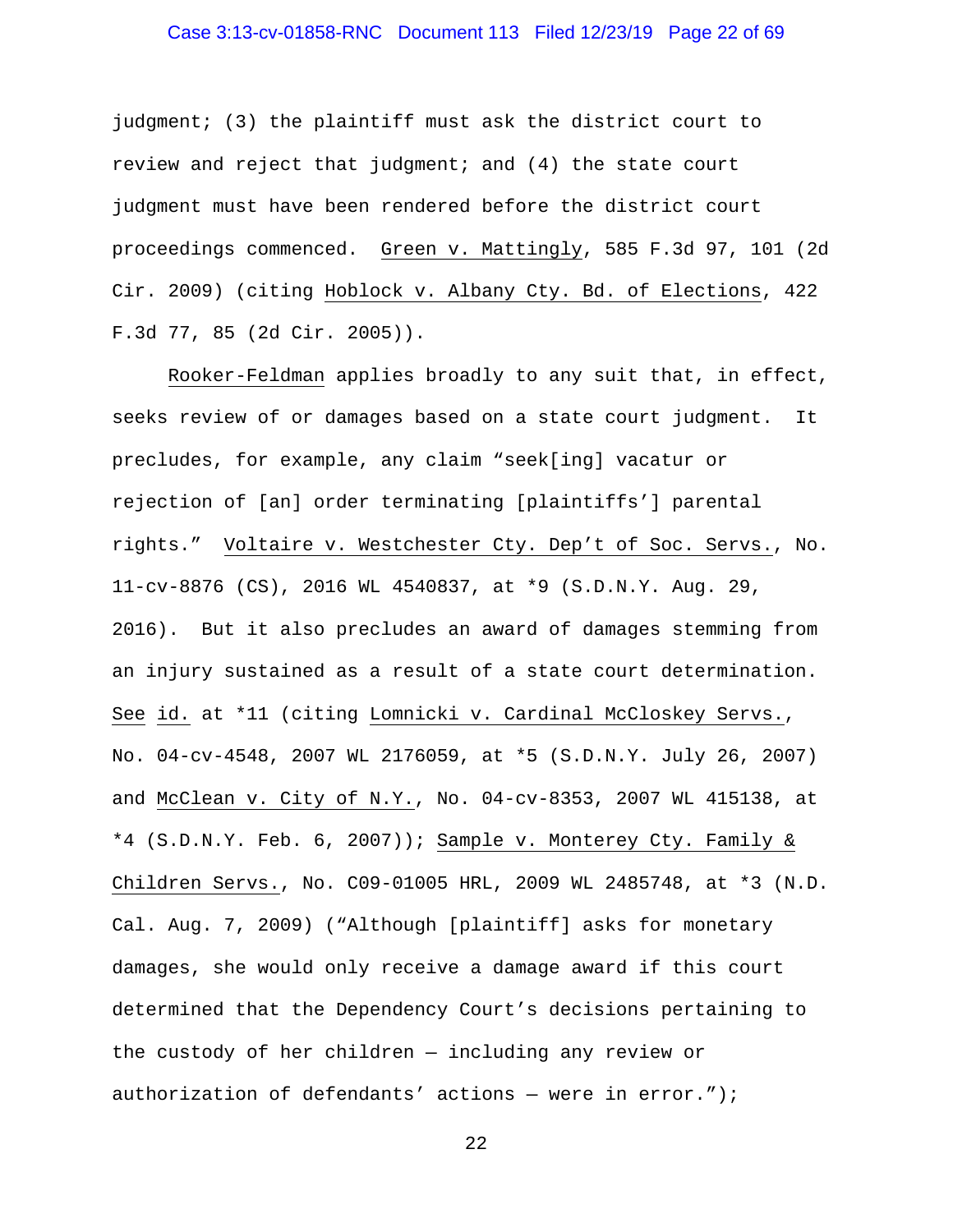## Case 3:13-cv-01858-RNC Document 113 Filed 12/23/19 Page 23 of 69

Lomnicki v. Cardinal McCloskey Servs., No. 04-CV-4548 (KMK), 2007 WL 2176059, at \*5 (S.D.N.Y. July 26, 2007) ("Plaintiff does not avoid Rooker-Feldman by seeking damages instead of injunctive relief. In order to award damages to Plaintiff, the Court would have to review the decision of the Family Court.").

Rooker-Feldman can apply even if the claim presented in federal court was not presented in state court. The doctrine bars "not only claims that involve direct review of a state court decision, but also claims that are 'inextricably intertwined' with a state court decision." See Swiatkowski v. Bank of Am., NT & SA, 103 F. App'x 431, 432 (2d Cir. 2004). When a federal plaintiff relies on a legal theory not raised in state court, Rooker-Feldman will apply if the federal suit "complains of injury from a state-court judgment and seeks to have that state-court judgment reversed." Hoblock, 422 F.3d at 86.

In Hoblock, the Court of Appeals stated that a father whose parental rights have been terminated in state court "may not" sue in federal court on the theory that the judgment violates his substantive due process rights "regardless of whether he raised any constitutional claims in state court." Id. at 87. That observation is consistent with decisions of the Second Circuit concerning the impact of Rooker-Feldman in cases brought to federal court following child custody proceedings in state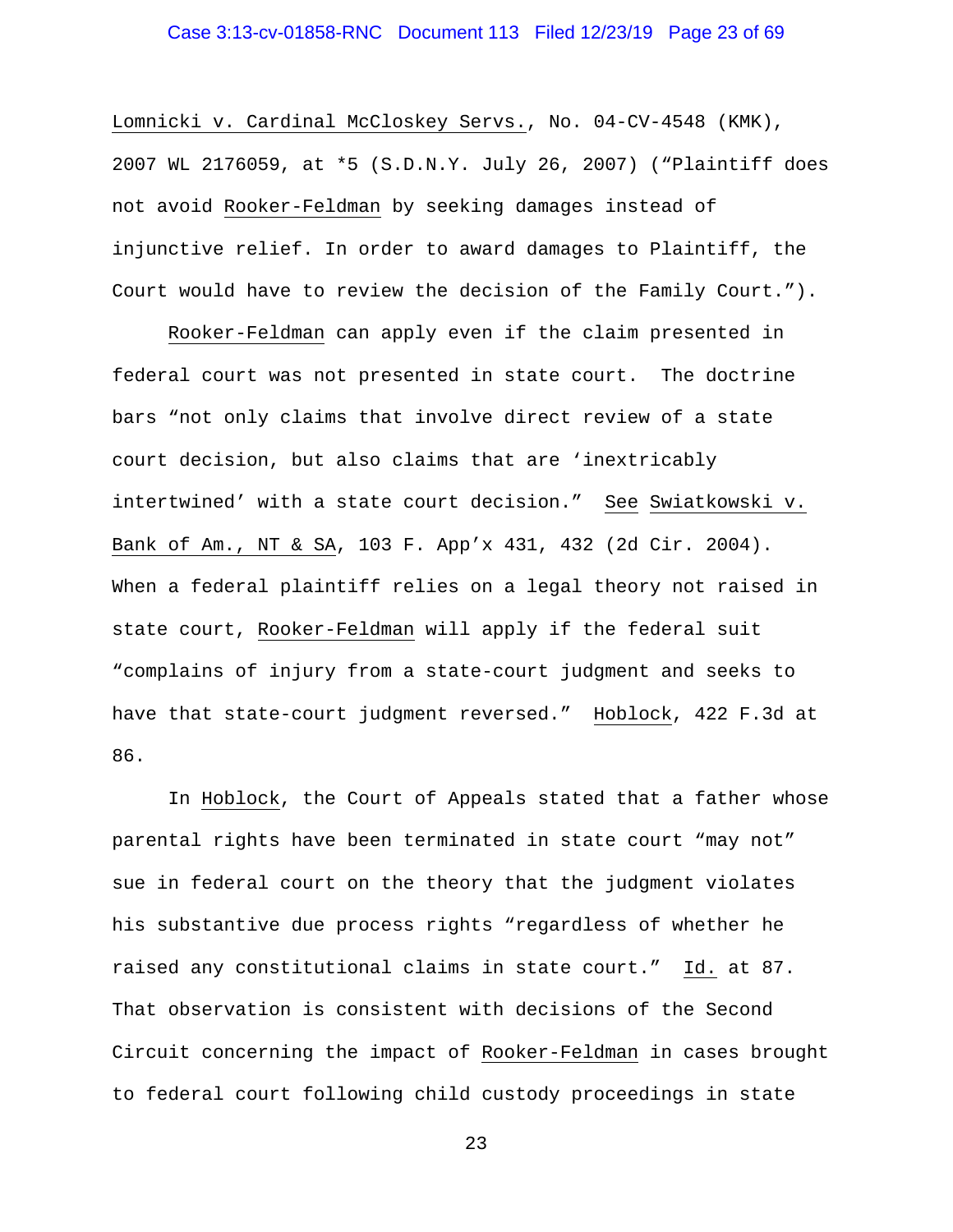## Case 3:13-cv-01858-RNC Document 113 Filed 12/23/19 Page 24 of 69

court.[14](#page-23-0) District courts in this Circuit have likewise applied Rooker-Feldman to ADA claims that required review of state court decisions concerning child custody[.15](#page-23-1)

The issue, then, is whether plaintiffs complain of injuries sustained as a result of decisions of state courts. Plaintiffs contend their injuries were caused by DCF rather than any judicial decision.<sup>[16](#page-23-2)</sup> Defendants disagree. They contend that plaintiffs complain of injuries from state court decisions.

ī

<span id="page-23-0"></span><sup>14</sup> See, e.g., Green, 585 F.3d at 103 (noting that Rooker-Feldman would bar a § 1983 action following a final order permanently removing plaintiff's child from her custody); Phifer v. City of N.Y., 289 F.3d 49, 57 (2d Cir. 2002) ("To the extent that Phifer alleges in her complaint that certain defendants who were associated with Amkia's case in the family court were motivated by racism in their recommendations, representations, or requests to the family court, we find that Rooker–Feldman bars these claims.").

<span id="page-23-1"></span><sup>15</sup> See Johnson v. Myers, No. 10-cv-1964, 2014 WL 2744624, at \*6 (E.D.N.Y. June 16, 2014) (Fourteenth Amendment claims based on child neglect investigation and prosecution barred by Rooker-Feldman), vacated on other grounds and remanded sub nom. Myers v. Patterson, 819 F.3d 625 (2d Cir. 2016); Skipp v. Conn. Judicial Branch, No. 3:14-CV-00141(JAM), 2015 WL 1401989, at \*6 (D. Conn. Mar. 26, 2015) (stating that review of reasonable accommodations claims would "require me to sit in judgment of determinations made by state courts respecting accommodations that were made for plaintiff's disability"); Richter v. Conn. Judicial Branch, No. 3:12CV1638(JBA), 2014 WL 1281444, at \*8 (D. Conn. Mar. 27, 2014) (applying Rooker-Feldman where plaintiff alleged state court judgments "were the result of discrimination under the ADA and have caused her injury"), aff'd, 600 F. App'x 804 (2d Cir. 2015).

<span id="page-23-2"></span><sup>16</sup> At oral argument, plaintiffs' counsel stated that plaintiffs' damages "predated any judgment entered by [a] state court."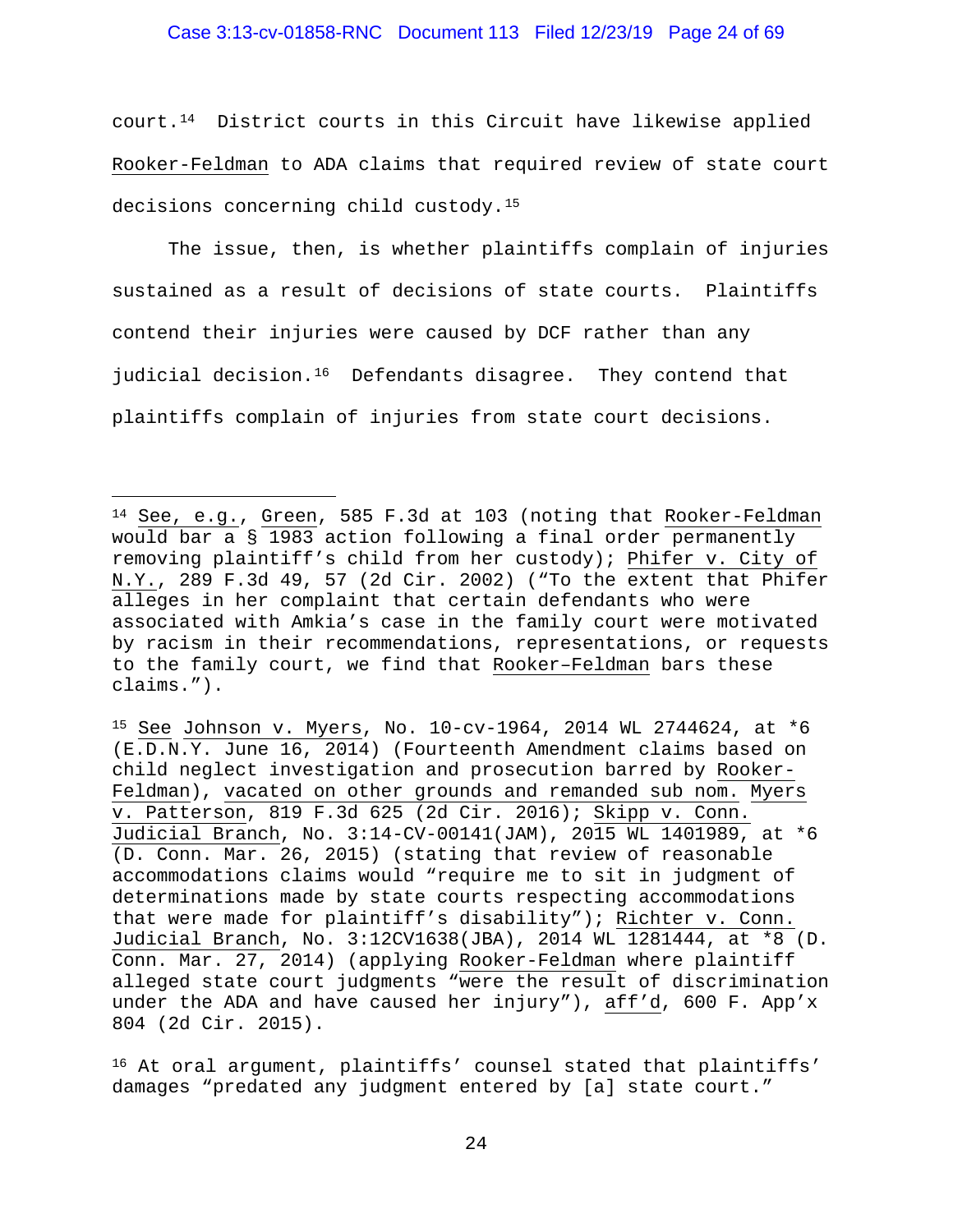## Case 3:13-cv-01858-RNC Document 113 Filed 12/23/19 Page 25 of 69

"[A] federal suit complains of injury from a state-court judgment, even if it appears to complain only of a third party's actions, when the third party's actions are produced by a statecourt judgment and not simply ratified, acquiesced in, or left unpunished by it." Cho v. City of New York, 910 F.3d 639, 646 (2d Cir. 2018) (quoting Hoblock, 422 F.3d at 88). See also GASH Assocs. v. Village of Rosemont, 995 F.2d 726, 729 (7th Cir. 1993)(relevant question under Rooker-Feldman is whether "the injury of which [plaintiff] complains . . . [was] caused by the judgment," or did the plaintiff merely "suffer an injury out of court and then fail to get relief from state court?").

I agree with defendants that plaintiffs are seeking relief for injuries caused by state court decisions, which this court lacks jurisdiction to review under Rooker-Feldman.<sup>17</sup> The removal and placement of plaintiffs' children in foster care, provision of specific steps, determination of their visitation schedule, and termination of their parental rights took place pursuant to

Ĩ.

<span id="page-24-0"></span><sup>&</sup>lt;sup>17</sup> The first and final parts of the Rooker-Feldman test are not in serious dispute; prior to commencing this action, the plaintiffs repeatedly lost in state court. See In re Joseph W., Jr., 53 Conn. Supp. at  $5-11$ ,  $35-36$ ,  $49-50$ ,  $61-62$ ,  $69-77$ (discussing procedural history); In re Joseph W., Jr., 146 Conn. App. 468 (affirming the trial court judgment); In re Joseph W., Jr., 310 Conn. 950 (denying certiorari). Similarly, because an award of damages based on a state court judgment is equivalent for Rooker-Feldman purposes to an injunction overturning the judgment, the third element of the test is met. See supra (citing cases).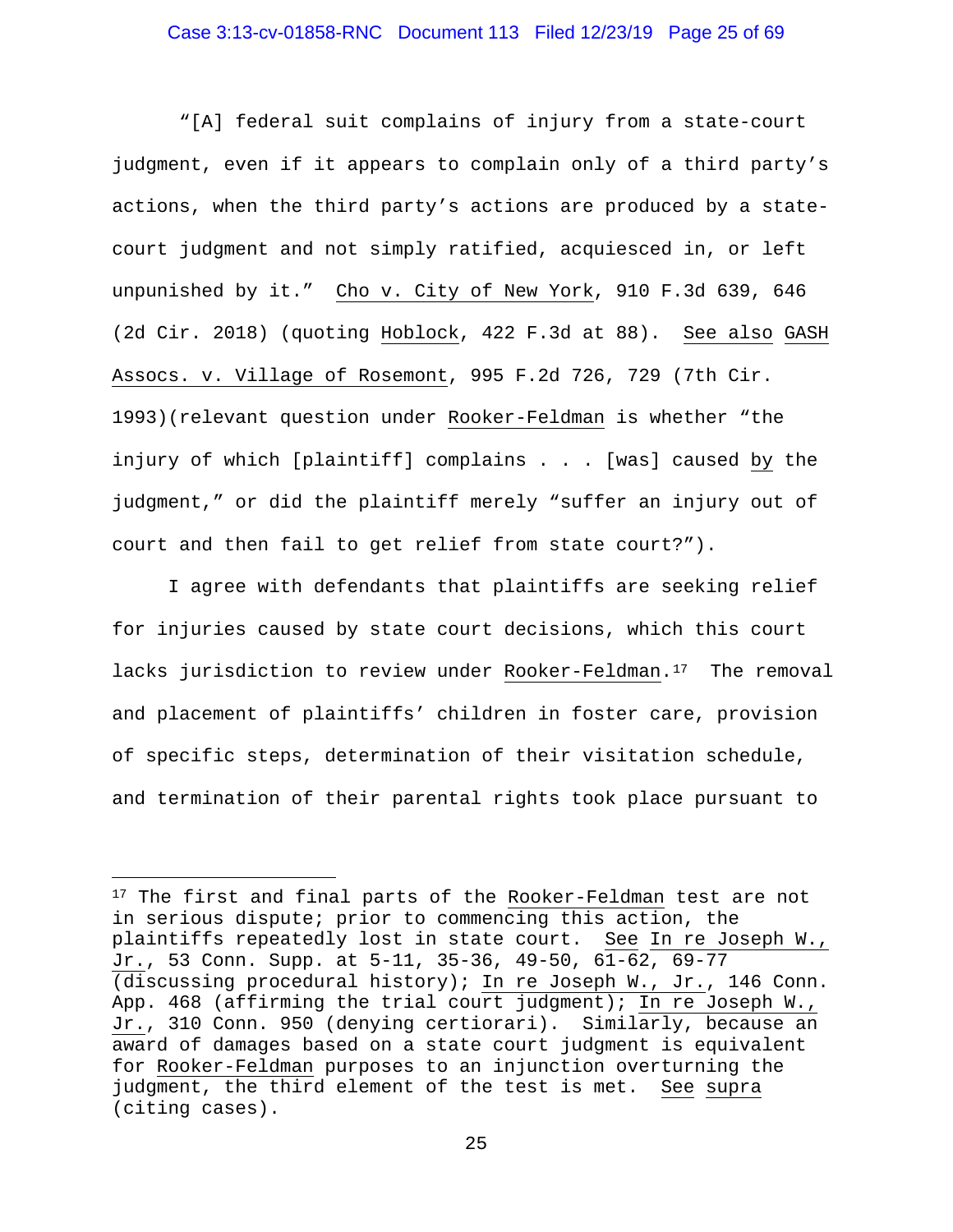state court orders. See In re Joseph W., Jr., 53 Conn. Supp. at 5-6, 36, 49, 61-62, 69-77. In addition, the state courts rejected plaintiffs' requests for an ADA coordinator to be present during court proceedings; ruled that they had substantially failed to comply with the specific steps the courts had identified; determined that placement with plaintiffs' family members was not appropriate; and, in most instances, dictated the providers from whom plaintiffs could receive treatment. See id. at 10-11, 21, 48, 61-62, 74-75, 98- 99, 104, 117-20, 142-45, 156-57, 169-75; see also Bristol, 685 Fed. App'x at 28 (confirming that district court could judicially notice state court decisions that "bore directly on the question of issue preclusion"). To recover damages based on any of these matters, plaintiffs must demonstrate that the state courts erred. Rooker-Feldman dictates that this court abstain from engaging in substantive review of the state courts' decisions.

### ii. Collateral Estoppel

In addition to the jurisdictional bar posed by Rooker-Feldman, collateral estoppel – or issue preclusion – bars relitigation of issues decided by the state courts in the underlying proceedings. See Hoblock, 422 F.3d at 87-88, n.6. "In Connecticut, to be subject to collateral estoppel, an issue must have been (1) fully and fairly litigated, (2) actually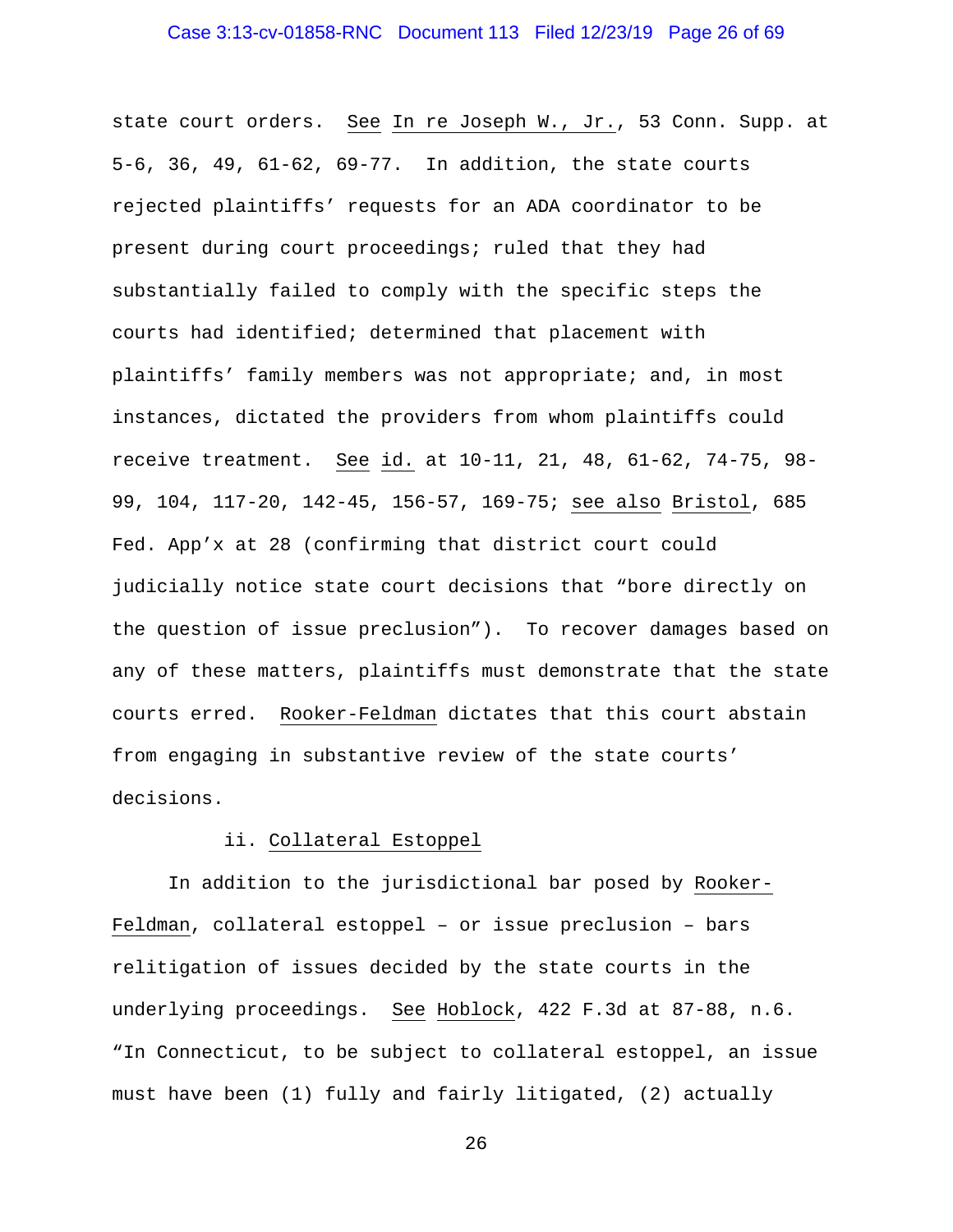### Case 3:13-cv-01858-RNC Document 113 Filed 12/23/19 Page 27 of 69

decided, (3) necessary to the judgment in the first action, and (4) identical to the issue to be decided in the second action." Wanamaker v. Town of Westport Bd. of Educ., 11 F. Supp. 3d 51, 66 (D. Conn. 2014). Preclusive effect will be given to the final judgment of a trial court, so long as it has not been set aside, as well as to the final judgment of an appellate court. See Restatement (Second) of Judgments §§ 13, 27 & cmt. o (1982); Stone v. Williams, 970 F.2d 1043, 1054 (2d Cir. 1992) (noting that issue preclusion "prevent[s] relitigation of an issue of fact or law that has already been necessarily decided as part of a valid, final judgment").

Collateral estoppel precludes relitigation of the issue at the heart of plaintiffs' complaint – the propriety of DCF's decision to seek termination of their parental rights based on a finding of "predictive neglect."[18](#page-26-0) Plaintiffs claim that this decision was based on unlawful stereotyping and discrimination. Am. Compl. ¶¶ 29, 52, 69. Defendants answer that DCF's decision was based on the need to protect the children from harm, as authorized by the "direct threat" exception under the ADA and RA. 28 C.F.R. § 35.139(a). They argue that collateral estoppel

Ĩ.

<span id="page-26-0"></span><sup>&</sup>lt;sup>18</sup> <u>Rooker-Feldman</u> bars review of the state courts' decision to actually terminate plaintiffs' parental rights. However, for purposes of this analysis, I assume that DCF's decision to seek termination of plaintiffs' parental rights can itself be the source of a redressable injury.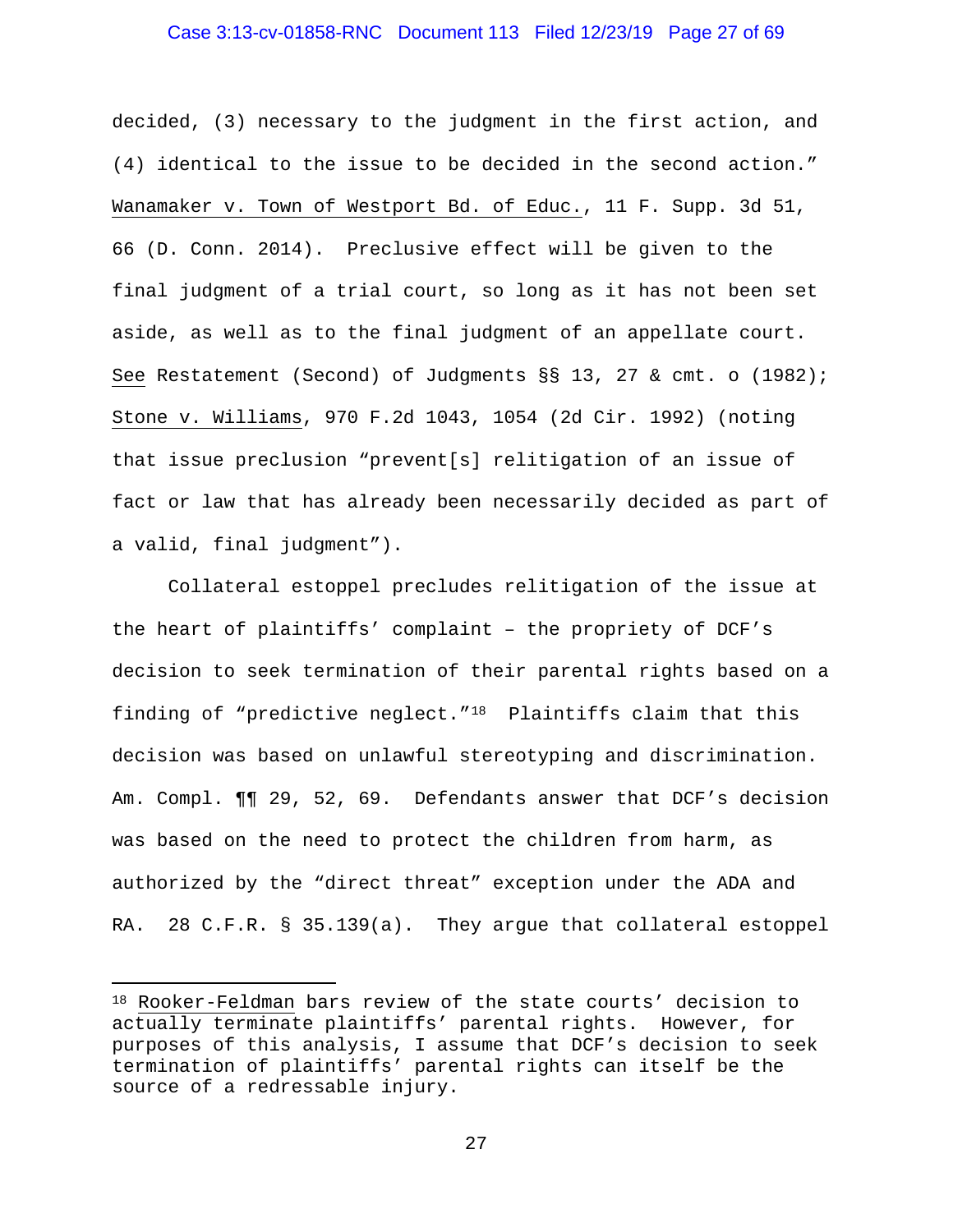### Case 3:13-cv-01858-RNC Document 113 Filed 12/23/19 Page 28 of 69

applies because plaintiffs cannot successfully challenge DCF's decision to seek termination of their parental rights without having this court review and reject the state courts' resolution of issues regarding the applicability of the direct threat exception. I agree.<sup>[19](#page-27-0)</sup>

ADA-covered entities are not required "to permit an individual to participate in or benefit from" their programs or services if doing so would be a "direct threat to the health or safety of others." 28 C.F.R. § 35.139(a); see also Lovejoy-Wilson v. NOCO Motor Fuel, Inc., 263 F.3d 208, 219-21 (2d Cir. 2001); Doe v. Deer Mountain Day Camp, Inc., 682 F. Supp. 2d 324, 345-50 (S.D.N.Y. 2010).[20](#page-27-1) The ADA defines "direct threat" as "a significant risk to the health or safety of others that cannot be eliminated by a modification of policies, practices, or

<span id="page-27-0"></span><sup>19</sup> Defendants make this argument in the context of Rooker-Feldman. See Def. Reply at 5. But I think it is more appropriate to consider the argument as a basis for applying collateral estoppel.

<span id="page-27-1"></span><sup>20</sup> See also Protecting the Rights of Parents and Prospective Parents with Disabilities, U.S. Dep't of Health & Human Servs. & U.S. Dep't of Justice (Aug. 10, 2015), https://www.ada.gov/doj\_hhs\_ta/child\_welfare\_ta.html ("Under Title II of the ADA or Section 504 [of the RA], in some cases, a parent or prospective parent with a disability may not be appropriate for child placement because he or she poses a significant risk to the health or safety of the child that cannot be eliminated by a reasonable modification. This exception is consistent with the obligations of child welfare agencies and courts to ensure the safety of children.") (footnote marker omitted) (citing Sch. Bd. of Nassau Cty. v. Arline, 480 U.S. 273, 287 (1987); 28 C.F.R. § 35.139(a)-(b)).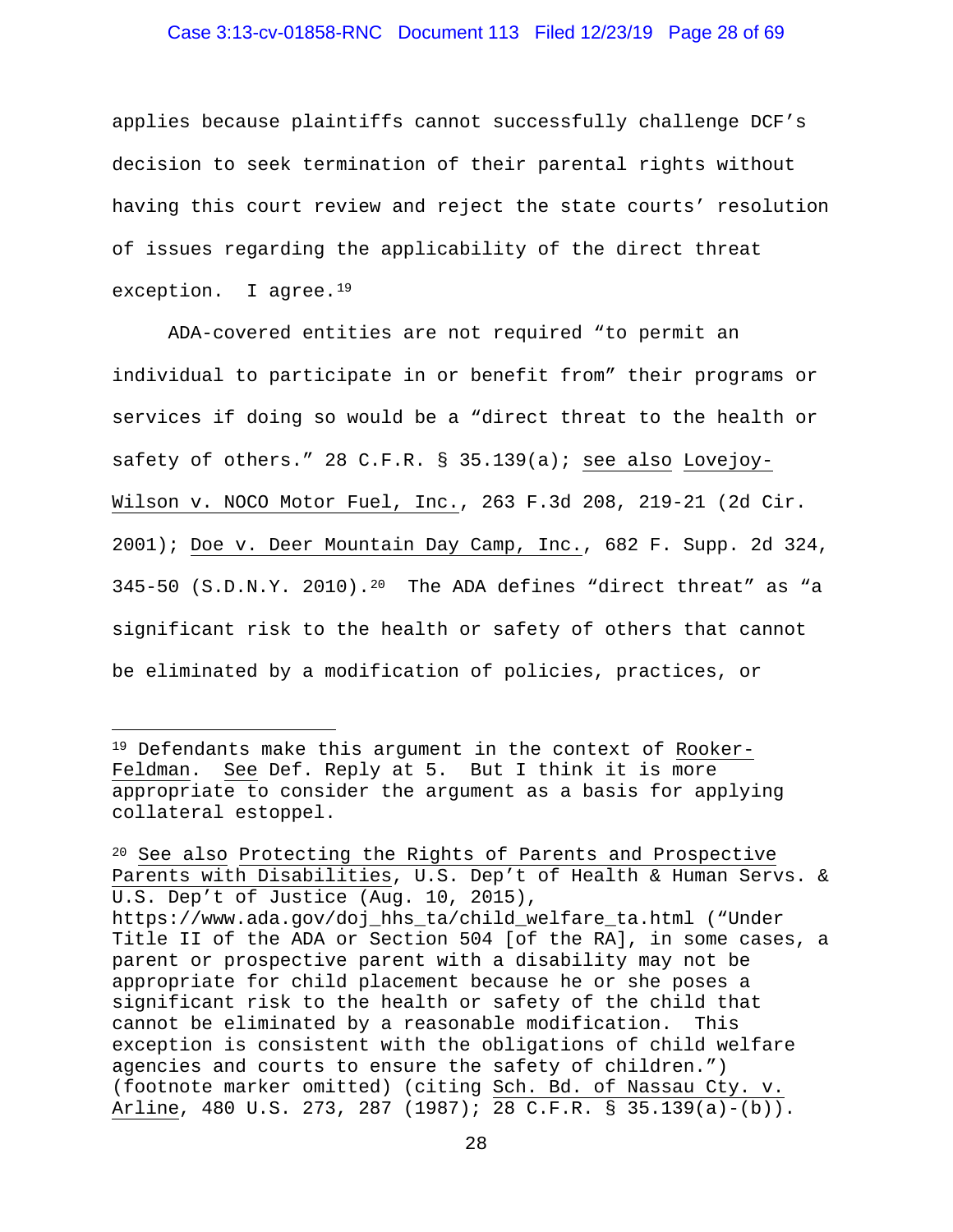## Case 3:13-cv-01858-RNC Document 113 Filed 12/23/19 Page 29 of 69

procedures or by the provision of auxiliary aids or services." 42 U.S.C. § 12182(b)(3). To determine whether an individual poses a significant risk to health or safety under the ADA, "a public entity must make an individualized assessment, based on reasonable judgment that relies on current medical knowledge or on the best available objective evidence, to ascertain: the nature, duration, and severity of the risk; the probability that the potential injury will actually occur; and whether reasonable modifications of policies, practices, or procedures or the provision of auxiliary aids or services will mitigate the risk." 28 C.F.R. § 35.139(b).

Under Connecticut law, a court may terminate an individual's parental rights only if it finds that: (1) DCF has made "reasonable efforts" to reunify the parent and child, (2) termination is in the best interest of the child, and (3) one of several statutory grounds for termination is present, including, as relevant here, that the child is neglected and the parent has failed to achieve reunification. See In re Joseph W., 53 Conn. Supp. at 2-3, 141-43 (citing Conn. Gen. Stat. § 17a-112(j)). To establish predictive neglect (so as to satisfy the final prong), the state must show "on the basis of evidence of events preceding the filing of the neglect petition" that "it was more likely than not" that if the child had remained with the parent or parents, "the child would have been" neglected. In re Joseph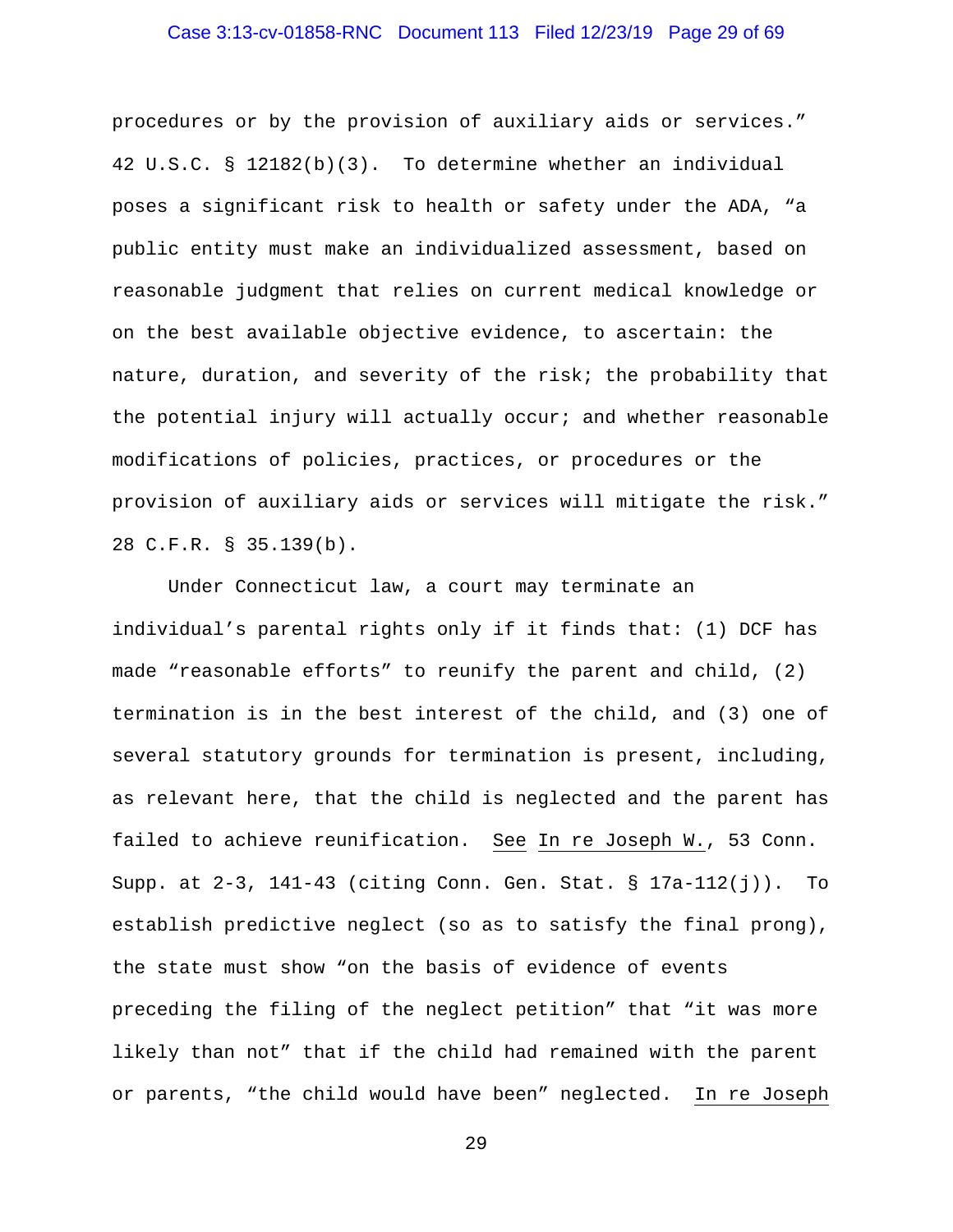## Case 3:13-cv-01858-RNC Document 113 Filed 12/23/19 Page 30 of 69

W., Jr., 53 Conn. Supp. at 127 (brackets omitted) (quoting In re Joseph W., 305 Conn. at 648-49). Specifically, the state must show "that if the child were to remain in [the] parent's independent care, the child would be 'denied proper care and attention, physically, educationally, emotionally or morally . . . or would [be] permitted to live under conditions, circumstances or associations injurious to the well-being of the child or youth.'" Id. (quoting In re Joseph W., 305 Conn. at 649).

In the underlying proceedings, the state courts decided that the predictive neglect doctrine was "correctly invoked." Id. at 128. In doing so, they necessarily determined that leaving the children in the care of the plaintiffs would be "injurious" to the "well-being" of the children. See id. at 127. And for the state courts to terminate plaintiffs' parental rights, they had to find that DCF made "reasonable efforts" at reunification. Id. at at 2-3, 141-43. In substance, then, the state courts determined that reunification would pose a significant risk to the health or safety of the children and that the risk could not be eliminated by a reasonable modification.

The final trial court's findings concerning the risk to the children and DCF's reasonable efforts at reunification were necessary to the judgment. A finding of probable harm was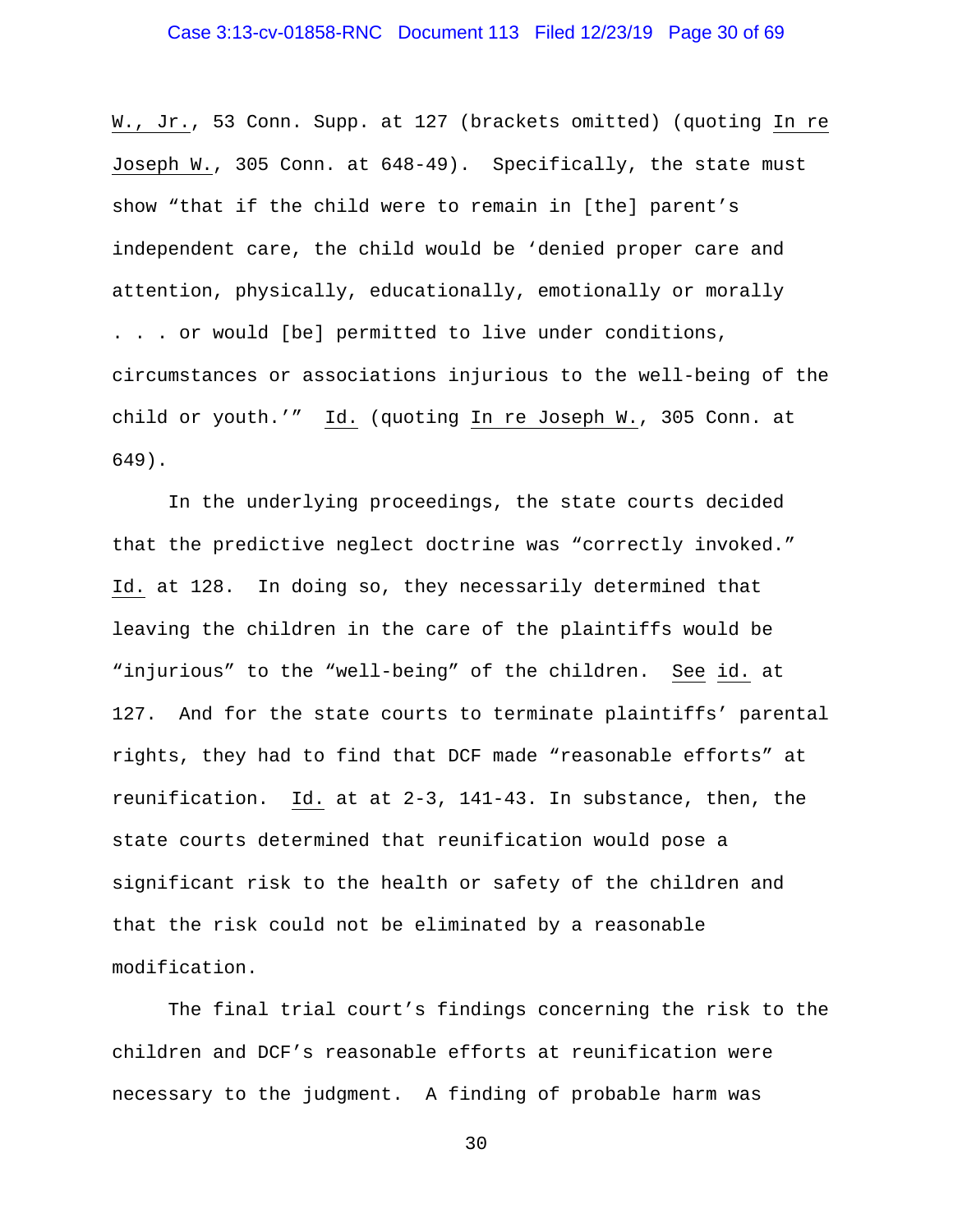## Case 3:13-cv-01858-RNC Document 113 Filed 12/23/19 Page 31 of 69

necessary to the neglect ruling, a finding that DCF had made reasonable efforts at reunification was also necessary to the neglect ruling, and the neglect ruling was necessary to the termination of plaintiffs' parental rights. See In re Joseph W., Jr., 53 Conn. Supp. at 2-3, 141-42; 150-151; 178-79; 182; 188-89.

To reject the direct threat defense in this case, it would be necessary to reject findings of fact made by the final trial court in its decision terminating plaintiffs' parental rights, which was affirmed on appellate review. The court found that "mother, aided by father, continued to engage in a cyclical pattern of conceiving children, whose custody, of necessity, had to be assumed by the state at birth in order to protect them from the real risk of imminent and serious harm that every professional who has ever evaluated and observed mother try to care for her children has noted as a serious concern." In re Joseph W., Jr., 53 Conn. Supp. at 136. The court also found that, "[l]ike mother, father showed an inability to safely supervise his children." Id. at 160. These factual findings – that the children were likely to be harmed if left in plaintiffs' care - are identical to the factual issues pertinent to the direct threat defense. Cf. Jensen v. Foley, 295 F.3d 745, 747-48 (7th Cir. 2002) (state court's finding "that probable cause exists to believe that the child is neglected"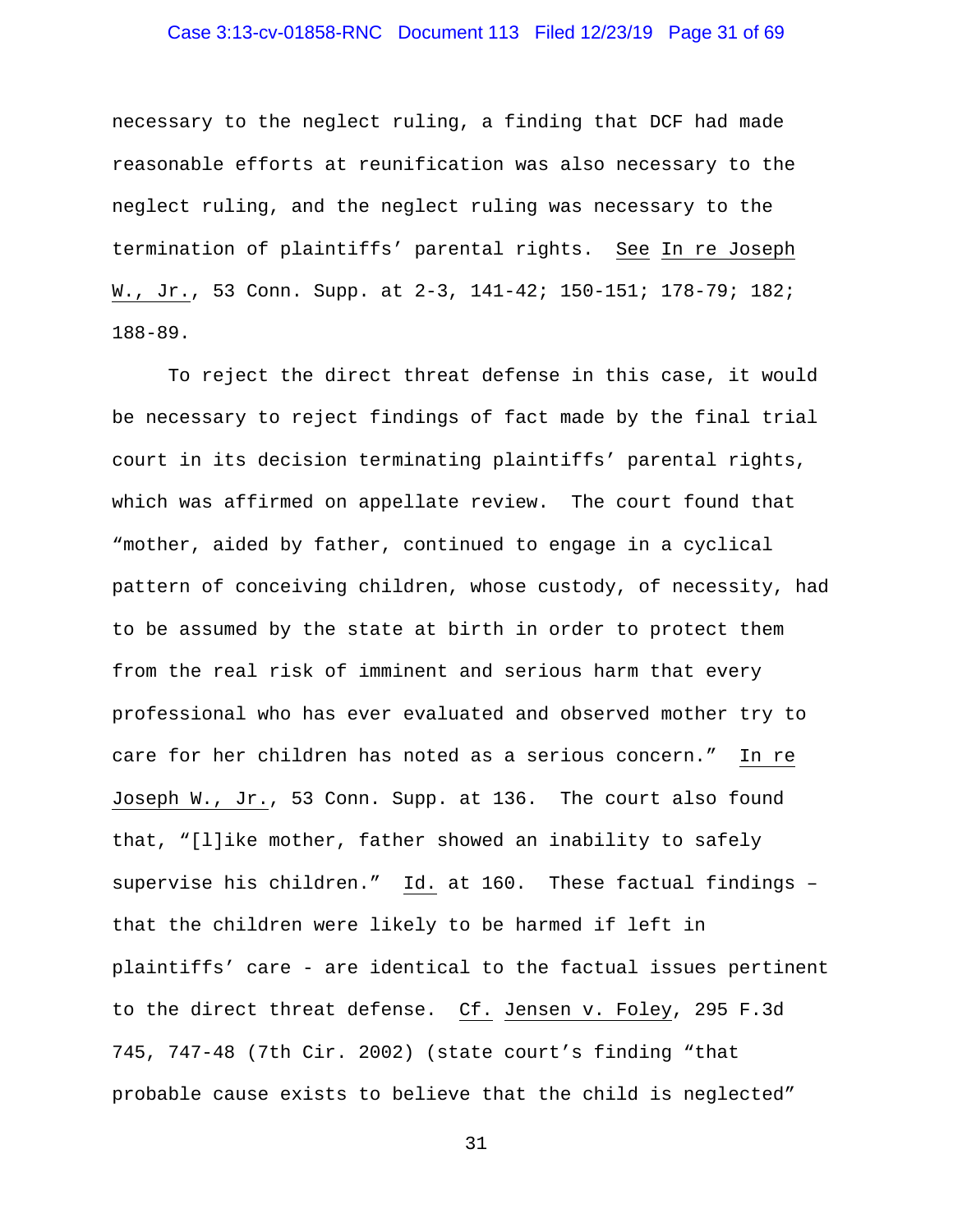## Case 3:13-cv-01858-RNC Document 113 Filed 12/23/19 Page 32 of 69

under state law precludes Fourth Amendment claim because state law issue is identical to whether "taking is supported by probable cause to believe that the child would be subject to the danger of abuse if not removed," and therefore the federal court was "barred by the doctrine of issue preclusion from reconsidering the issue").

Plaintiffs argue that because DCF and the state courts failed to appreciate the applicability of the ADA, their ADA and RA claims were not fully and fairly litigated or necessary to the judgment. Plf. Mem. at 20. But the issues fully and fairly litigated, actually decided, and necessary to the final state court judgment are inextricably intertwined with the ADA and RA claims presented here. The state court's findings and conclusions regarding those issues – e.g., that reunification would pose a danger to the children – operate to preclude the plaintiffs from stating an ADA/RA claim by conclusively establishing the direct threat defense as a matter of law at the motion-to-dismiss stage. See Matusick v. Erie Cty. Water Auth., 757 F.3d 31, 49 (2d Cir. 2014) (holding that even if the legal frameworks and standards applicable in two proceedings are not identical, the factual findings supporting the first judgment are given preclusive effect).

Plaintiffs further contend that it was never conclusively established in the underlying proceedings that DCF's actions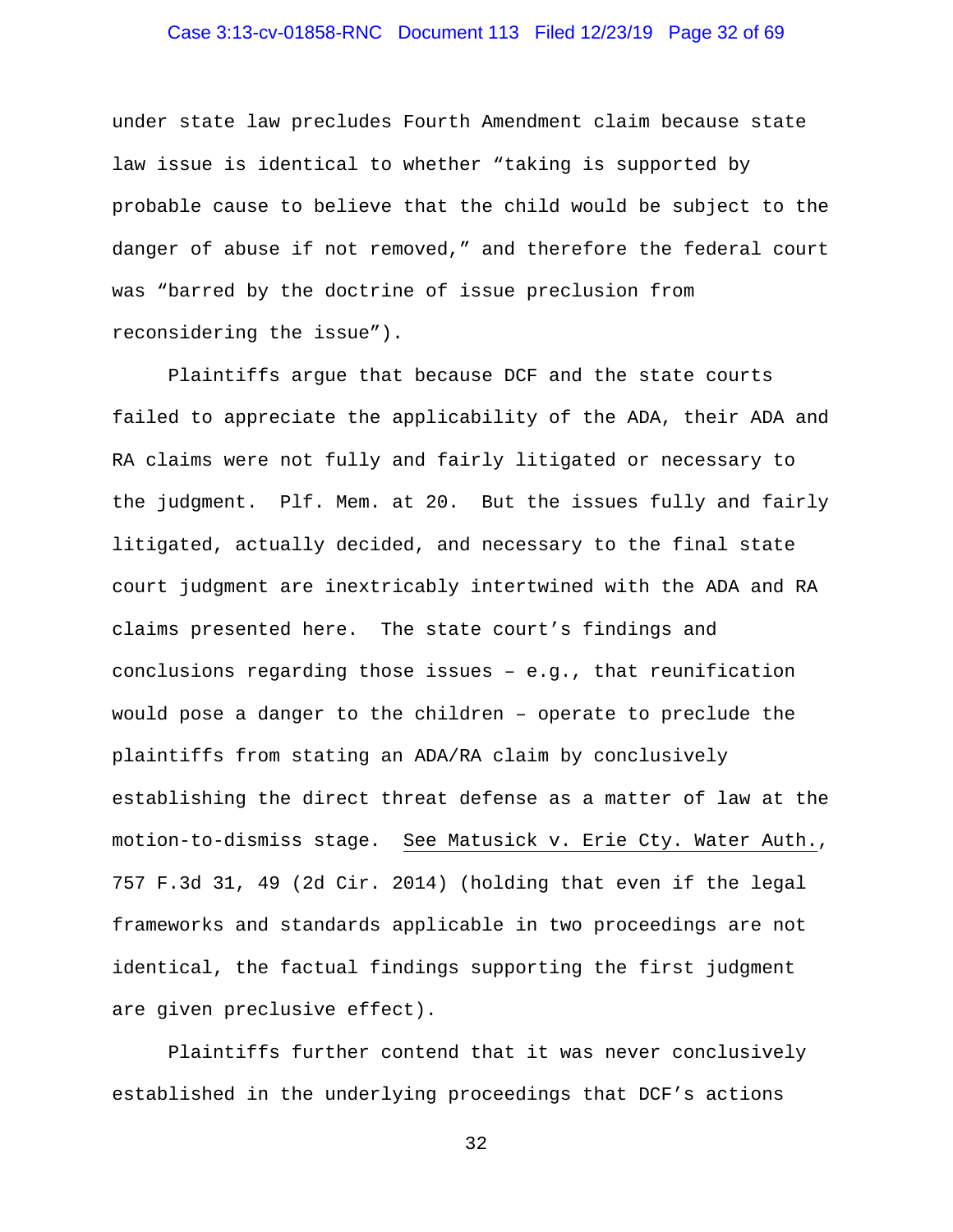## Case 3:13-cv-01858-RNC Document 113 Filed 12/23/19 Page 33 of 69

were reasonable under the ADA. However, the state courts recognized that the reasonable efforts required of DCF to achieve reunification of a parent and child include "taking the parent's mental condition into consideration" and "failure to provide adequate services because of the parent's mental condition would violate not only [Connecticut law], but the ADA." In re Antony B., 54 Conn. App. 463, 473 n.9 (Conn. App. Ct. 1999); see also id. ("[W]e do not suggest that the ADA does not apply to the reunification services and programs that the department must make to meet the parents' specialized needs."). On the second appeal in the underlying proceedings, the Connecticut Supreme Court confirmed that In re Antony B.'s discussion of the ADA applies to neglect proceedings, and affirmed the trial court's rejection of plaintiffs' ADA claims. In re Joseph W., 305 Conn. at 650. On remand, the trial court stated: "Based on the law and the facts . . . the ADA has not been violated in this case. . . . Under the particular circumstances of this case, the department made reasonable efforts even considering any ADA related issues. The respondents were not discriminated against under the ADA." In re Joseph W., 2012 WL 1759377, at \*42–43. Because the requirements of state and federal antidiscrimination law are substantially the same in this respect, a federal plaintiff's ADA claims will generally be precluded when, as here, the state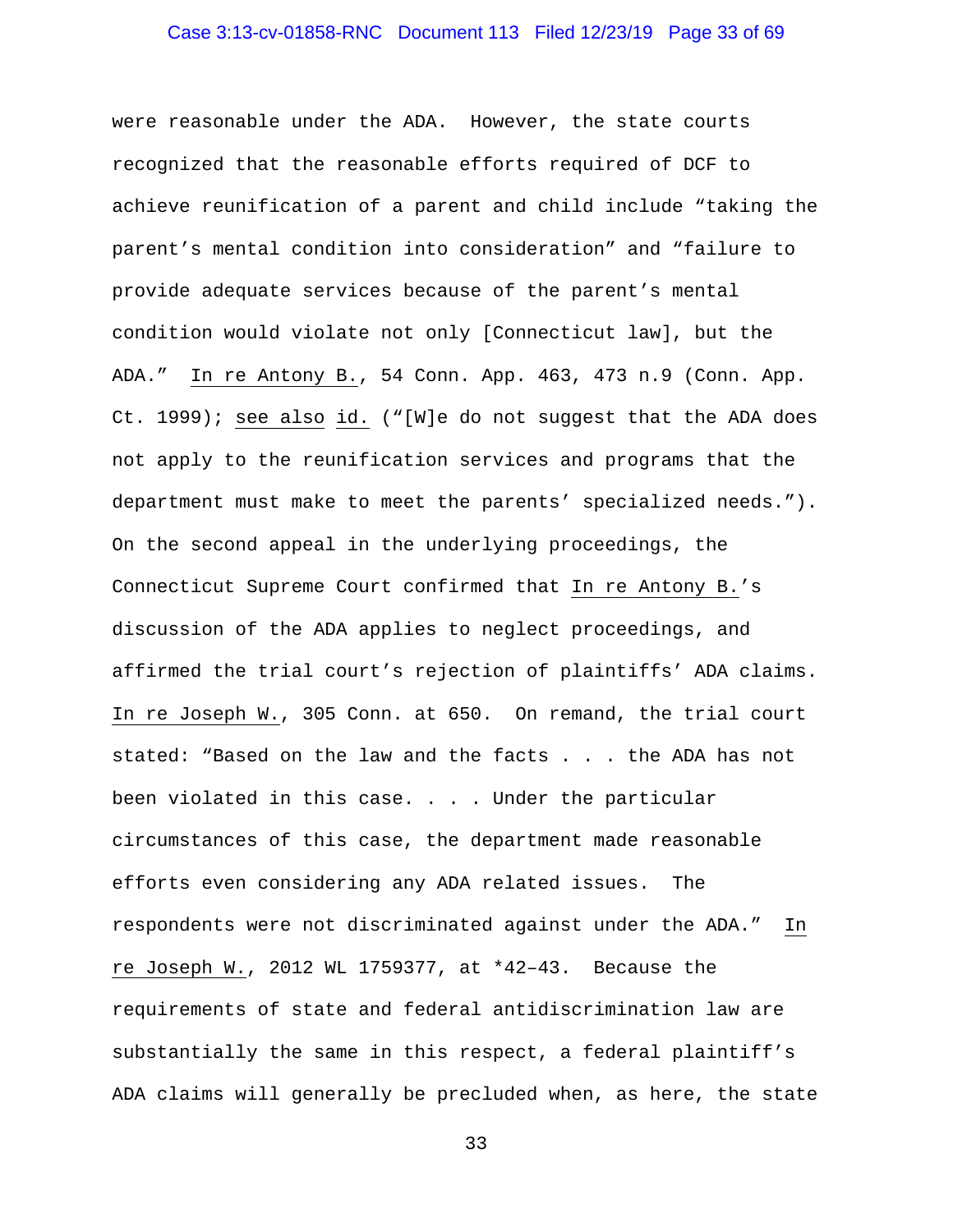## Case 3:13-cv-01858-RNC Document 113 Filed 12/23/19 Page 34 of 69

court has determined that DCF made reasonable efforts at reunification. Cf. In re Hicks/Brown, 893 N.W.2d at 639-40 (holding that, under Michigan law, the requirement that the state make "reasonable efforts to reunify a family before seeking termination of parental rights" entailed making "reasonable modifications" under the ADA).

Even if it were possible for DCF to comply with state law and nonetheless violate the ADA, collateral estoppel would still apply in this case. See Miller v. Nichols, 586 F.3d 53, 61 (1st Cir. 2009) (dismissing claims under the ADA and RA that the state "fail[ed] to accommodate the parents' needs in the context of the reunification obligation" because the underlying facts were litigated in state court), cert. denied, 559 U.S. 1008 (2010). The final trial court found that DCF made reasonable (indeed "extraordinary") efforts at reunification and plaintiffs failed to rehabilitate. In re Joseph W., Jr., 53 Conn. Supp. at 145; see id. at 143-182. These findings preclude plaintiffs from seeking to prove they were denied reasonable accommodations that would have enabled them to avoid termination of their parental rights.

 That collateral estoppel bars the reasonable accommodations claim is confirmed by examining in detail each of plaintiff's allegations in light of the findings of the state courts. Plaintiffs allege that DCF failed to provide reasonable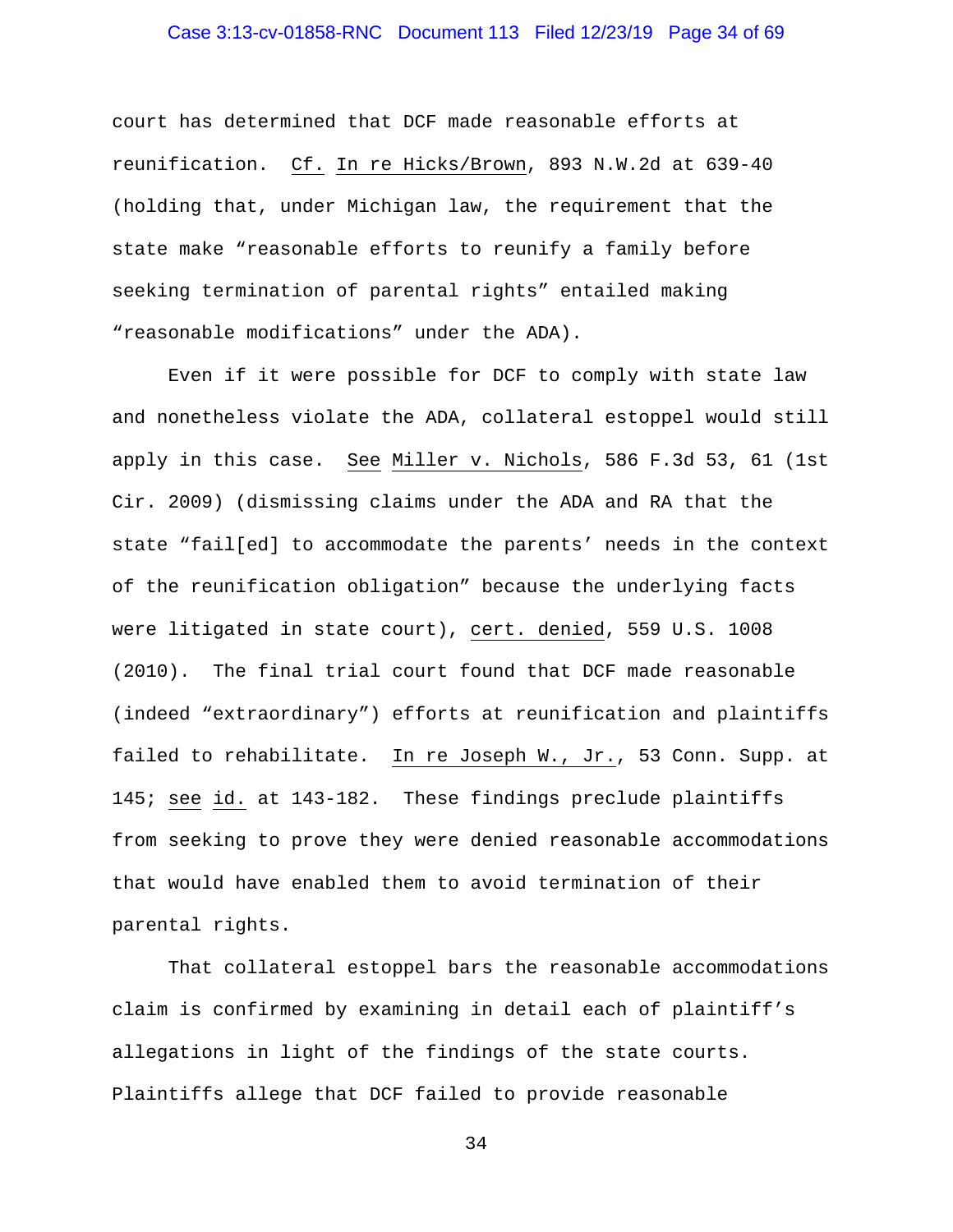## Case 3:13-cv-01858-RNC Document 113 Filed 12/23/19 Page 35 of 69

accommodations by: (a) failing to identify appropriate tasks and assist plaintiffs in meeting those tasks; (b) failing to provide meaningful visitation opportunities; (c) refusing to allow Ms. Hasemann to treat with her preferred provider, Sally Guest; (d) refusing to allow plaintiffs to treat with providers near their homes; (e) refusing to consider placement with their family members and failing to provide "family supports"; and (f) refusing to provide an ADA coordinator. See Am. Compl. ¶¶ 43, 70, 72, 76, 79, 95, 97.

With the exception of the last allegation (discussed below), all these allegations are in direct conflict with the findings of the final trial court. Taking each allegation in turn, the state court found the following: (a) "the parents were provided with specific steps to take to facilitate the return of Joseph and Daniel," In re Joseph W., Jr., 53 Conn. Supp. at 153, and largely failed to comply with those steps, see id. at 153- 78; (b) DCF "complied with court orders that the parents be given more liberal visitation than is usually offered upon removal, particularly to parents who fail to comply with services necessary to address their parental and mental health deficiencies," id. at 169; (c) DCF "attempted to work with mother's self-referred counselor, Sally Guest, but was met with a lack of cooperation from Guest," id. at 145; (d) both parents repeatedly refused to engage with medical providers and stopped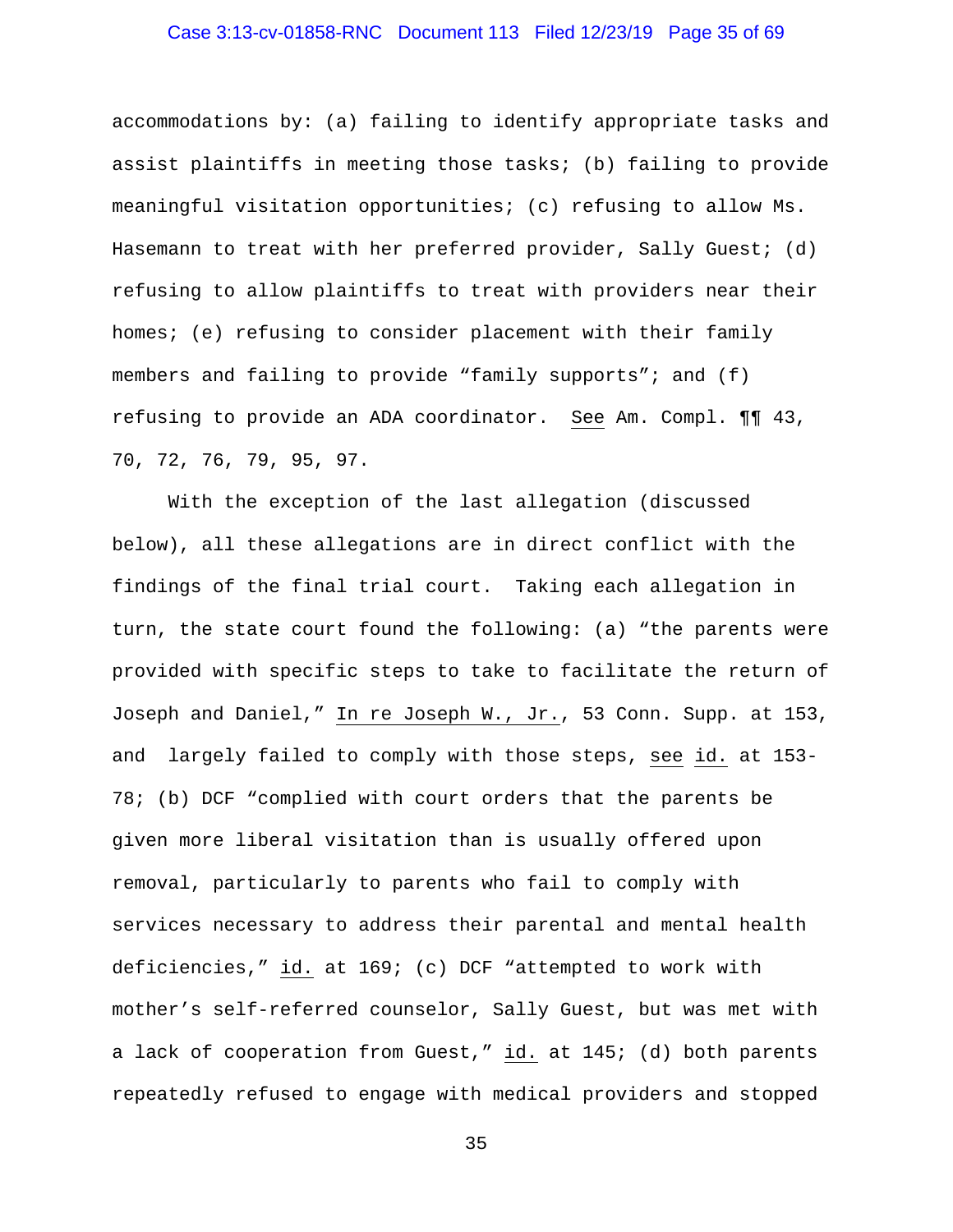## Case 3:13-cv-01858-RNC Document 113 Filed 12/23/19 Page 36 of 69

treating with any providers after 2007 (in the case of Ms. Hasemann) and 2008 (in the case of Mr. Watley), see id. at 75- 77, 104, 116-17, 121; and (e) there was no evidence plaintiffs in fact requested placement with their family members; Ms. Hasemann's parents' home would, in any event, not have been "a safe or suitable choice for the children"; and placement with Mr. Watley's family "was never credible," id. at 159, 165, 170.

Based on the foregoing analysis, I conclude that plaintiffs are precluded from proceeding on the claim for direct discrimination under count one. The state courts addressed the acts and omissions alleged here. Factual issues bearing on the plaintiffs' claim were fully and fairly litigated and necessary to the reasonable efforts determination, which was necessary to the final judgment finding the children neglected and terminating plaintiffs' parental rights. See In re Joseph W., Jr., 53 Conn. Supp. at 182.

The only potential exception is the plaintiffs' allegation that they should have been given an ADA coordinator. The state courts conclusively determined that plaintiffs were not entitled to an ADA coordinator in connection with the court proceedings. See In re Joseph W., 305 Conn. at 640, 652; In re Joseph W., Jr., 146 Conn. App. at 475–76. But they did not explicitly consider whether the ADA imposed an obligation to appoint an ADA coordinator during reunification efforts prior to the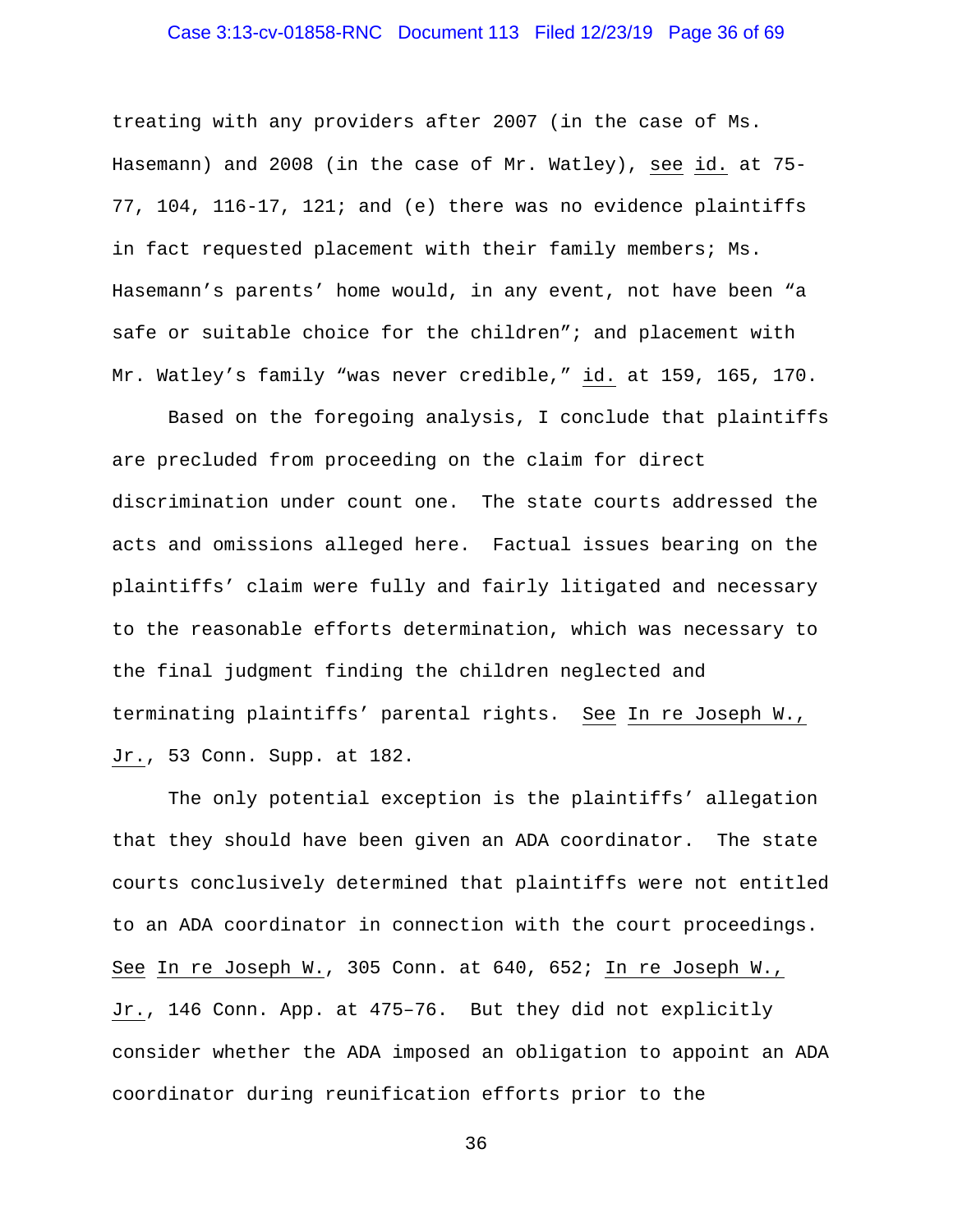### Case 3:13-cv-01858-RNC Document 113 Filed 12/23/19 Page 37 of 69

commencement of the trial proceedings. Moreover, the final appellate court noted that plaintiffs' request for an ADA coordinator "was directed only to the trial proceeding." Id. at 475 n.5.

Nevertheless, plaintiffs are barred from trying to establish that appointment of an ADA coordinator during reunification efforts would have enabled them to regain custody. The final trial court found that "[w]ithout success, [DCF] did everything possible to properly assess the parents' deficiencies and address them." In re Joseph W., Jr., 53 Conn. Supp. at 185 (emphasis added). In other words, the court found that, as a factual matter, plaintiffs could not have benefitted from additional supports.<sup>21</sup>

Plaintiffs' counsel suggested at oral argument that discovery might enable them to surmount the obstacles to litigation of their claims posed by Rooker-Feldman and collateral estoppel. In ruling on the motion to dismiss,

<span id="page-36-0"></span><sup>21</sup> Plaintiffs have not alleged with specificity what an ADA coordinator would have done to enable them to regain custody. They may believe that an ADA coordinator would have arranged for as yet unidentified but nonetheless significant accommodations in the form of supports and services that would have enabled them to achieve the specific steps required to regain custody. Assuming that is their position, they have not met their burden of alleging "the existence of a plausible accommodation, the costs of which, facially, do not clearly exceed its benefits." Henrietta D., 331 F.3d at 281 (quoting Borkowski, 63 F.3d at 138).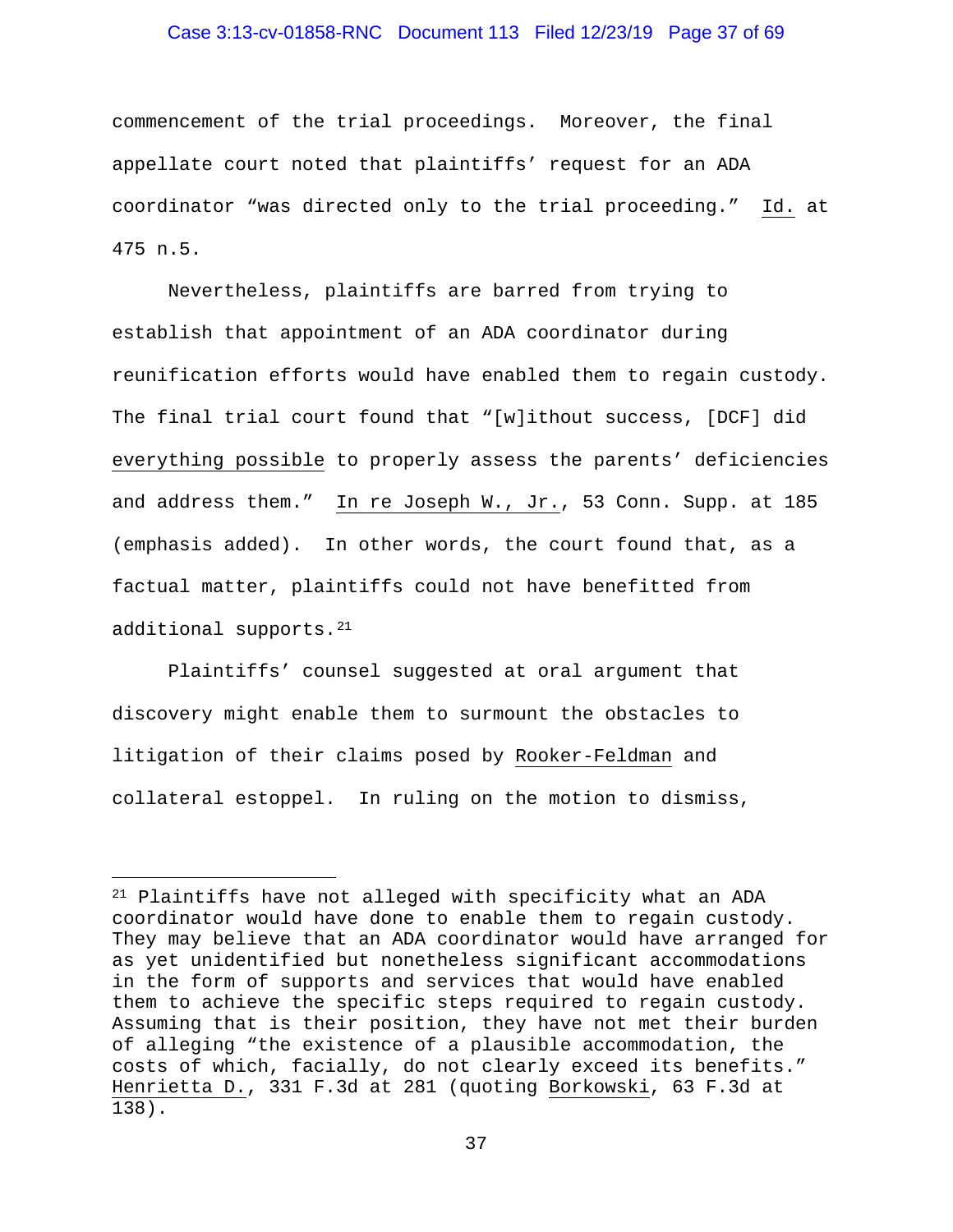## Case 3:13-cv-01858-RNC Document 113 Filed 12/23/19 Page 38 of 69

however, the court must assess the plausibility of the claims based on the amended complaint without speculating about discovery. Iqbal, 556 U.S. at 678; Twombly, 550 U.S. at 570. "Because the plaintiffs here have not nudged their claims across the line from conceivable to plausible, their complaint must be dismissed." Twombly, 550 U.S. at 570.

## iii. Statute of Limitations

Plaintiffs seek to recover damages under the ADA/RA on the ground that DCF's decision to invoke a 96-hour hold (as happened with Kristina and Daniel) was motivated by impermissible discrimination on the basis of disability. $22$  This claim may not be precluded by Rooker-Feldman or collateral estoppel. E.g., Schweitzer v. Crofton, 935 F. Supp. 2d 527, 540-45 (E.D.N.Y. 2013), aff'd, 560 F. App'x 6 (2d Cir. 2014); Phifer, 289 F.3d at 59. However, it is barred by the three-year statute of limitations.

The parties agree that the relevant statute of limitations is three years, pursuant to Conn. Gen. Stat. § 52-577. See Kloth-Zanard v. Malloy, No. 3:15-CV-00124 (MPS), 2016 WL 5661977, at \*7 n.5 (D. Conn. Sept. 29, 2016). Plaintiffs do not dispute that "[f]ederal law governs the question of when a federal claim accrues." Morse v. Univ. of Vt., 973 F.2d 122,

<span id="page-37-0"></span><sup>&</sup>lt;sup>22</sup> The amended complaint alleges that "DCF moved too hastily to remove the children." Am. Compl. ¶ 99.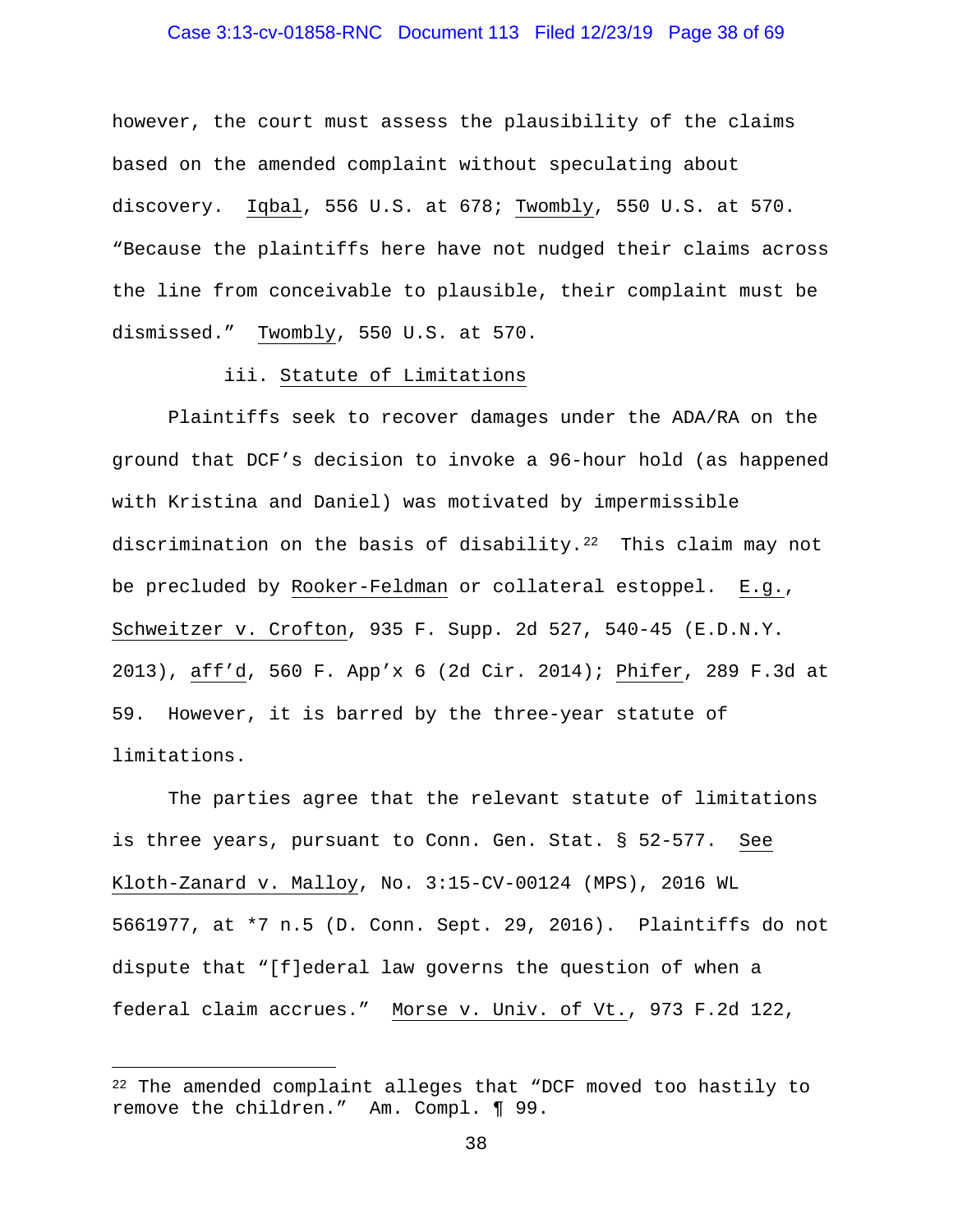### Case 3:13-cv-01858-RNC Document 113 Filed 12/23/19 Page 39 of 69

125 (2d Cir. 1992). Under federal law, limitation periods start to run when the allegedly discriminatory act occurs, not when its effects are felt. Chardon v. Fernandez, 454 U.S. 6, 8 (1981). Because plaintiffs filed their original complaint on December 13, 2013, the statute of limitations bars any claims related to discriminatory acts occurring before December 13, 2010.

Plaintiffs argue that equitable tolling should apply. But that possibility "is foreclosed by Connecticut precedent, which establishes Conn. Gen. Stat. § 52–577 as a statute of repose not susceptible to equitable tolling." Gerena v. Korb, 617 F.3d 197, 206 (2d Cir. 2010).

The applicability of Connecticut's continuing course of conduct doctrine requires more comment. This doctrine is "understood to be a tolling mechanism." Lee v. Dep't of Children & Families, 939 F. Supp. 2d 160, 171 (D. Conn. 2013).<sup>[23](#page-38-0)</sup> "[T]o support a finding of a continuing course of conduct that may toll the statute of limitations, there must be evidence of the breach of a duty that remained in existence after commission

<span id="page-38-0"></span>ī <sup>23</sup> "Most Connecticut case law regarding the continuing course of conduct doctrine deals with medical malpractice, legal malpractice, or situations in which there are continuing misrepresentations," not discrimination. Lee, 939 F. Supp. 2d at 172 (citation omitted). However, in Lee, the court found that the plaintiff sufficiently alleged "that the defendants failed on a continuing basis to accommodate her disability"<br>within the limitations period. Id. within the limitations period.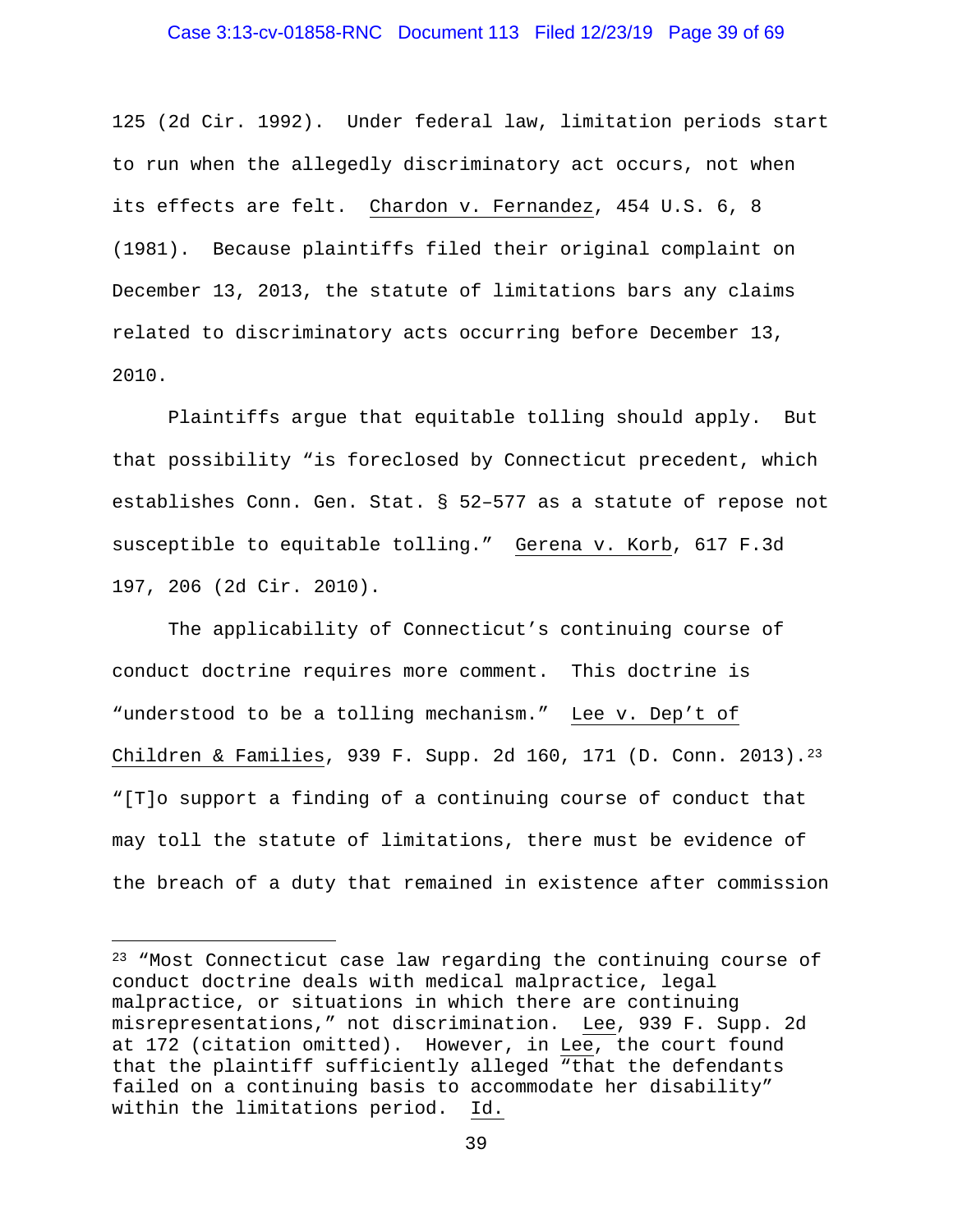## Case 3:13-cv-01858-RNC Document 113 Filed 12/23/19 Page 40 of 69

of the original wrong related thereto. That duty must not have terminated prior to commencement of the period allowed for bringing an action for such a wrong." Id. at 171-72 (emphasis omitted) (quoting Neuhaus v. DeCholonky, 280 Conn. 190, 201-02 (2006)). This presents a problem for plaintiffs because their parental rights were originally terminated in a court order of October 2008.

Plaintiffs contend that any statute-of-limitations argument is procedurally defective because it depends on facts neither alleged in the complaint nor incorporated by reference. But the complaint explicitly refers to the order of October 2008. Am. Compl. ¶ 77. "Where the dates in a complaint show that an action is barred by a statute of limitations, a defendant may raise the affirmative defense in a pre-answer motion to dismiss." Ghartey v. St. John's Queens Hosp., 869 F.2d 160, 162 (2d Cir. 1989). And judicial notice may be taken of the fact of a prior court order. E.g., Staehr v. Hartford Fin. Servs. Grp., Inc., 547 F.3d 406, 425-26 (2d Cir. 2008).

The October 2008 order was not overturned until June 2010. In re Joseph W., Jr., 121 Conn. App. 605 (2010). DCF had a duty not to discriminate against plaintiffs regarding Daniel and Joseph Jr. until October 2008, when their parental rights were terminated. But DCF cannot have owed a duty to plaintiffs while the state court's initial termination of their parental rights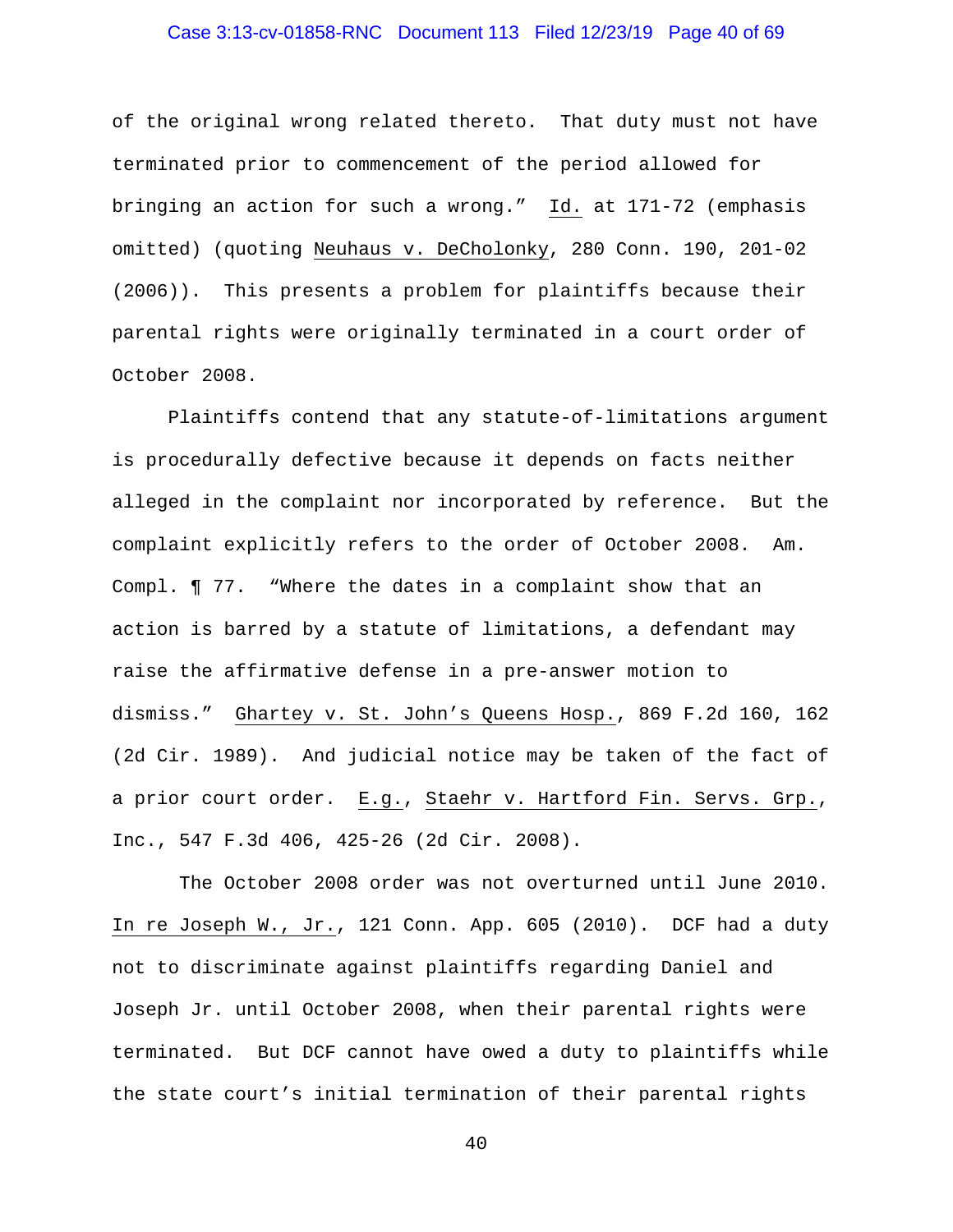### Case 3:13-cv-01858-RNC Document 113 Filed 12/23/19 Page 41 of 69

applied from 2008 until at least June  $2010.^{24}$  At best, therefore, any continuing course of conduct began no earlier than June 2010.

### 2. Count Two: Associational Discrimination Under The ADA/RA

In count two, plaintiffs allege that Mr. Watley was discriminated against based on his association with Ms. Hasemann, who was disabled or perceived to be disabled by DCF, when DCF (1) removed his sons and (2) disregarded the recommendation of a psychologist who found that he was not a risk to his sons and recommended overnight visitation be started. Am. Compl. ¶¶ 112– 16.

### i. Legal Standard

The Second Circuit has recognized that the RA provides a cause of action for "associational discrimination" against a non-disabled person on the basis of their association with a disabled person. "[N]on-disabled parties bringing associational

<span id="page-40-0"></span>Ĩ.  $24$  See Conn. Gen. Stat. § 17a-111b(a) (ordering DCF to "make reasonable efforts to reunify a parent with a child unless the court . . . has approved a permanency plan other than reunification pursuant to subsection (k) of section 46b-129"). The amended complaint alleges that DCF refused to allow plaintiffs any visitation after their parental rights were terminated in October 2008. Am. Compl. ¶¶ 77, 81. However, it was state court orders that prohibited visitation. See In re Joseph W., Jr., 53 Conn. Supp. at 72-73, 186–87 ("Although the parents consistently visited their children until the fall of 2008, they have been unable or unwilling to adequately address their housing, employment, mental health, medical and parenting issues. Consequently, their requests to renew contact with the boys were denied by the court in 2008 and 2011.").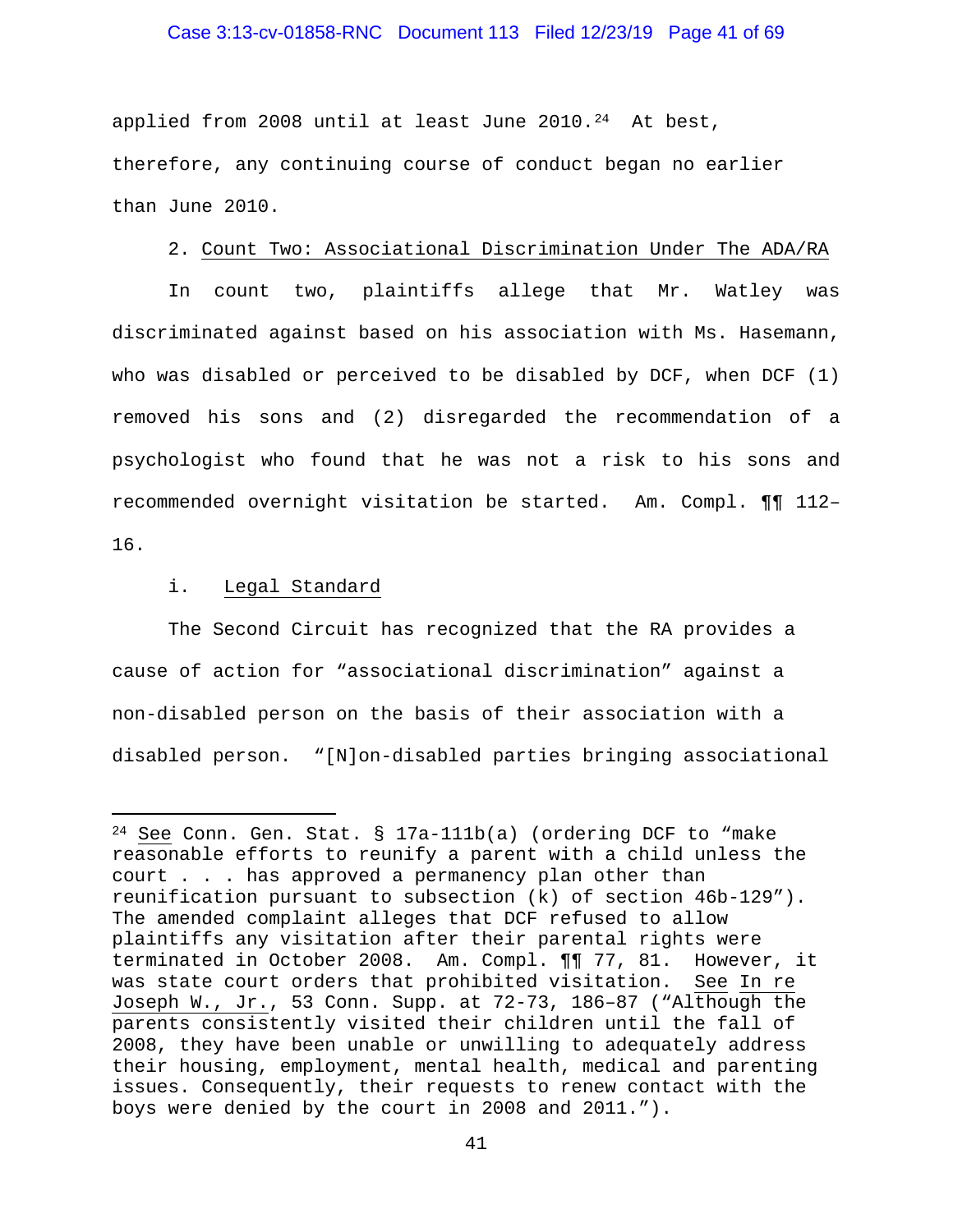### Case 3:13-cv-01858-RNC Document 113 Filed 12/23/19 Page 42 of 69

discrimination claims need only prove an independent injury causally related to the denial of federally required services to the disabled persons with whom the non-disabled plaintiffs are associated." Loeffler v. Staten Island Univ. Hosp., 582 F.3d 268, 279 (2d Cir. 2009) (Wesley, J., concurring for majority). See also Graziadio v. Culinary Inst. of Am., 817 F.3d 415, 432 (2d Cir. 2016) (recognizing associational discrimination claim under ADA in employment context). There are subtle but important differences between the tests announced in Loeffler and Graziadio. The Loeffler formulation recognizes liability for injuries caused to a non-disabled party based on discrimination against a disabled party[.25](#page-41-0) The Graziadio standard recognizes a claim under the ADA for discrimination against a non-disabled party based on their relationship with a disabled party. See id. (requiring that plaintiff have suffered an "adverse employment action . . . under circumstances raising a reasonable inference that the disability of the relative or associate was a determining factor in the employer's decision.").

<span id="page-41-0"></span><sup>25</sup> In Loeffler itself, for example, the Second Circuit held that the children of a deaf father stated an associational discrimination claim because "they were compelled to provide sign language interpretation for the Hospital and were consequently taken out of school and exposed to their father's suffering." 582 F.3d at 279–80. There was no argument that the children themselves were discriminated against.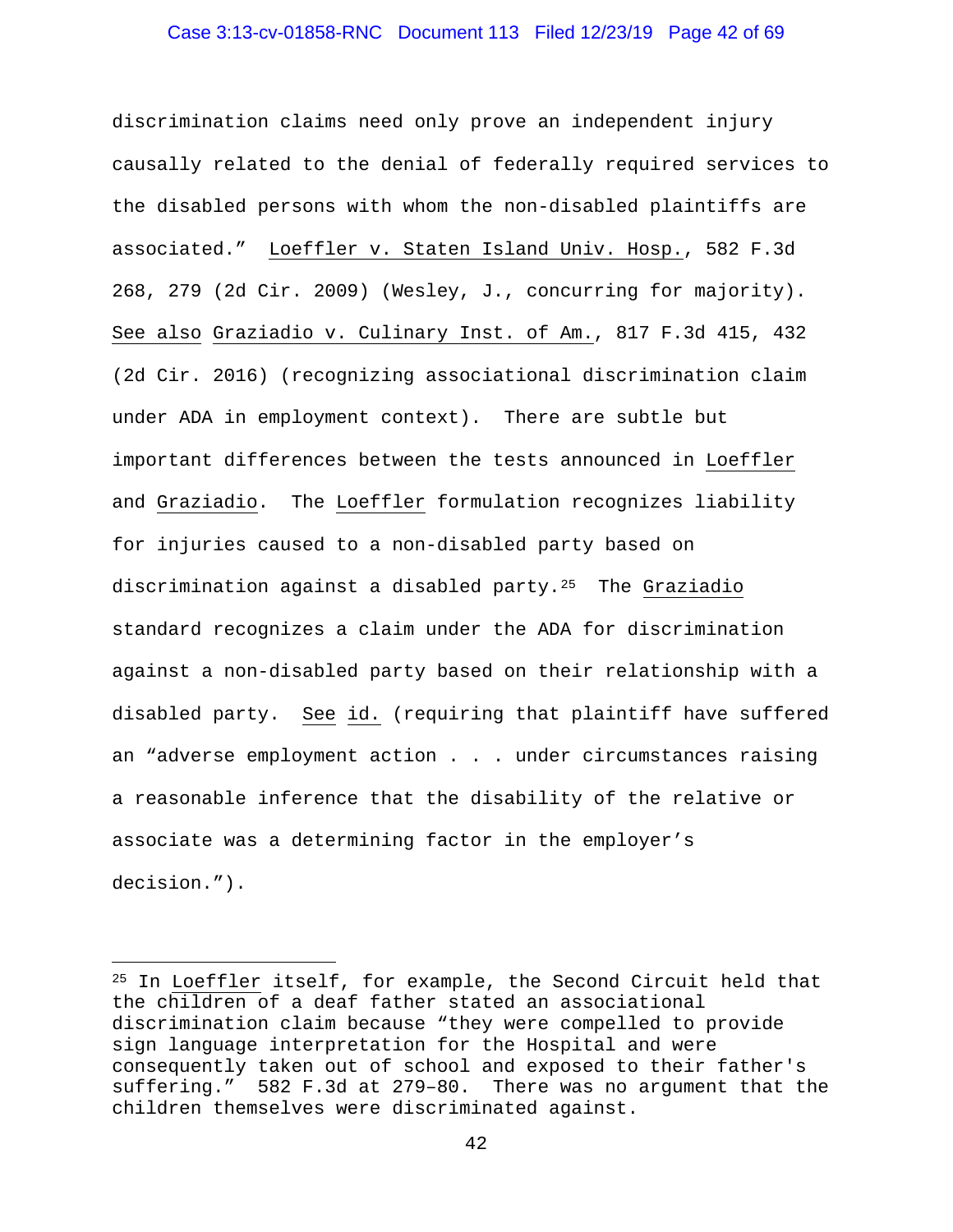## Case 3:13-cv-01858-RNC Document 113 Filed 12/23/19 Page 43 of 69

The amended complaint relies on the Graziadio formulation. See Am. Compl. ¶ 109 (labelling count two as "Intentional Discrimination based on Relationship/Association With an Individual With a Disability"), ¶ 110 ("Mr. Watley was discriminated against based upon his association and/or relationship with Ms. Hasemann."), ¶ 112 ("DCF discriminated against Mr. Watley based on his association and/or relationship with Ms. Hasemann."). I assume for present purposes that this formulation supports a claim under the RA.

Because Graziadio was an employment discrimination case, it provides little guidance as to the requirements for an associational discrimination claim in other contexts. In keeping with Natofsky and Middletown, I conclude that a plaintiff presenting an associational discrimination claim must show that he or she was discriminated against (through disparate impact, disparate treatment, and/or failure to make reasonable accommodations), and that his or her association with a person who is disabled or perceived to be disabled was a but-for cause of the discrimination.[26](#page-42-0)

ii. Analysis

<span id="page-42-0"></span><sup>26</sup> There are limits on the kinds of associations that count for the purposes of an associational disability claim, but they are not relevant here. See McGRX, Inc. v. Vermont, No. 5:10-cv-1, 2011 WL 31022, at \*5 (D. Vt. Jan. 5, 2011).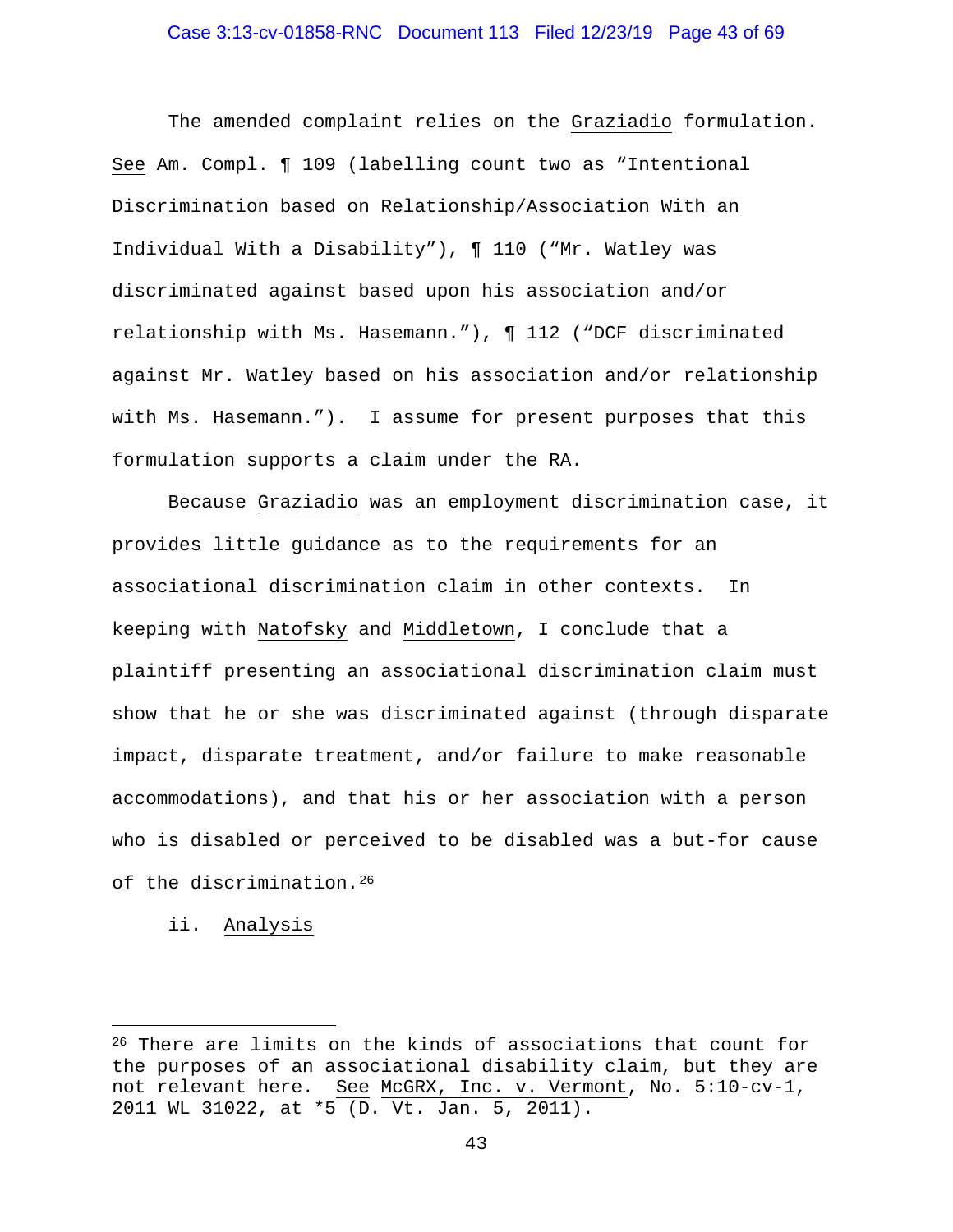## Case 3:13-cv-01858-RNC Document 113 Filed 12/23/19 Page 44 of 69

 Like the claims discussed above, Mr. Watley's claim based on the removal of his sons is precluded by Rooker-Feldman and collateral estoppel. Because the same analysis applies, it will not be repeated here. To the extent the claim is based on the initial 96-hour hold with regard to Daniel, it is barred by the statute of limitations, again for reasons explained earlier. Finally, to the extent the claim seeks to contest termination of Mr. Watley's parental rights, it is precluded by the state courts' findings in connection with the final order of termination, as also explained above.

Mr. Watley's claim based on the recommendations of his psychologist is barred by collateral estoppel because of findings made by the final trial court. The court found that both psychologists who diagnosed and treated Mr. Watley "did not ever recommend the children could be returned immediately to father's care." In re Joseph W., Jr., 53 Conn. Supp. at 116. The issue was actually litigated and necessary to the judgment terminating his parental rights.

#### 3. Count Three: Retaliation under ADA/RA

Plaintiffs' third count alleges in conclusory terms that the defendants "intimidated, threatened, coerced, and/or engaged in discriminatory conduct against Mr. Watley and Ms. Hasemann after they asserted their rights or requested reasonable modifications or otherwise engaged in protected activity to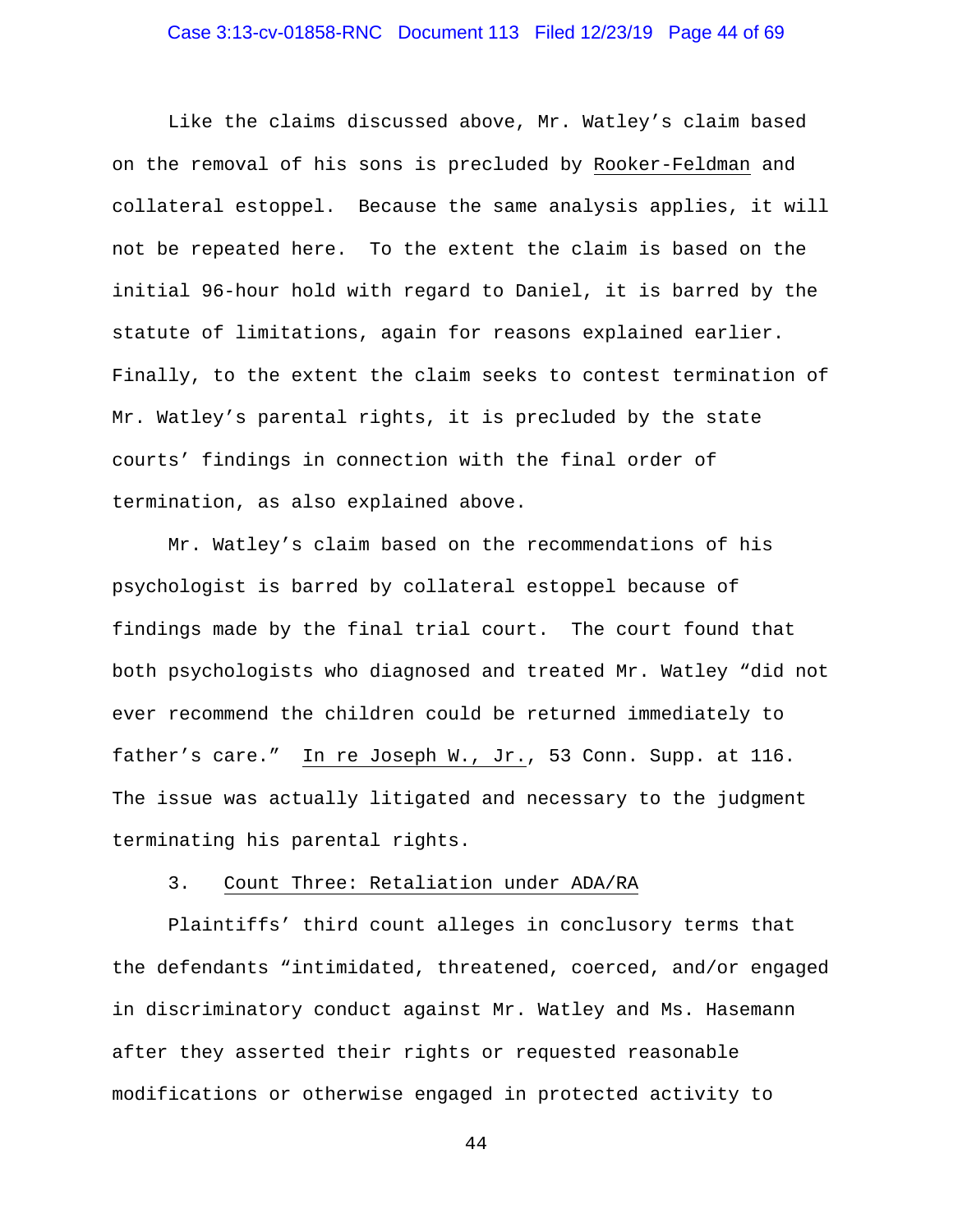## Case 3:13-cv-01858-RNC Document 113 Filed 12/23/19 Page 45 of 69

secure their rights" under the ADA and RA. Am. Compl. ¶ 121. Somewhat more specifically, the amended complaint alleges that plaintiffs engaged in good faith protected activity by requesting modifications and supports, in particular, an ADA coordinator. Id. ¶ 119. In response, the amended complaint alleges, defendants "[(1)] cancelled Plaintiffs' visitation with their sons and [(2)] denied their requests for modifications and additional supports, including [(3)] the ability to seek or continue to seek treatment from certain providers." Id. ¶ 122.

#### i. Legal Standard

"The elements of a retaliation claim under either the Rehabilitation Act or the ADA are (i) a plaintiff was engaged in protected activity; (ii) the alleged retaliator knew that plaintiff was involved in protected activity; (iii) an adverse decision or course of action was taken against plaintiff; and (iv) a causal connection exists between the protected activity and the adverse action." Natofsky, 921 F.3d at 353 (internal alterations omitted) (quoting Weixel v. Bd. Of Educ. Of City of New York, 287 F.3d 138, 148 (2d Cir. 2002)). The fourth element may be demonstrated "either '(1) indirectly, by showing that the protected activity was followed closely by discriminatory treatment, or through other circumstantial evidence such as disparate treatment of [others] who engaged in similar conduct; or (2) directly, through evidence of retaliatory animus directed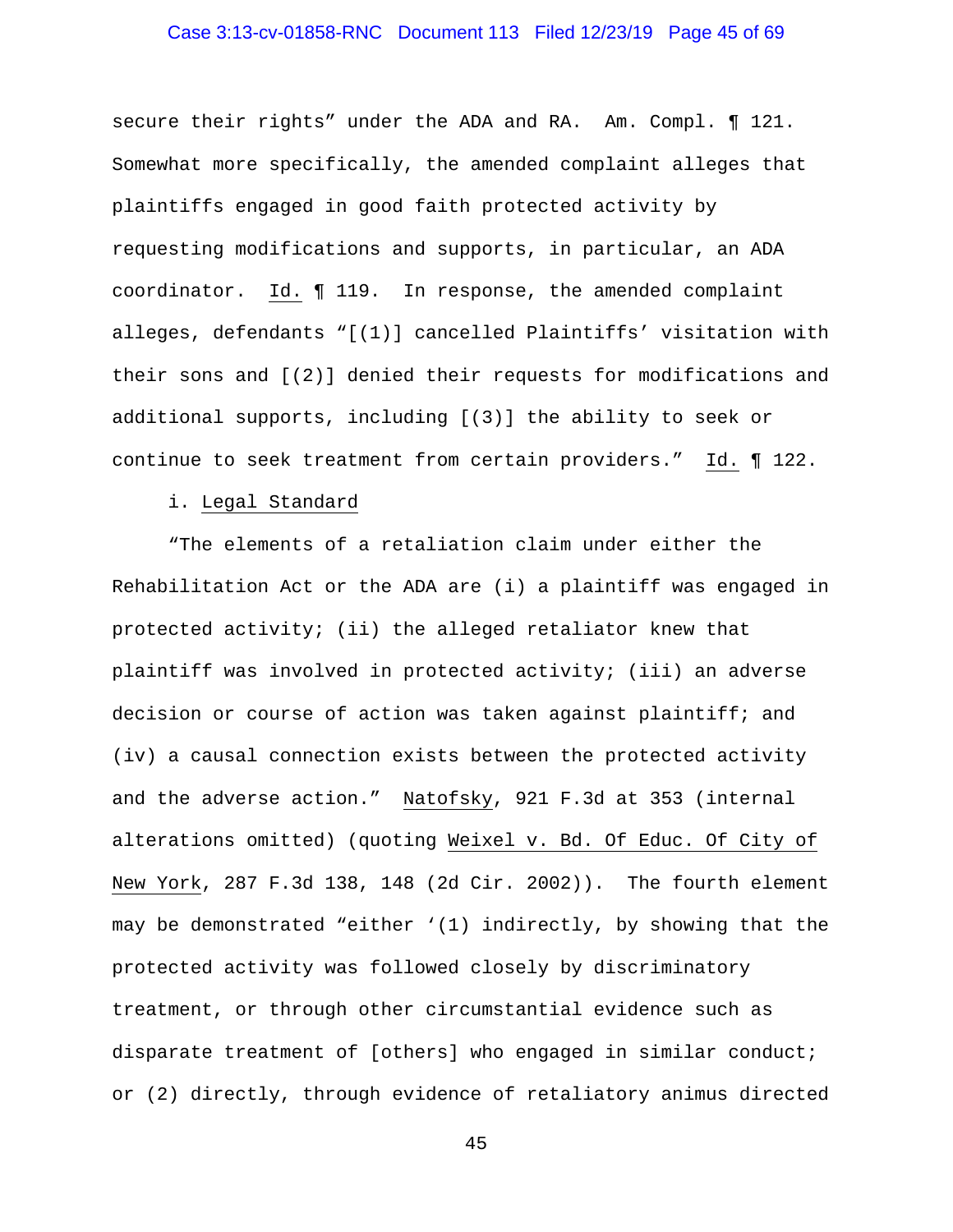## Case 3:13-cv-01858-RNC Document 113 Filed 12/23/19 Page 46 of 69

against the plaintiff by the defendant.'" Id. (quoting Littlejohn v. City of New York, 795 F.3d 297, 319 (2d Cir. 2015)).

### ii. Analysis

Plaintiffs' retaliation claim cannot survive application of Rooker-Feldman and collateral estoppel. In addition, the allegations in the amended complaint fail to state a plausible retaliation claim.

## a. Visitation

Visitation between plaintiffs and their children was governed by court orders. The state courts denied motions for visitation filed by plaintiffs on May 16, 2008; January 7, 2009; September 28, 2011; October 23, 2011, and March 11, 2013. In re Joseph W., Jr., 53 Conn. Supp. at 5, 9, 72, 73, 74. Mr. Watley withdrew one motion for visitation. Id. at 70. Ms. Hasemann's visitation rights were suspended following an incident with a DCF employee resulting in her arrest, and were later partially reinstated by court order. Id. at 71–72. At one point, both plaintiffs failed to appeal orders denying motions for visitation while at the same time appealing other orders. See id. at 74, 119. As explained above, state courts - not DCF granted OTCs, set the visitation schedule, approved of various reunification plans, refused to appoint an ADA coordinator in connection with the court proceedings, and ultimately terminated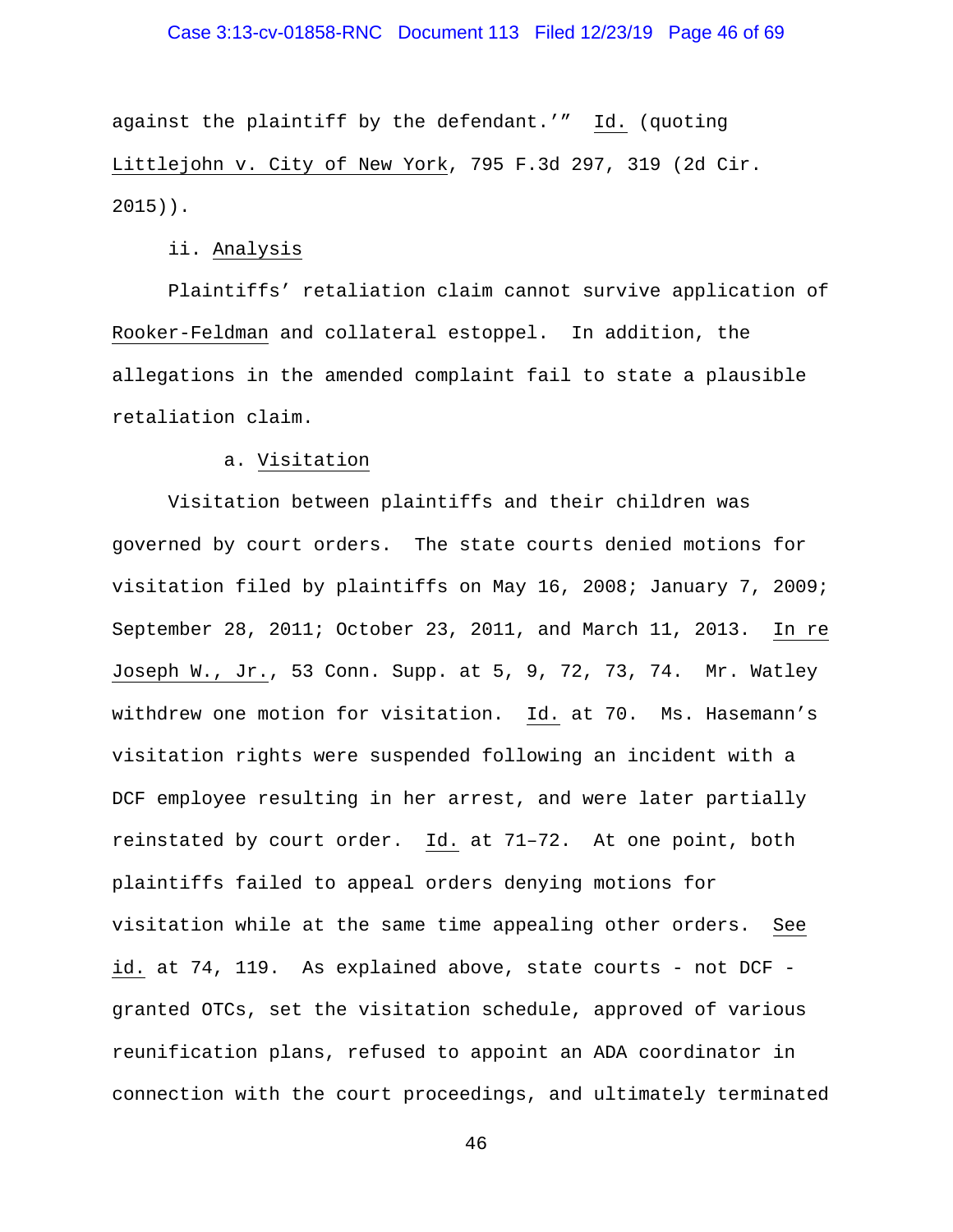## Case 3:13-cv-01858-RNC Document 113 Filed 12/23/19 Page 47 of 69

plaintiffs' parental rights. Under Rooker-Feldman, this court does not have jurisdiction to review those decisions.

Plaintiffs' retaliation claim based on denial of visitation is also precluded by collateral estoppel. The appropriateness of visitation is based on the best interests of the child, and DCF's visitation determinations are subject to modification by the trial court. See Conn. Gen. Stat. § 17a–10a. The trial courts' denials of plaintiffs' visitation motions thus entailed a determination that visitation was not in the best interest of the children.<sup>27</sup> The issue is not subject to relitigation even though plaintiffs allege a retaliatory motive on the part of DCF.

 In addition to being precluded, plaintiffs' claim fails to satisfy the plausibility standard. Plaintiffs' motions for visitation were denied several times prior to their requests that they be provided an ADA coordinator for their neglect proceedings, which took place in October 2011 and December 2012.

<span id="page-46-0"></span><sup>27</sup> The final trial court concluded that "both parents failed to maintain a reasonable degree of safety for the children during supervised visitation," and that "[n]either parent made any measurable progress despite receiving significant parenting and treatment supports and extra visitation time." In re Joseph W., Jr., 53 Conn. Supp. at 168–69. The court concluded that "resuming visits . . . is not in the boys' best interests" because "[w]hen the parents had visitation, they both demonstrated a lack of judgment and poor parenting skills. . . . Reinstating visits may cause the children emotional trauma and a reoccurrence of behavior problems." Id. at 192.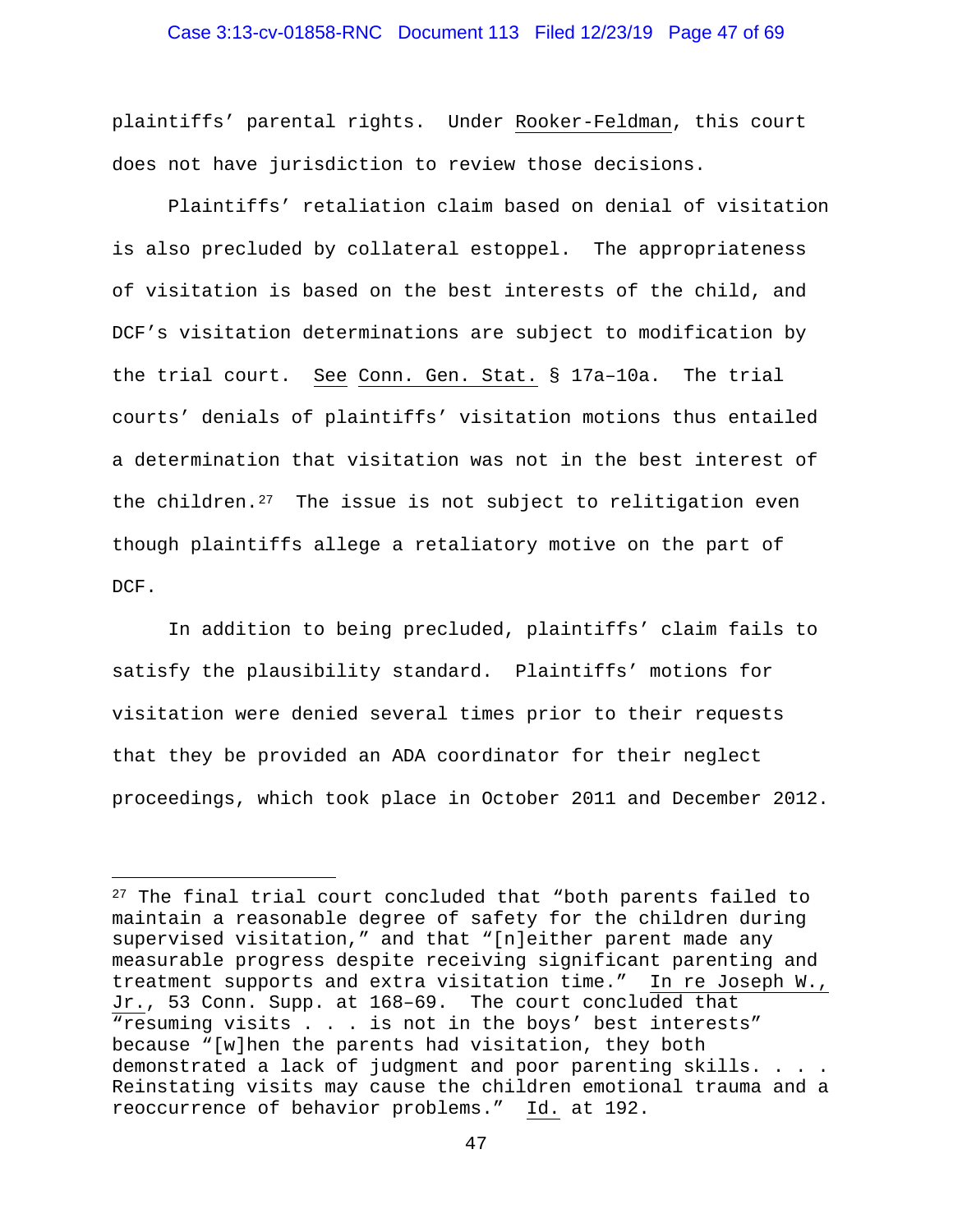## Case 3:13-cv-01858-RNC Document 113 Filed 12/23/19 Page 48 of 69

Id. at 10-11. Even assuming the denials of visitation can be scrutinized for a possible retaliatory motive, notwithstanding repeated state court findings that the denials were appropriate, the sequence of events makes plaintiffs' retaliation claim implausible. See Natofsky, 921 F.3d at 353–54 (awarding summary judgment where record indicated plaintiff was demoted prior to taking protected action).

The existence of a non-retaliatory motive also makes the claim implausible. "Claims for retaliation are analyzed under the burden-shifting framework that is established for Title VII cases." Harvin v. Manhattan & Bronx Surface Transit Operating Auth., 767 Fed. App'x 123, 128 (2d Cir. 2019) (citing Treglia v. Town of Manlius, 313 F.3d 713, 719 (2d Cir. 2002)). Once a plaintiff establishes a prima facie case of retaliation, "the burden shifts to the defendant to articulate a legitimate, nonretaliatory reason for the challenged employment decision. If a defendant meets this burden, 'the plaintiff must point to evidence that would be sufficient to permit a rational factfinder to conclude that the [defendant's] explanation is merely a pretext.'" Treglia, 313 F.3d at 721 (quoting Cifra v. Gen. Elec. Co., 252 F.3d 205, 216 (2d Cir. 2001)). Plaintiffs cannot meet this burden.

b. Denial of Requests for Support and Modifications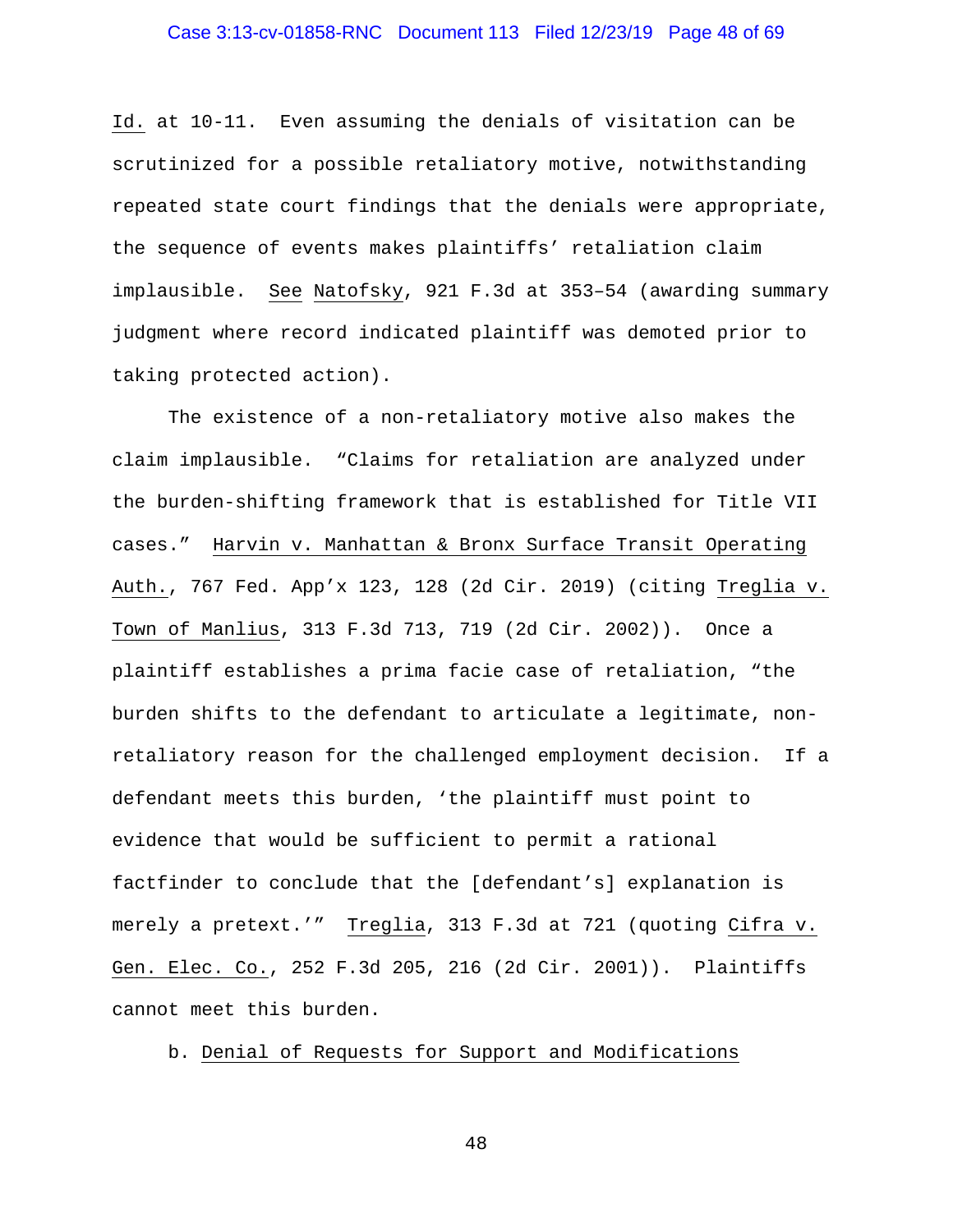Plaintiffs next claim that DCF retaliated against them for requesting modifications and supports by refusing to grant such requests. This theory is foreclosed as a matter of law. "Defendants' alleged failure to accommodate [plaintiffs'] disability subsequent to an ADA . . . protected request cannot be bootstrapped into a viable disability retaliation claim." Missick v. City of New York, 707 F. Supp. 2d 336, 356 (E.D.N.Y. 2010) (citing Gomez v. Laidlaw Transit, Inc., 455 F. Supp. 2d 81, 90 (D. Conn. 2006) ("[A] failure to accommodate cannot constitute retaliation for an employee's request for accommodation.")). If a plaintiff requests accommodation, there are two possible outcomes: acceptance of the request or denial. Denial of a non-meritorious request is a correct decision, not retaliation. Denial of a meritorious request is, by definition, disability discrimination for failure to accommodate. It cannot also be the basis of a retaliation claim.

Moreover, a claim that DCF retaliated against the plaintiffs by denying requests for accommodations is precluded. "It is well established that when the department takes custody of a minor child, the trial court has the authority to issue specific steps to the department to facilitate reunification with the parents." In re Leah S., 284 Conn. 685, 696 (2007) (emphasis added). As discussed above, the decisions about which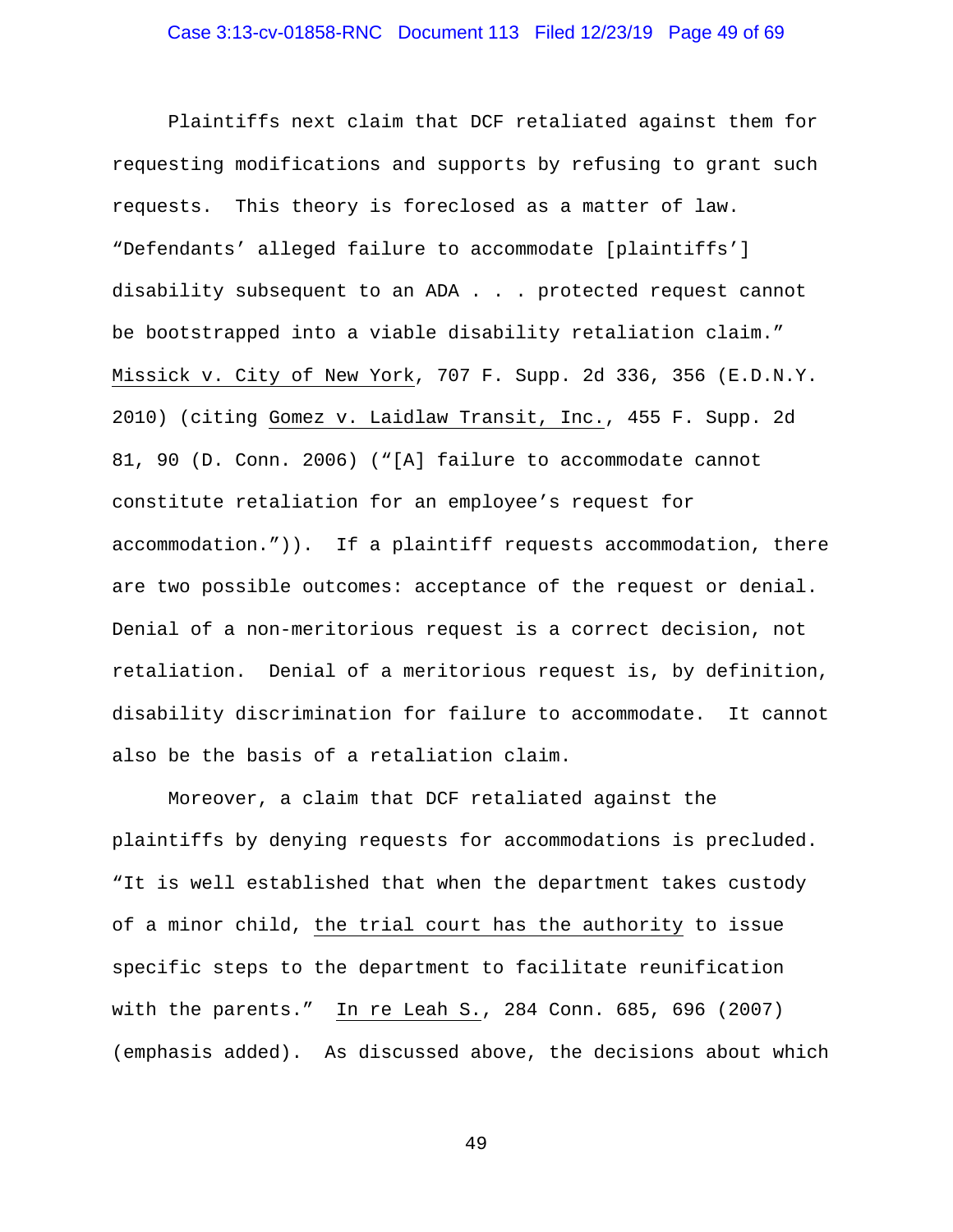## Case 3:13-cv-01858-RNC Document 113 Filed 12/23/19 Page 50 of 69

plaintiffs complain were decisions of the state courts, and I do not have jurisdiction to review them.

# c. Interference with Treatment from Preferred Providers

Finally, plaintiffs allege that DCF retaliated against them by interfering with their ability to seek or continue to seek treatment from their preferred providers. However, Ms. Hasemann's treatment with Ms. Guest was terminated by court order, not DCF. Plaintiffs also allege that "DCF contacted [Mr. Watley's] psychologist and the psychologist then attempted to convince" Mr. Watley to plead nolo contendre to DCF's termination petition, causing him to "los[e] all confidence in the psychologist." Am. Compl. ¶ 71. Plaintiffs do not state when this alleged contact occurred or whether it followed any protected activity. Accordingly, there are no allegations that allow for a reasonable inference of a causal connection between protected activity and this contact.

# 4. Count Four: Violation of Constitutional Rights Under § 1983

Plaintiffs seek money damages against former Commissioner Katz under § 1983 for depriving them of a Fourteenth Amendment right to substantive due process. They allege that she violated this right by (1) denying them the fundamental right to parent their children, and (2) taking the position that the ADA and RA did not apply to DCF's programs or services. Am. Compl. ¶¶ 128–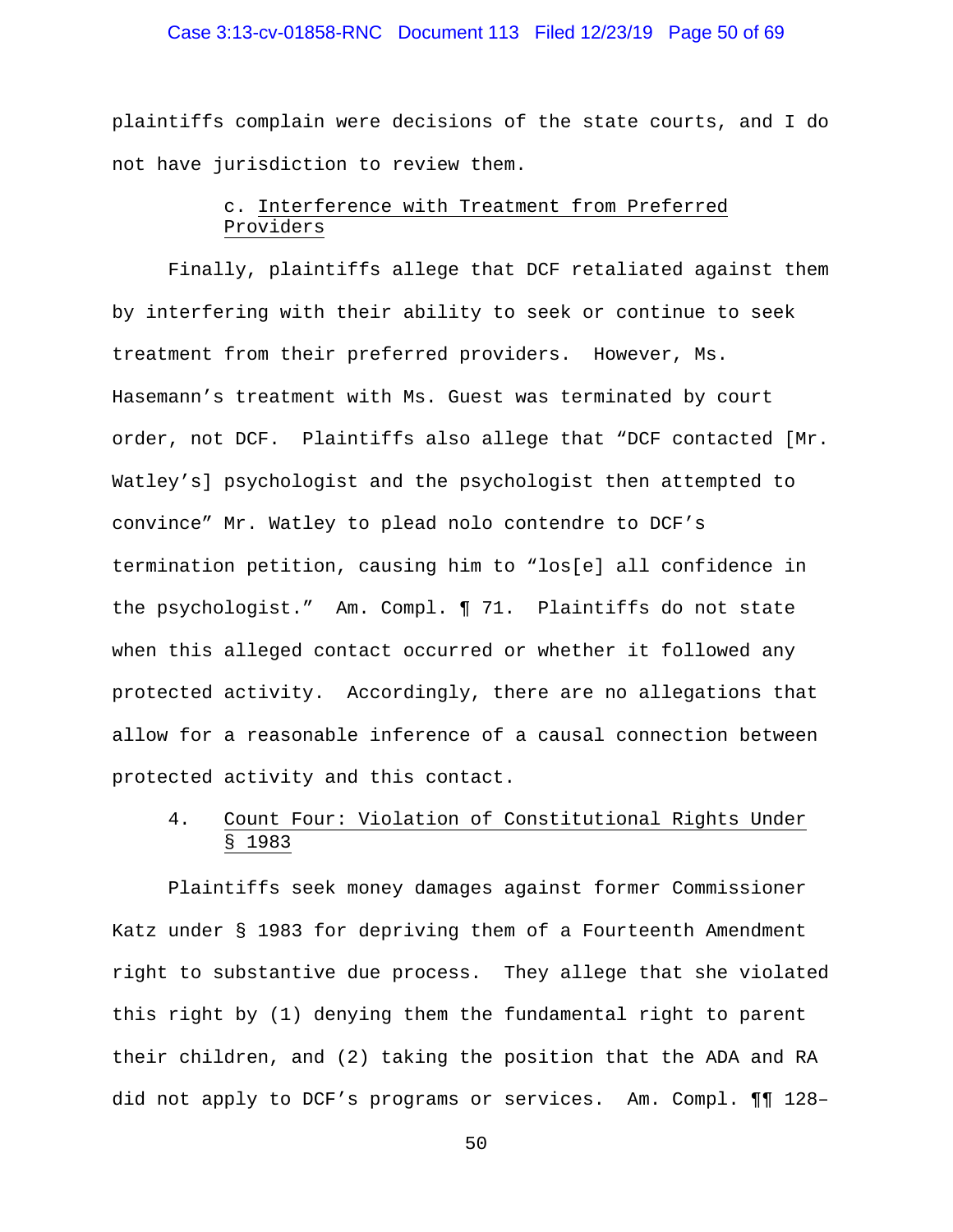### Case 3:13-cv-01858-RNC Document 113 Filed 12/23/19 Page 51 of 69

34.[28](#page-50-0) I agree with the defendants that plaintiffs' claim under § 1983 is foreclosed by Rooker-Feldman and the statute of limitations. I also agree that plaintiffs have failed to plead the elements of a cognizable substantive due process claim and any such claim is barred by qualified immunity.

#### i. Rooker-Feldman

ī

In Hoblock, as mentioned earlier, the Second Circuit stated that a substantive due process claim arising from termination of parental rights in state court would be foreclosed by Rooker-Feldman. See 422 F.3d at 87. That is the situation presented here. Numerous other courts have applied Rooker-Feldman to bar claims in similar circumstances. See Voltaire, 2016 WL 4540837, at \*10 (collecting cases); see also Edem v. Spitzer, 204 F. App'x 95, 96-98 (2d Cir. 2006) (dismissing procedural due process claim predicated on paternity proceedings); Johnson v. Queens Admin. for Children's Servs., 197 F. App'x 33, 34 (2d Cir. 2006) ("[T]o the extent that [plaintiff] was asserting [constitutional] claims regarding the adequacy of the Family Court proceedings, the District Court lacked subject matter

<span id="page-50-0"></span><sup>28</sup> Plaintiffs also allege a violation of their fundamental right to parent their children under the First and Ninth Amendments. However, in this Circuit, claims "addressing the right to intimate association vis-a-vis parent-child relationships" are analyzed "under the principles of substantive due process rather than the First Amendment." Uwadiegwu v. Dep't of Soc. Servs. of the Cty. of Suffolk, 91 F. Supp. 3d 391, 398 (E.D.N.Y. 2015), aff'd, 639 F. App'x 13 (2d Cir. 2016).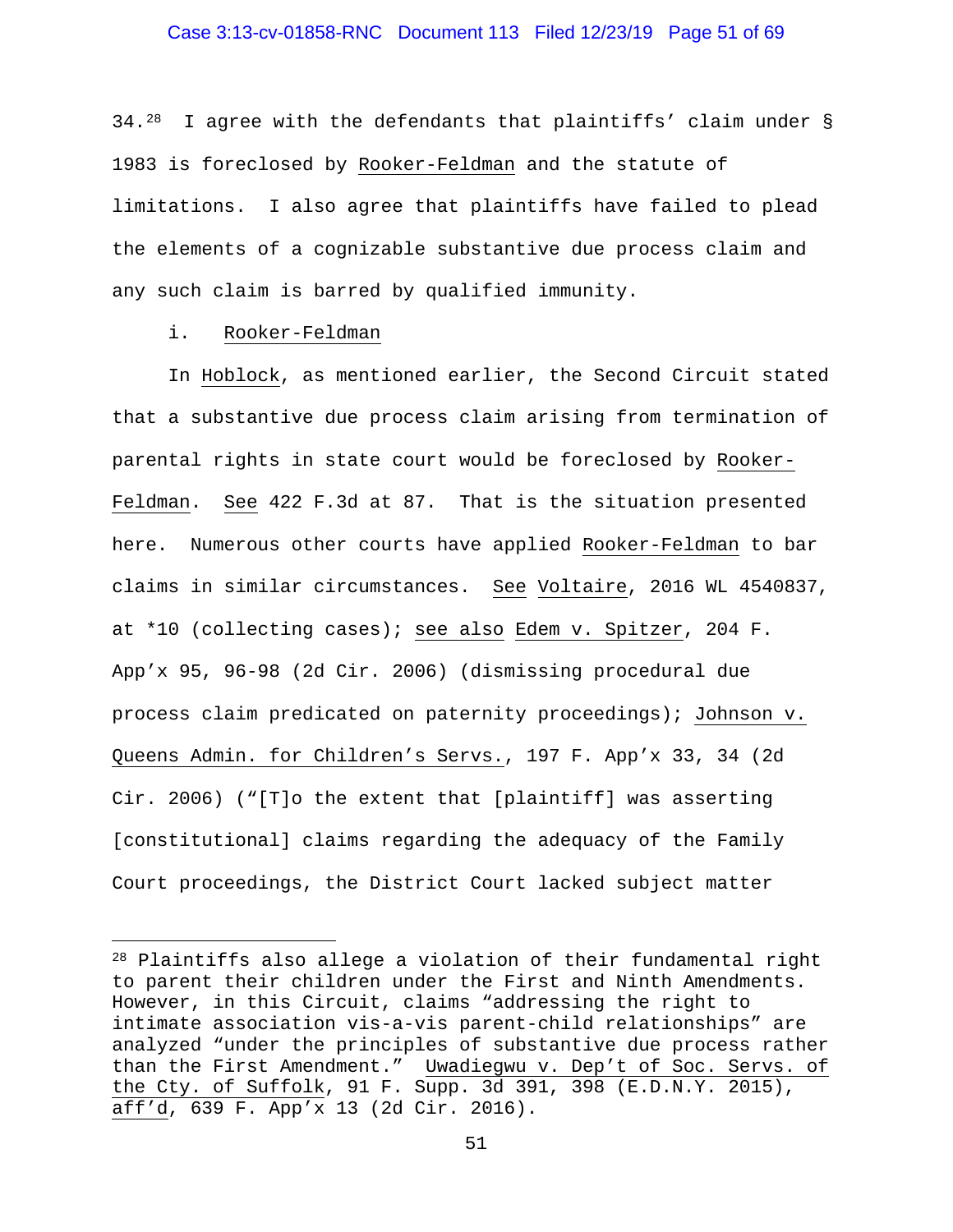## Case 3:13-cv-01858-RNC Document 113 Filed 12/23/19 Page 52 of 69

jurisdiction under the Rooker-Feldman doctrine." (citation omitted)). Plaintiffs' claim under § 1983 must be dismissed on this basis.

### ii. Statute of Limitations

Plaintiffs' § 1983 claim alleging deprivation of the right to parent their children also encounters the same statute of limitations problem as the claims under the ADA and RA. Once "court confirmation of the basis for removal is obtained, any liability for the continuation of the allegedly wrongful separation of parent and child can no longer be attributed to the officer who removed the child." Southerland v. City of New York, 680 F.3d 127, 153 (2d Cir. 2012) (citations omitted). In other words, plaintiffs can recover for a constitutional violation only on the basis of the separation that preceded court confirmation – here, the 96-hour holds. See Mortimer v. City of New York, NO. 15-cv-7186(KPF), 2018 WL 1605982, at \*15 (S.D.N.Y. Mar. 29, 2018) (dismissing for failure to state a claim mother's allegation of substantive due process violation because child's separation was pursuant to a court order). Section 1983 claims are subject to Connecticut's three-year personal injury statute of limitations. See Lounsbury v. Jeffries, 25 F.3d 131, 133–34 (2d Cir. 1994). The 96-hour holds occurred long before the filing of this action (and well before former Commissioner Katz arrived at DCF).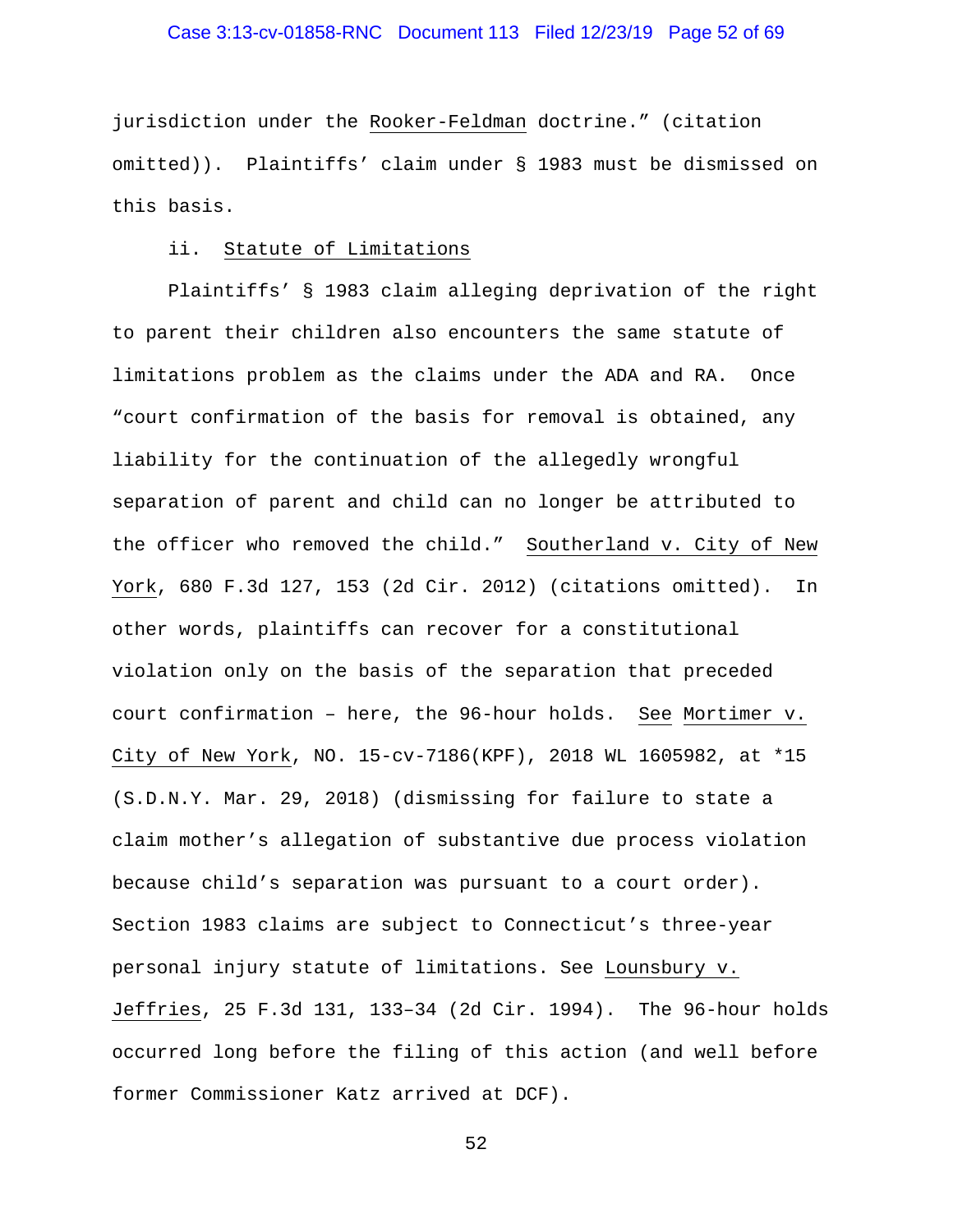## iii. Failure to State a Claim

Plaintiffs' claim that former Commissioner Katz deprived them of a right to parent their children is unsupported by allegations permitting a reasonable inference that she was personally involved in any such deprivation. She became DCF commissioner in February 2011, and plaintiffs complain primarily of actions taken by DCF prior to 2008. See Am. Compl. ¶ 81 (noting that plaintiffs "have had no contact or visitation" with their sons since 2008); In re Joseph W., 53 Conn. Supp. at 7-8 (noting that plaintiffs' parental rights were terminated in October 2008 and that the Supreme Court did not overturn the decision until June 28, 2011).<sup>29</sup> Because former Commissioner Katz did not become Commissioner until long after DCF took custody of the children, and years after plaintiffs last visited the children, the plausibility standard requires plaintiffs to allege specific acts or omissions on her part permitting a reasonable inference of a causal connection between her conduct and the loss of plaintiffs' right to parent the children. In other words, for this claim to cross the plausibility threshold, plaintiffs must allege facts showing what this defendant did or

<span id="page-52-0"></span><sup>29</sup> The court may, on a motion to dismiss, take judicial notice of the date of appointment or election of a public official to demonstrate that the official could not have been personally implicated in a constitutional violation under § 1983. See Gladden, 2013 WL 4647193, at \*3.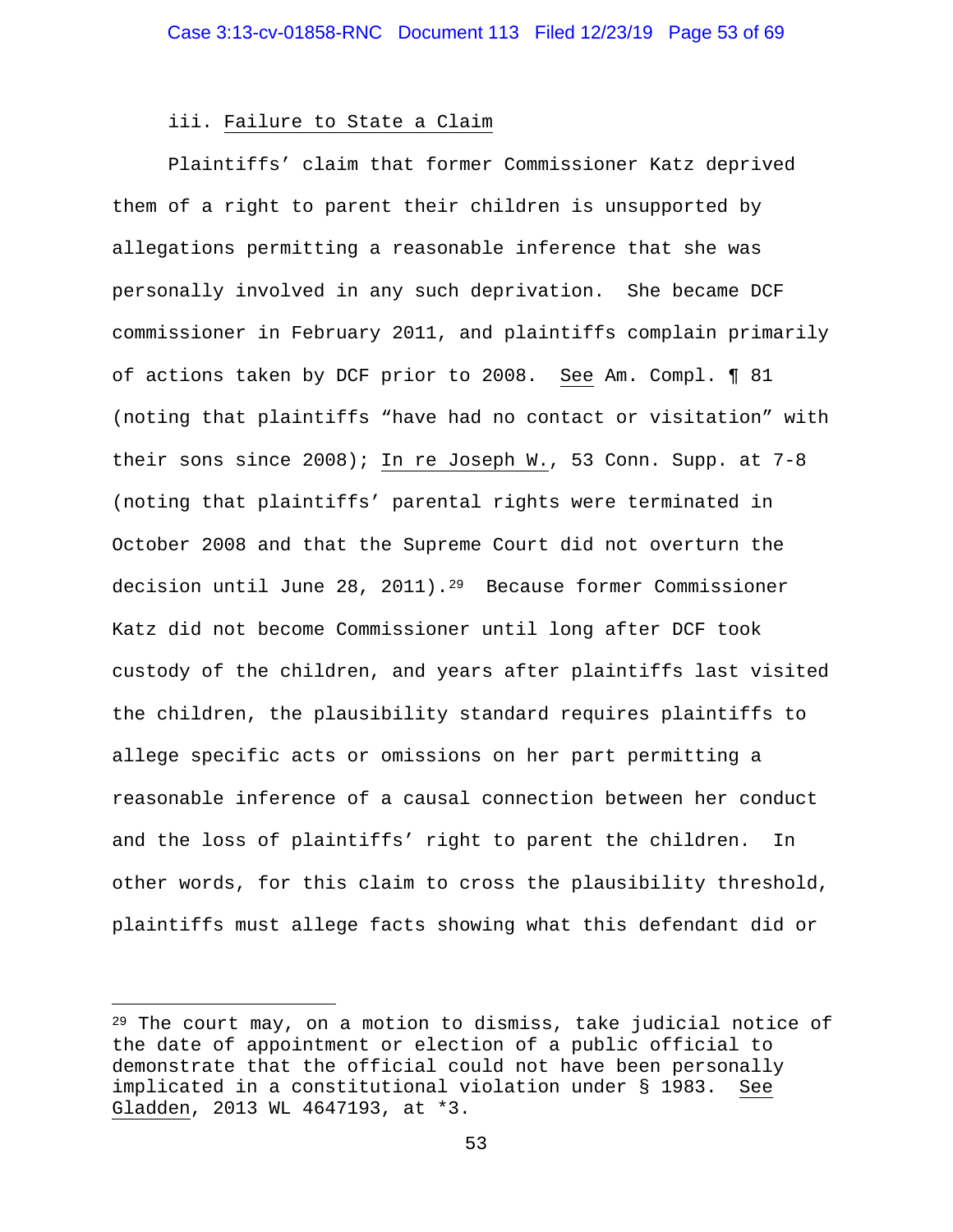## Case 3:13-cv-01858-RNC Document 113 Filed 12/23/19 Page 54 of 69

failed to do after 2011 that caused them to lose their parental rights. In the absence of such allegations, the claim must be dismissed.

Plaintiffs claim that former Commissioner Katz violated their rights under the Due Process Clause by taking the position that the ADA did not apply to DCF's activities. Construed favorably to the plaintiffs, the allegation appears to be that if she had recognized the applicability of the ADA earlier in her tenure as Commissioner, they would have regained custody. Viewed in light of the final trial court's finding that DCF's reunification efforts were "extraordinary," this allegation is too vague to satisfy the plausibility standard.

Moreover, "[t]o state a claim for a violation of th[e] substantive due process right of custody, a plaintiff must demonstrate that the state action depriving him of custody was 'so shocking, arbitrary, and egregious that the Due Process Clause would not countenance it even were it accompanied by full procedural protection.'" Cox v. Warwick Valley Cent. Sch. Dist., 654 F.3d 267, 275 (2d Cir. 2011) (quoting Tenenbaum v. Williams, 193 F.3d 581, 600 (2d Cir. 1999)). Plaintiffs cannot show that former Commissioner Katz's failure to recognize the applicability of the ADA prior to the final termination of their parental rights supports a substantive due process claim under this stringent test. See Cty. of Sacramento v. Lewis, 523 U.S.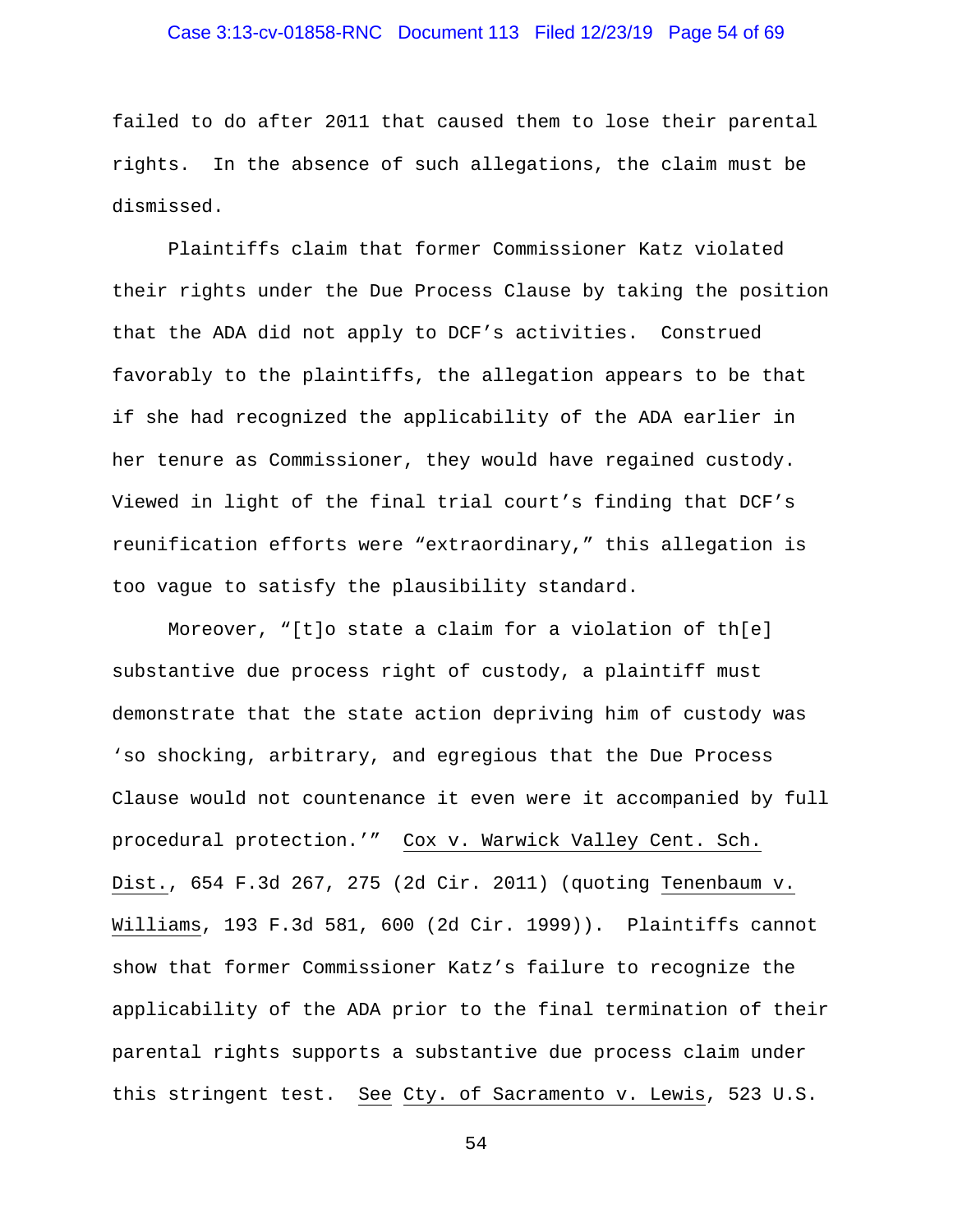## Case 3:13-cv-01858-RNC Document 113 Filed 12/23/19 Page 55 of 69

833, 846 (1998) ("[O]nly the most egregious official conduct can be said to be arbitrary in the constitutional sense  $\ldots$ ." (quotation marks and citation omitted)).

### iv. Qualified Immunity

Public officials are protected from being sued for damages under § 1983 if "their conduct does not violate clearly established constitutional rights" or if "it was objectively reasonable for them to believe their acts did not violate those rights." Holcomb v. Lykens, 337 F.3d 217, 220 (2d Cir. 2003). "A district court may grant a motion to dismiss based on this qualified immunity if 'the facts supporting the defense appear on the face of the complaint.'" Hyman v. Abrams, 630 Fed. App'x 40, 42 (2d Cir. 2015) (quoting McKenna v. Wright, 386 F.3d 432, 435-36 (2d Cir. 2004)). Moreover, a court may conclude that qualified immunity applies without first determining that a federal right has been violated. See Pearson v. Callahan, 555 U.S. 223, 237 (2009). Following this approach, I conclude that even if plaintiffs could allege a violation of their right to substantive due process by former Commissioner Katz, qualified immunity would require that any such claim be dismissed.

Qualified immunity applies because it was not "clearly established at the time of the alleged misdeeds" that a state officer violated a parent's substantive due process rights by failing to direct the implementation of ADA policies and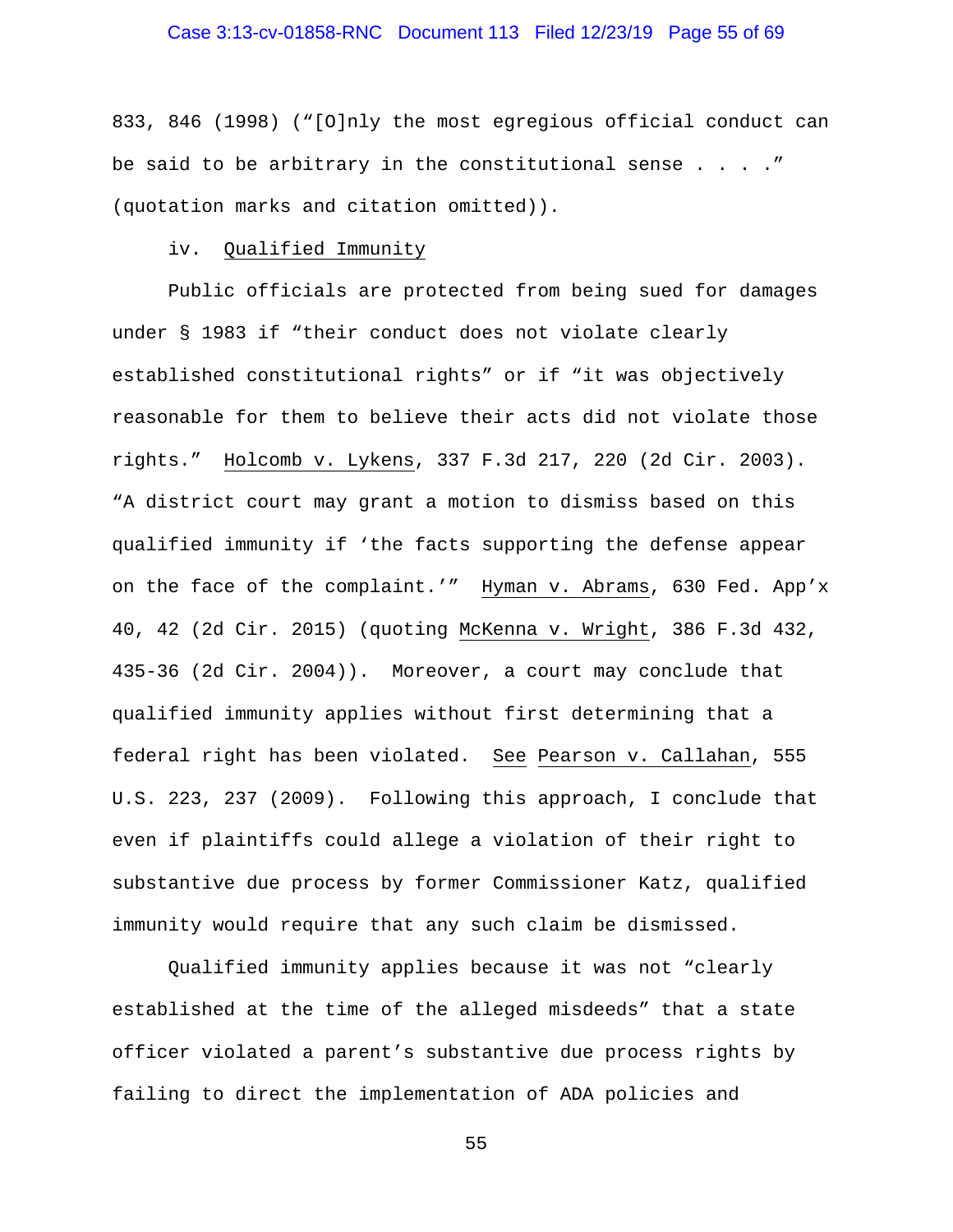## Case 3:13-cv-01858-RNC Document 113 Filed 12/23/19 Page 56 of 69

programs in child custody, neglect, and TPR proceedings. See Holcomb, 337 F.3d at 220 (quoting Patel v. Searles, 305 F.3d 130, 135 (2d Cir. 2002)). A constitutional right is clearly established for purposes of qualified immunity under § 1983 if "existing precedent . . . placed the statutory or constitutional question beyond debate." Cugini v. City of New York, 931 F.3d 604, 615 (2d Cir. 2019) (quoting Ashcroft v. al-Kidd, 563 U.S. 731, 741 (2011)). Plaintiffs need not point to "a case directly on point," but must nonetheless find either "cases of controlling authority in their jurisdiction at the time of the incident" or "a consensus of cases of persuasive authority such that a reasonable officer could not have believed that his actions were lawful." See al-Kidd, 563 U.S. at 741, 746. Plaintiffs identify no such precedent. Rather, they cite cases discussing the substantive protection the Due Process Clause provides to the family relationship. See Plf. Mem. at 35 (citing Patel v. Searles, 305 F.3d 130, 136 (2d Cir. 2002) (noting that the parent/child relationship warrants constitutional protection); Adler v. Pataki, 184 F.3d 35, 42 (2d Cir. 1999) (noting the existence of an individual right to intimate association); Tenenbaum v. Williams, 193 F.3d 581, 600 (2d Cir. 1999) (noting that the familial relationship is protected by the Due Process Clause)). The cited cases do not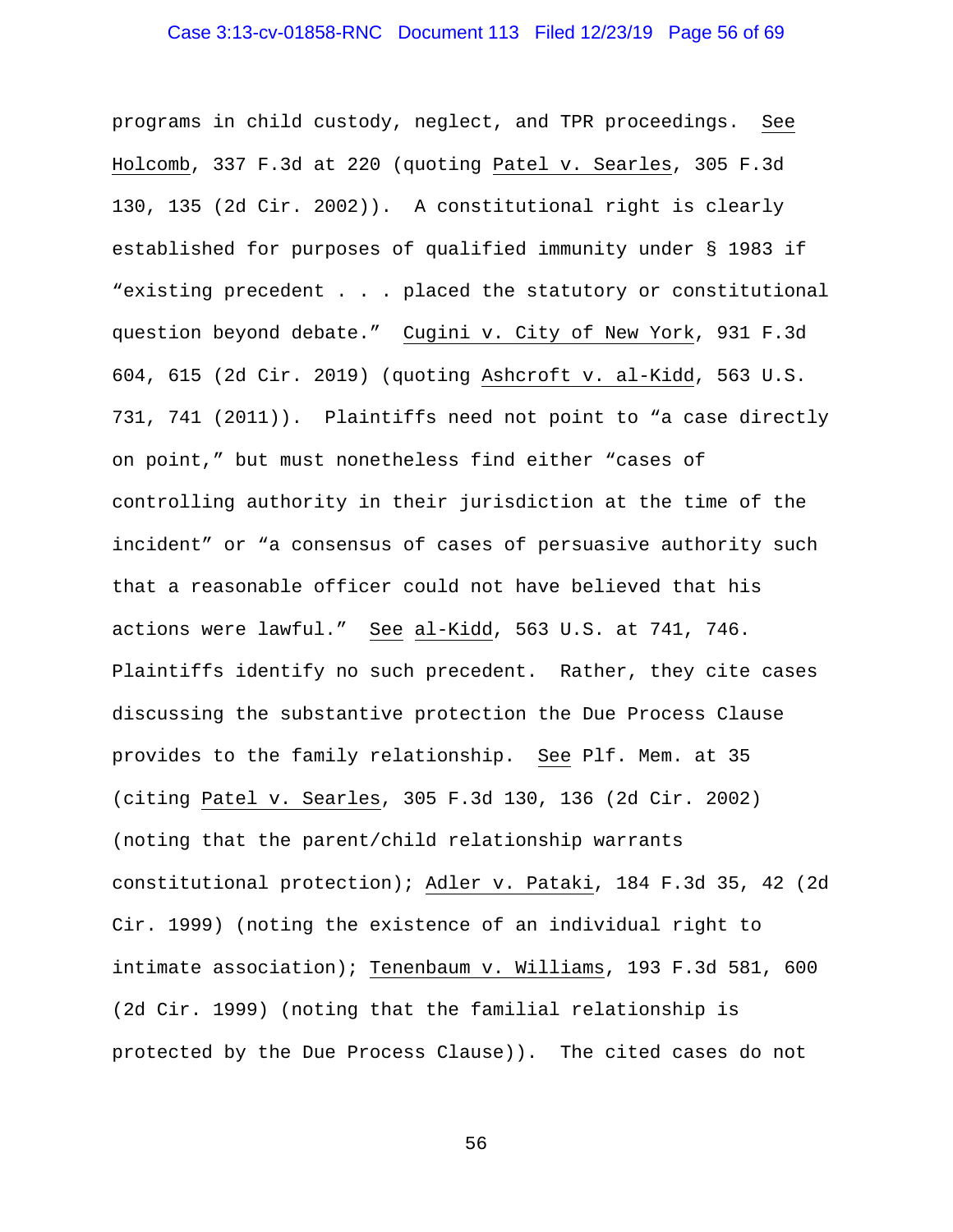## Case 3:13-cv-01858-RNC Document 113 Filed 12/23/19 Page 57 of 69

demonstrate that the right allegedly violated here was clearly established.

The Supreme Court "has repeatedly told courts . . . not to define clearly established law at a high level of generality." Kisela v. Hughes, -- U.S. --, 138 S. Ct. 1148, 1152 (2018). Just as a court may not reject a qualified immunity defense because "the right to be free from excessive force" was clearly established, qualified immunity cannot be denied in the circumstances presented here simply because the right to the sanctity of familial relationships was clearly established. See, e.g., City of Escondido v. Emmons, -- U.S. --, 139 S. Ct. 500, 503 (2019) (holding that the Ninth Circuit "contravened . . . settled principles" by "defin[ing] the clearly established right at a high level of generality" as the right to be free from excessive force and, "[w]ith the right defined at that high level of generality," denying qualified immunity).

Plaintiffs provide one citation to a Supreme Court case for the proposition that it was clearly established that the ADA applied to DCF's programs. See Plf. Mem. at 36 (citing Penn. Dep't of Corrections v. Yeskey, 524 U.S. 206, 209 (1998)). Plaintiffs' quotation of Yeskey is taken out of context.<sup>[30](#page-56-0)</sup>

<span id="page-56-0"></span><sup>&</sup>lt;sup>30</sup> Plaintiffs cite <u>Yeskey</u> for the proposition that "Title II [of] the ADA and the Rehabilitation Act extends to all programs, services, and activities of a state and its agencies, 'without any exception.' Yeskey, 524 U.S. at 209." Plf. Mem. at 36.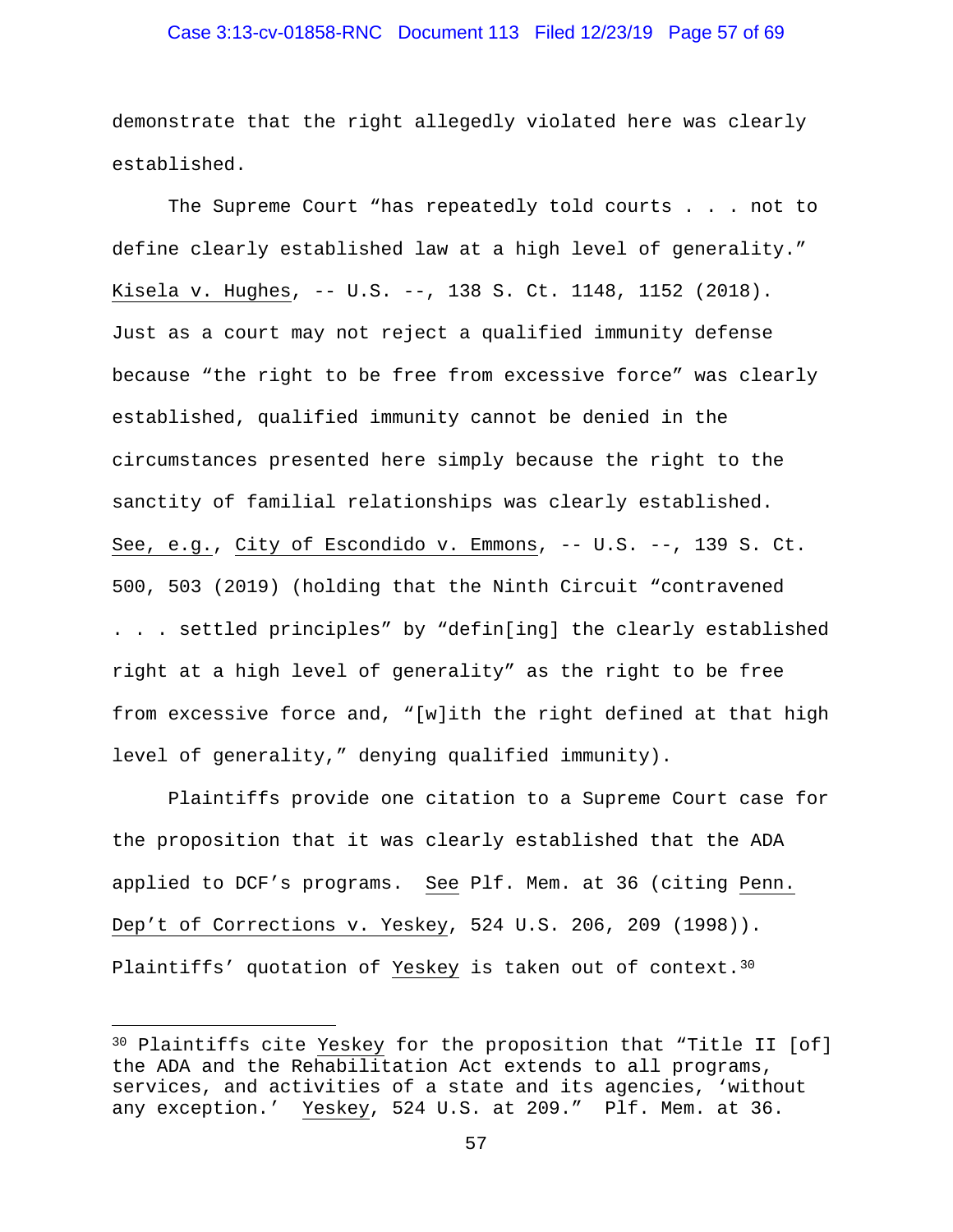## Case 3:13-cv-01858-RNC Document 113 Filed 12/23/19 Page 58 of 69

Moreover, even if Yeskey could be viewed as clearly establishing that the ADA literally applies to all state programs, including DCF's, Yeskey did not clearly establish that DCF's subsequent failure to implement the ADA would violate a right to substantive due process. The decision in Yeskey contains no discussion of such a constitutional right.

No case has been cited or found that treats a state agency's failure to implement the ADA as a violation of substantive due process. Cf. Spring v. Allegany-Limestone Cent. Sch. Dist., 655 Fed. App'x 25 (2d Cir. 2016) (holding that plaintiffs had stated an ADA/RA claim but not a substantive due process claim). The Supreme Court has cautioned against bootstrapping a statutory violation into a constitutional violation. See Davis v. Scherer, 468 U.S. 183, 194 ("Officials sued for constitutional violations do not lose their qualified immunity merely because their conduct violates some statutory or administrative provision."). Accordingly, former Commissioner Katz is entitled to qualified immunity.

### C. Claim For Injunctive Relief

The full quote from Yeskey states: "Here, the ADA plainly covers state institutions without any exception that could cast the coverage of prisons into doubt." 524 U.S. at 209 (emphasis added). Unlike the operation of state prisons, family law: Unlike the operation of state prisons, family law is an area that Congress and the Supreme Court has largely entrusted to state authorities.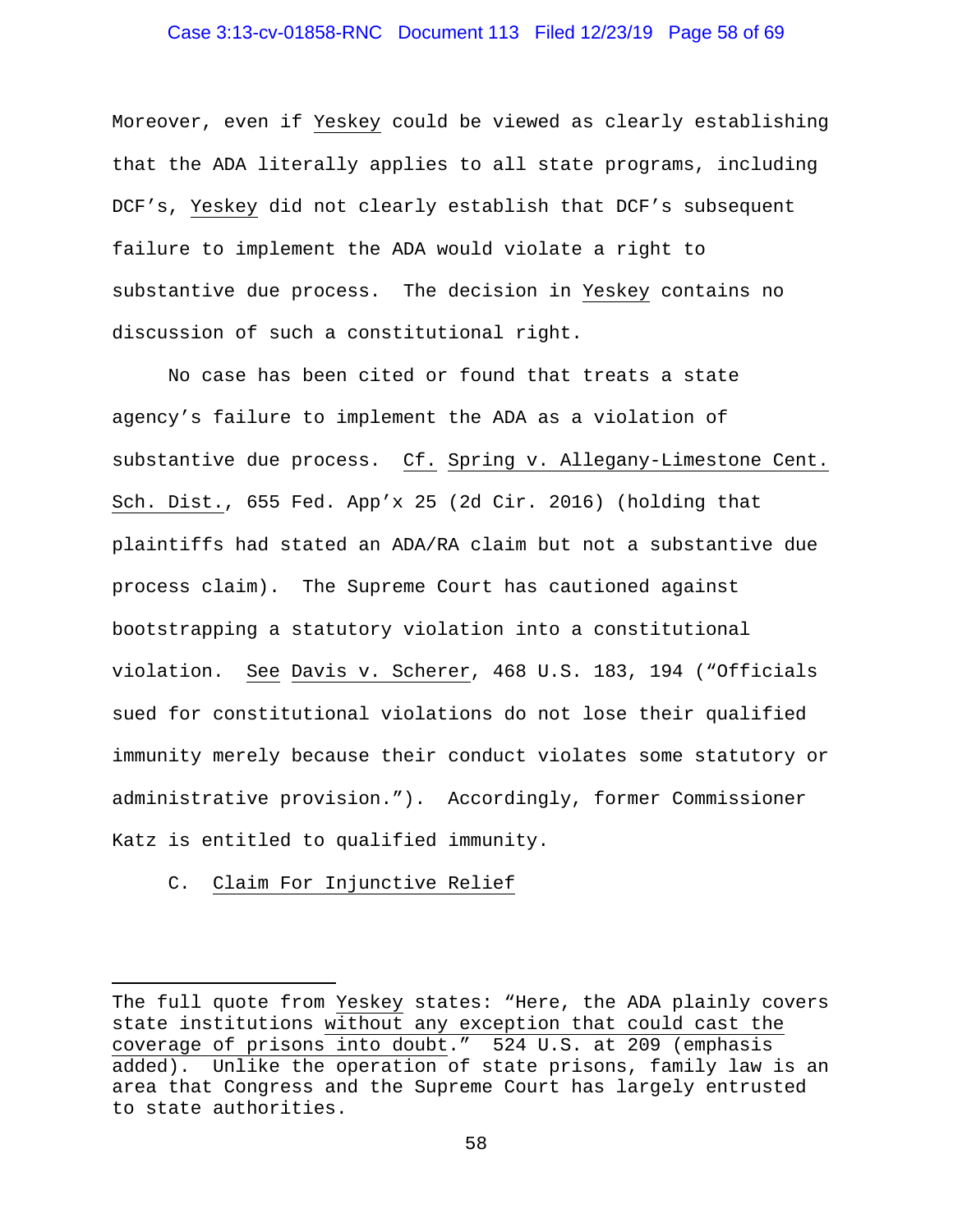In a proper case, injunctive relief is available against DCF under the ADA/RA and against the incumbent Commissioner of DCF (here defendant Dorantes) under § 1983. The amended complaint seeks injunctive relief in the form of an order

- (i) requiring defendants to develop and implement policies and procedures addressing how ADA and Rehabilitation Act requirements apply to DCF<br>programs, services and activities, including programs, services and assessments, service planning and implementation, visitation, family support and safety requirements;
- (ii) requiring defendants to complete a self-assessment, to inform parents with mental and/or psychological disabilities of their rights and DCF's obligations under the ADA and Rehabilitation Act; [and]
- (iii) requiring defendants to implement a training program for all investigators, social workers, supervisors on the requirements and how DCF seeks to comply with the ADA and Rehabilitation Act with respect to its programs and services;

Am. Compl. at 27.

Defendants oppose plaintiffs' claim for injunctive relief on the same grounds they oppose the claims for damages. In addition, they contend that, under Article III of the Constitution, plaintiffs lack standing to seek the injunctive relief set forth above. Though the issue of plaintiffs' standing under Article III is not free from doubt, I conclude that their allegations are insufficient to confer standing.

Article III limits the judicial power of the federal courts to adjudicating "cases" and "controversies." The requirement of standing serves to implement this limitation. The requirement "applies to each claim and form of relief sought." New York v.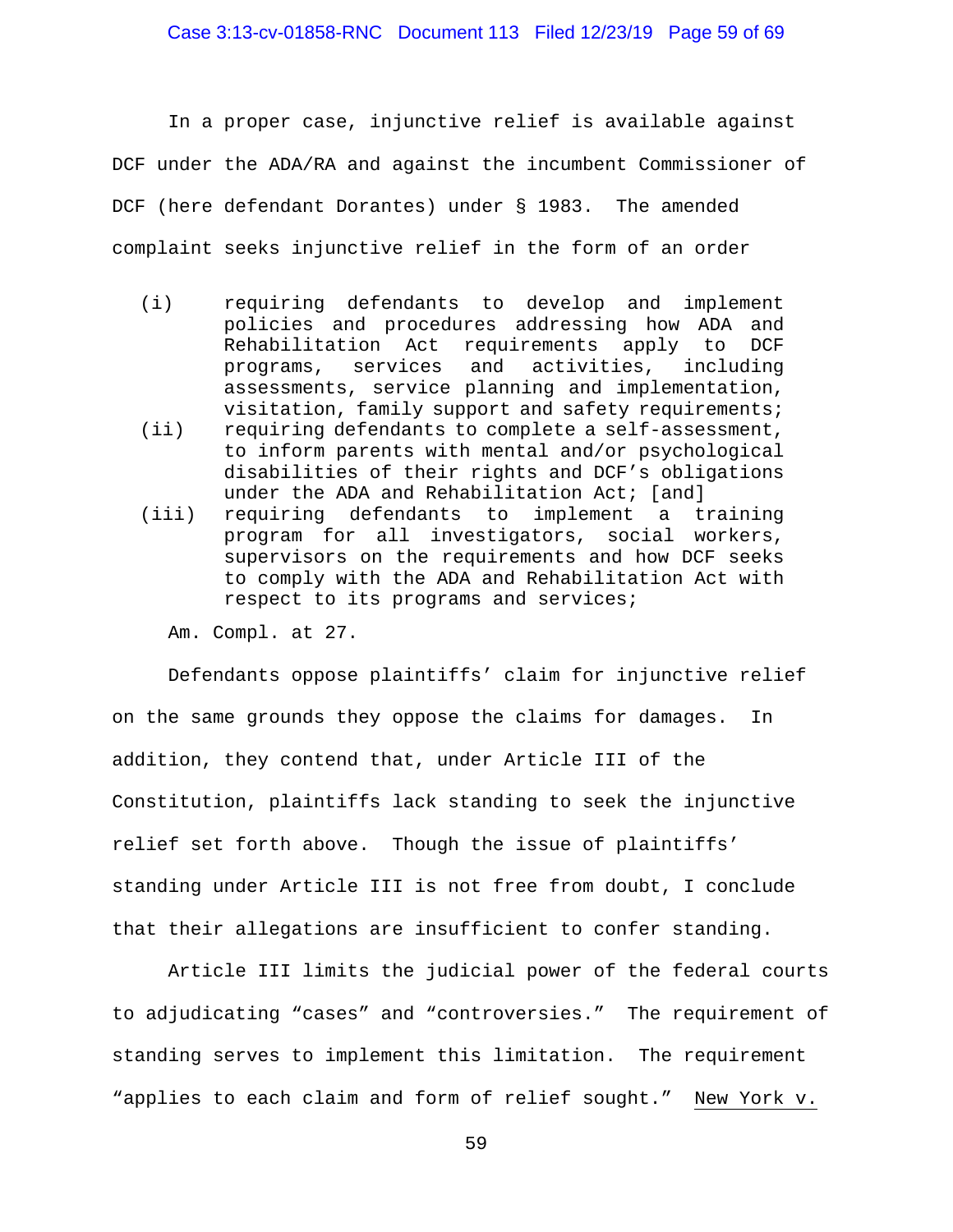U.S. Dep't of Homeland Sec., -- F. Supp. 3d --, 2019 WL 5100372, at \*3 (S.D.N.Y. 2019) (internal citations omitted). The requirement applies with particular force to claims for injunctive relief against governmental bodies in the nature of institutional reforms requiring significant public expenditures. As the Supreme Court has stated, without a "real need to exercise the power of judicial review, . . . allowing courts to oversee legislative or executive action would significantly alter the allocation of power . . . away from a democratic form of government." Summers v. Earth Island Inst., 555 U.S. 488, 493 (2009) (internal quotations omitted).

To establish that they have standing, plaintiffs must satisfy three elements:

First, the plaintiff must have suffered an "injury in fact" – an invasion of a legally protected interest which is (a) concrete and particularized, and (b) "actual or imminent, not 'conjectural' or 'hypothetical.'" Second, there must be a causal connection between the injury and the conduct complained of – the injury has to be "fairly . . . trace[able] to the challenged action of the defendant, and not . . . the result of the independent action of some third party not before the court." Third, it must be "likely," as opposed to merely "speculative," that the injury will be "redressed by a favorable decision."

Lujan v. Defenders of Wildlife, 504 U.S. 555, 560-61 (1992) (internal citations omitted).

"Past injuries . . . do not confer standing to seek injunctive relief unless the plaintiff[s] can demonstrate that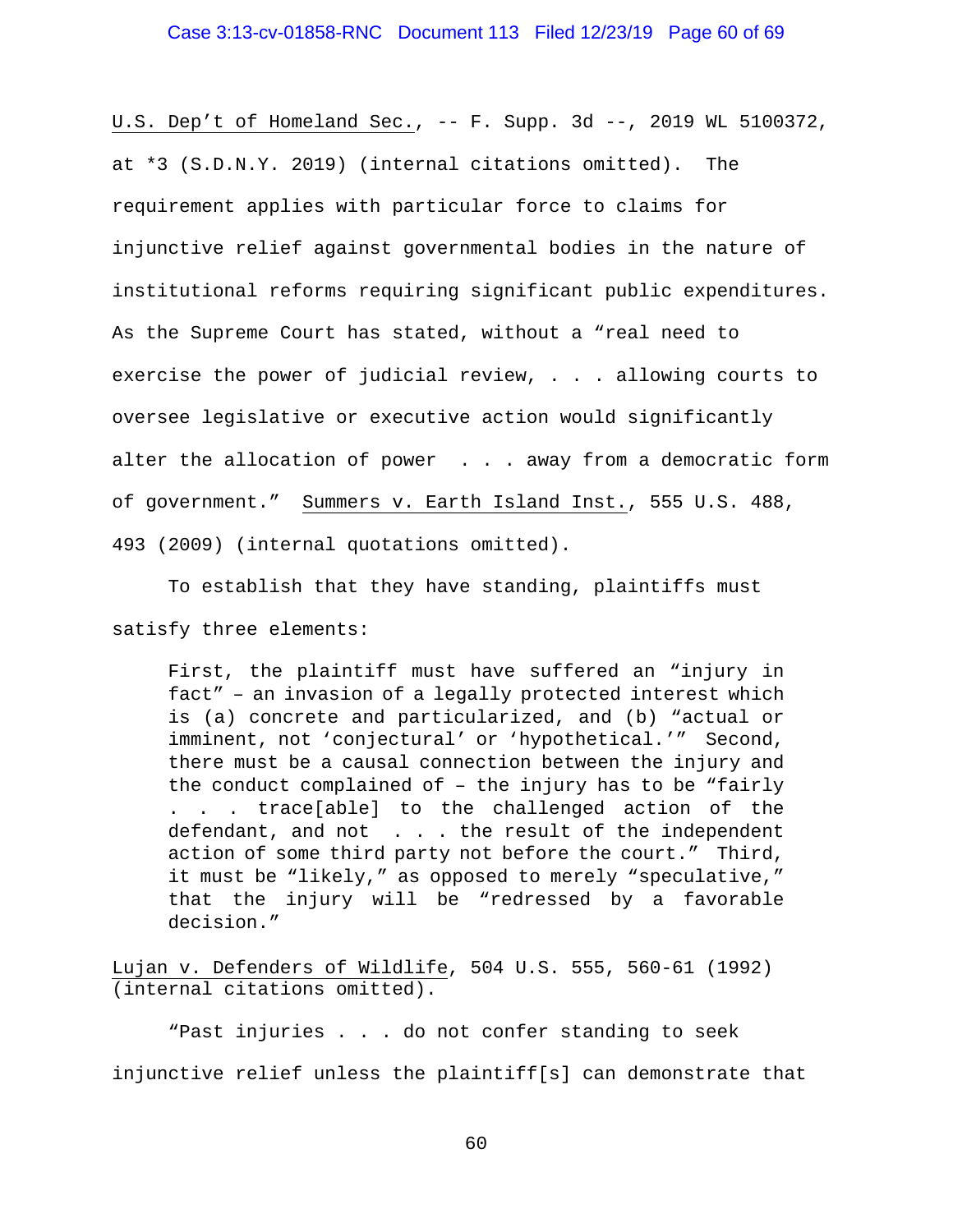## Case 3:13-cv-01858-RNC Document 113 Filed 12/23/19 Page 61 of 69

[they are] likely to be harmed again in the future in a similar way." Nicosia v. Amazon.com, Inc., 834 F.3d 220, 239 (2d Cir. 2016); see also Steel Co. v. Citizens for a Better Env., 523 U.S. 83, 109 (1998) ("Past exposure to illegal conduct does not in itself show a present case or controversy regarding injunctive relief . . . if unaccompanied by any continuing, present adverse effects." (quoting O'Shea v. Littleton, 414 U.S. 488, 495-96 (1974))). Nor can plaintiffs establish standing based on their desire to prevent DCF from discriminating against others, no matter how sincere their desire may be. A plaintiff "may not seek redress for injuries done to others." Moose Lodge No. 107 v. Irvis, 407 U.S. 163, 166 (1972); cf. Spokeo, Inc. v. Robins, -- U.S. --, 136 S. Ct. 1540, 1547 n.6 (2016) ("[E]ven named plaintiffs who represent a class 'must allege and show that they personally have been injured, not that injury has been suffered by other, unidentified members of the class to which they belong.'" (quoting Simon v. Eastern Ky. Welfare Rights Org., 426 U.S. 26, 40, n.20 (1976))).

To have standing to pursue injunctive relief, plaintiffs must allege (1) that they are currently experiencing harm due to DCF's illegal activity against them in the past, see Steel Co., 523 U.S. at 109, or (2) that they face a substantial likelihood of harm due to illegal activity by DCF in the future. See Nicosia, 834 F.3d at 239. As to the first possibility, the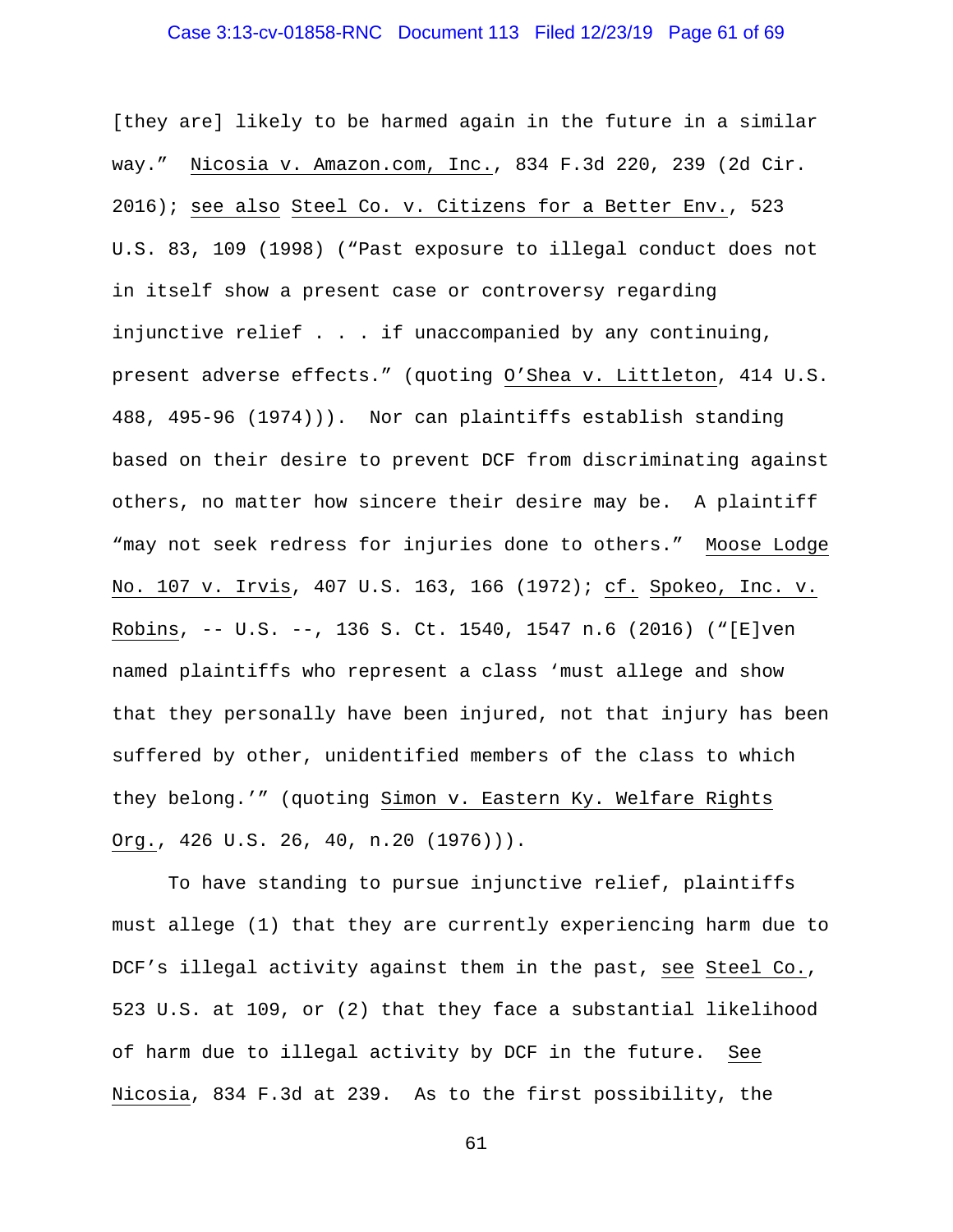### Case 3:13-cv-01858-RNC Document 113 Filed 12/23/19 Page 62 of 69

amended complaint alleges that plaintiffs continue to experience emotional distress resulting from DCF's actions culminating in termination of their parental rights. See Am. Compl. ¶ 81-84. Accepting this allegation as true, plaintiffs' emotional distress does not give them standing to seek the injunctive relief requested by the amended complaint unless they can show a "substantial likelihood" that the injunctive relief – essentially, an order directing DCF to implement the ADA - will redress their emotional harm. See Vt. Agency of Nat. Res. V. U.S. ex rel. Stevens, 529 U.S. 765, 771 (2000). Plaintiffs do not make this showing in responding to the motion to dismiss. See Plf. Mem. at 38-39. And it is difficult to see how such an injunction can relieve plaintiffs of the emotional distress they are likely to continue to suffer as a result of losing custody of their children.[31](#page-61-0)

<span id="page-61-0"></span><sup>&</sup>lt;sup>31</sup> In reaching this conclusion, I recognize that loss of parental rights can harm an individual's self-image, sense of self-worth, and reputation, which is a discrete type of harm different from the emotional distress caused by being separated from one's children. This type of harm is likely to be significant in most (if not all) cases involving loss of parental rights, and it may be especially painful for a person who has (or is perceived to have) a mental or psychological disability. I also recognize that this type of injury might well be relieved to a considerable extent by the prospect of being able to help bring about institutional reform of a state agency (not to mention actually obtaining such relief), as plaintiffs seek to do here. However, I conclude that even if this type of injury can be relied on to establish standing to seek injunctive relief in the nature of institutional reform, plaintiffs do not have standing because developments at both the federal and state level since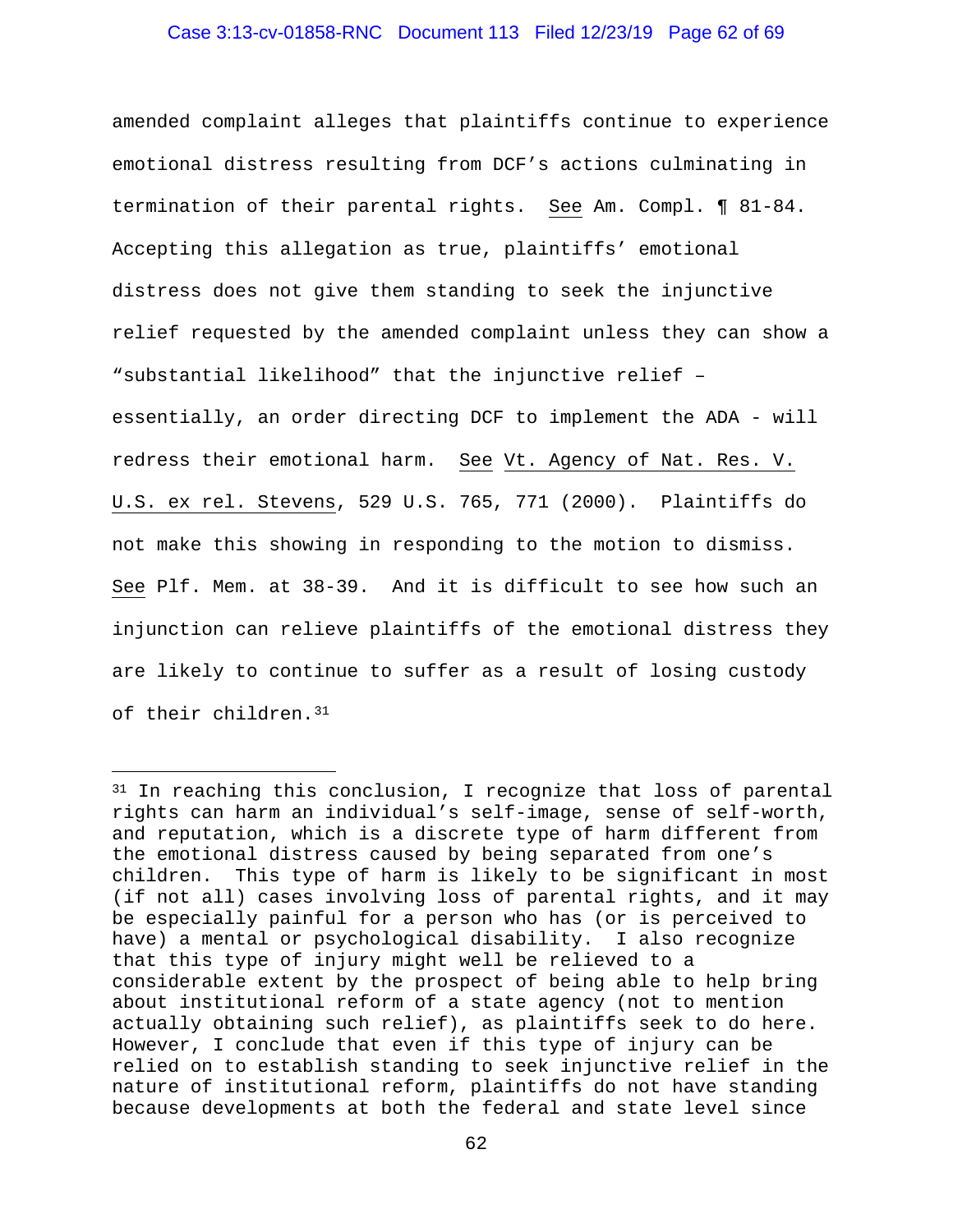## Case 3:13-cv-01858-RNC Document 113 Filed 12/23/19 Page 63 of 69

As to the second possibility, plaintiffs have the burden of alleging facts showing "a sufficient likelihood that [they] will be affected by [DCF's] allegedly unlawful conduct in the future." Holmes v. Patllito, No. 5:12-cv-183, 2012 WL 6623794, at \*2 (D. Vt. Nov. 28, 2012) (quoting Wooden v. Bd. Of Regents of Univ. Sys. of Ga., 247 F.3d 1262, 1283 (11th Cir. 2001)), adopted by 2012 WL 6623690 (D. Vt. Dec. 19, 2012). Plaintiffs allege that they are currently caring for other children and plan to try to have or adopt other children. Am. Compl. ¶ 88- 89. Accordingly, they argue, they "face the real risk that DCF may investigate or take other action against them based on their continued care and supervision of children." Plf. Mem. at 38. These allegations, accepted as true, are insufficient to demonstrate the "substantial likelihood" of future injury necessary for standing. In Lujan, the Supreme Court rejected an attempt to establish standing based on future possibilities. The Court stated: "Such 'some day' intentions, without any description of concrete plans, or indeed even any specification of when the some day will be - do not support a finding of the 'actual or imminent injury' that our cases require." See 504 U.S. at 564. Similarly, the possibility that DCF may one day

this action was filed, summarized below, prevent them from demonstrating that this case involves a "real need to exercise the power of judicial review." Summers, 555 U.S. at 493.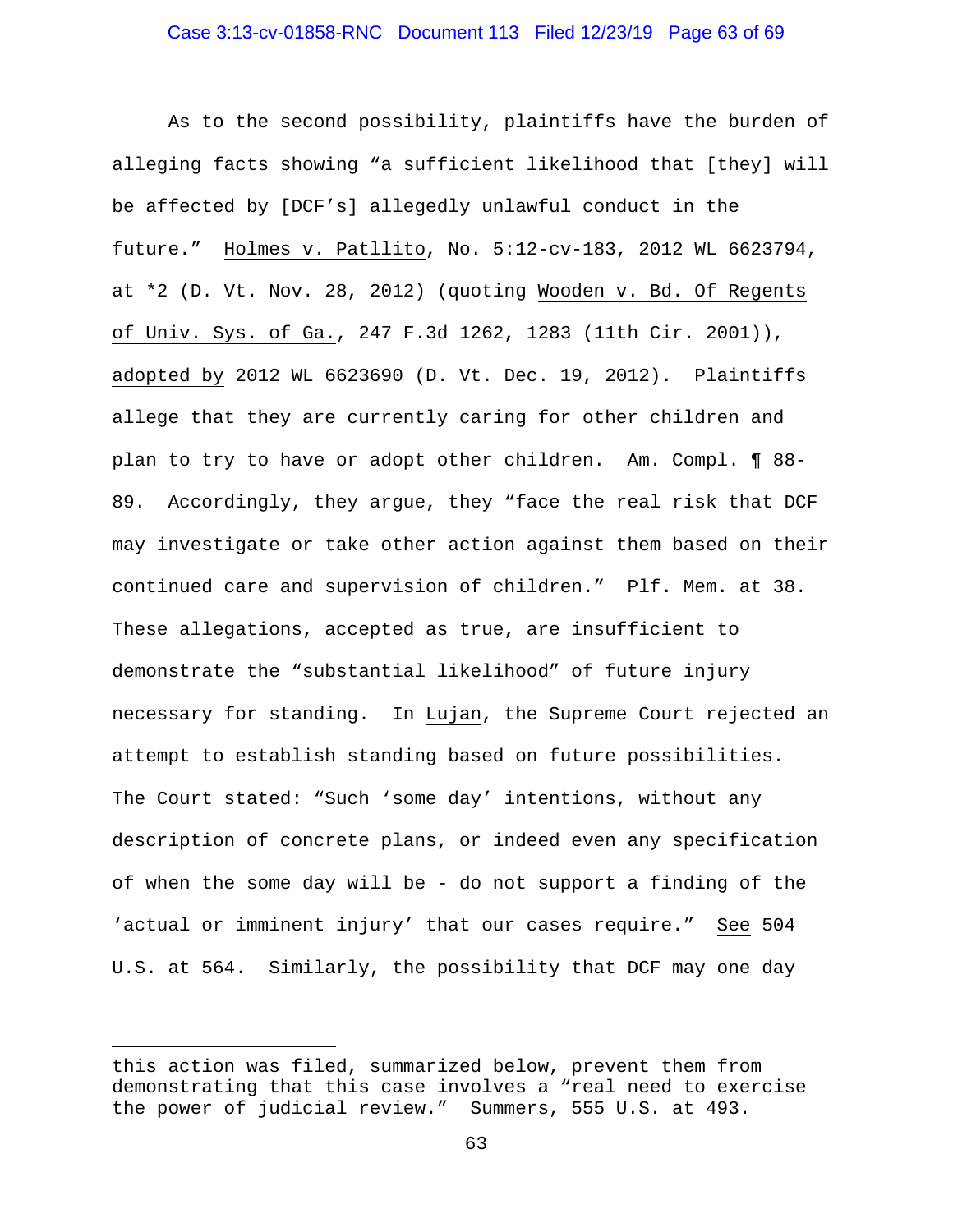### Case 3:13-cv-01858-RNC Document 113 Filed 12/23/19 Page 64 of 69

seek to take action against either or both plaintiffs is necessarily conjectural rather than imminent.<sup>32</sup>

Plaintiffs do not attempt to distinguish their position from the case on which defendants principally rely, City of Los Angeles v. Lyons, 461 U.S. 95 (1983). Lyons alleged that a police officer put him in a chokehold during a traffic stop, and sought an injunction broadly prohibiting police from using chokeholds. The Court concluded that Lyons' allegations of past misconduct "d[id] nothing to establish a real and immediate threat that he would again be stopped for a traffic violation, or for any other offense, by an officer or officers who would illegally choke him into unconsciousness without any provocation or resistance on his part." Id. at 105. Moreover, Lyons' allegation that the Los Angeles police "routinely appl[ied] chokeholds . . . [fell] far short of the allegations that would be necessary to establish a case or controversy between these two parties." Id.

<span id="page-63-0"></span><sup>32</sup> Plaintiffs' allegation that DCF might take action against them is not unlike an allegation of a threat of future prosecution; to adequately demonstrate such an injury, a plaintiff cannot rely on a prosecution that is only "remotely possible." Am. Charities for Reasonable Fundraising Regulation, Inc. v. Shiffrin, 205 F.3d 1321, at \*1 (2d Cir. 2000). In American Charities, the Second Circuit held that much more detailed allegations than those presented here were insufficient to plausibly allege a threat of future prosecution.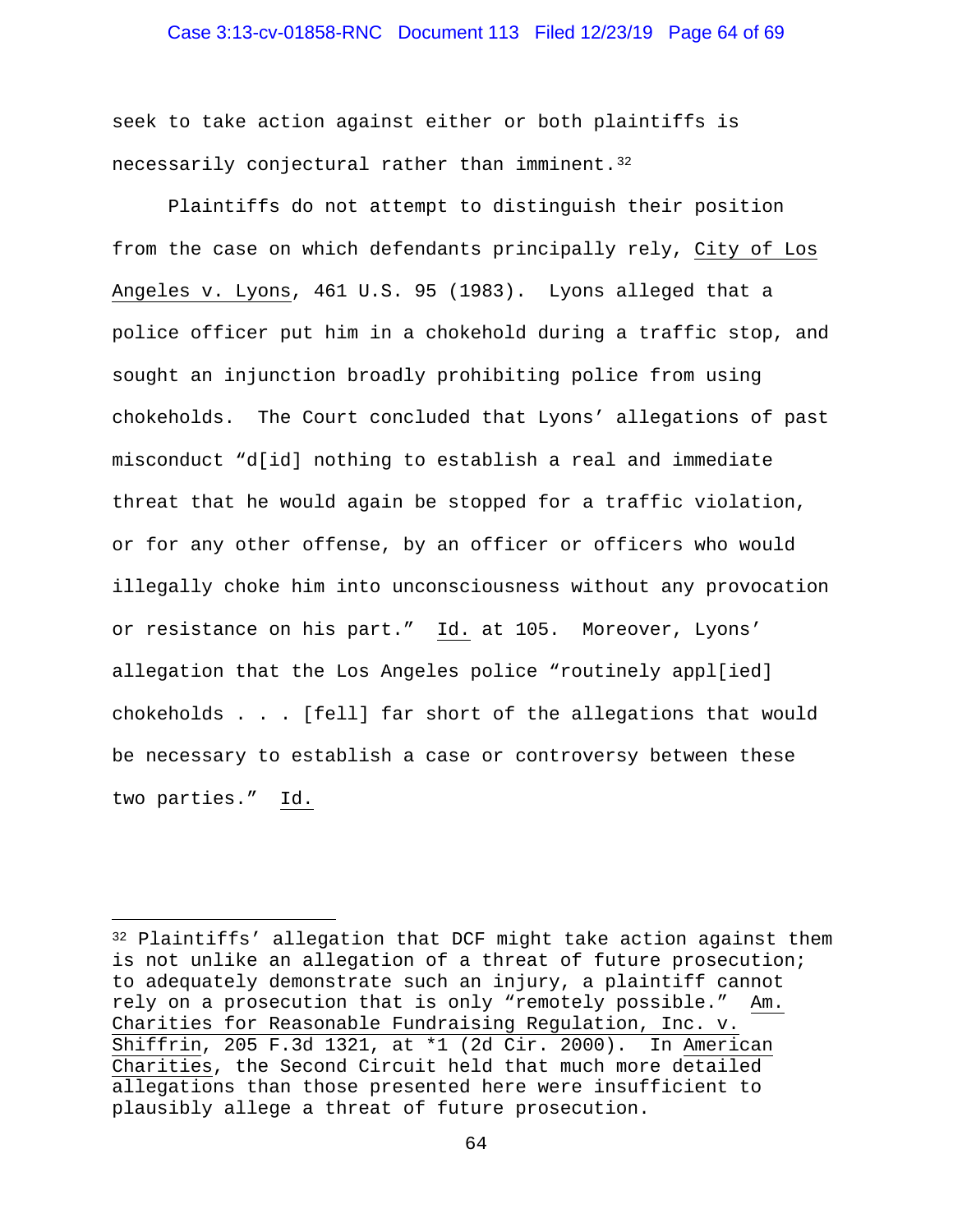## Case 3:13-cv-01858-RNC Document 113 Filed 12/23/19 Page 65 of 69

Unlike Lyons, plaintiffs have alleged that they may one day undertake to have or adopt children, which could cause DCF to take action. See id. at 106 n.7 (suggesting that Lyons needed to "credibly allege that he faced a realistic threat from the future application of the City's policy").  $33$  However, as defendants argue and as discussed above, plaintiffs' allegation that they plan to try to have or adopt children in the future is inadequate under the standard set forth in Lujan.

Plaintiffs' would have a stronger argument for standing if they alleged facts permitting a finding that they are refraining from trying to have or adopt children because they fear DCF will take action against them in violation of their federal rights. Even then, however, they would need to allege facts showing a sufficient likelihood that DCF would act in violation of their rights. Significant developments since this action was filed prevent them from demonstrating such a sufficient likelihood.

In 2015, while the present action was on appeal, the U.S. Departments of Justice and Health and Human Services published a

<span id="page-64-0"></span><sup>33</sup> Lyons remains somewhat problematic for plaintiffs because the amended complaint alleges that they currently care for children, and there is no indication that DCF, although necessarily aware of plaintiffs' allegation, has engaged in any discriminatory conduct against them. This is not to suggest that if DCF were to find out in the future that Ms. Hasemann was expecting a child or seeking to adopt one, it would take no action. For purposes of this ruling, I assume that, at a minimum, DCF would conduct an investigation.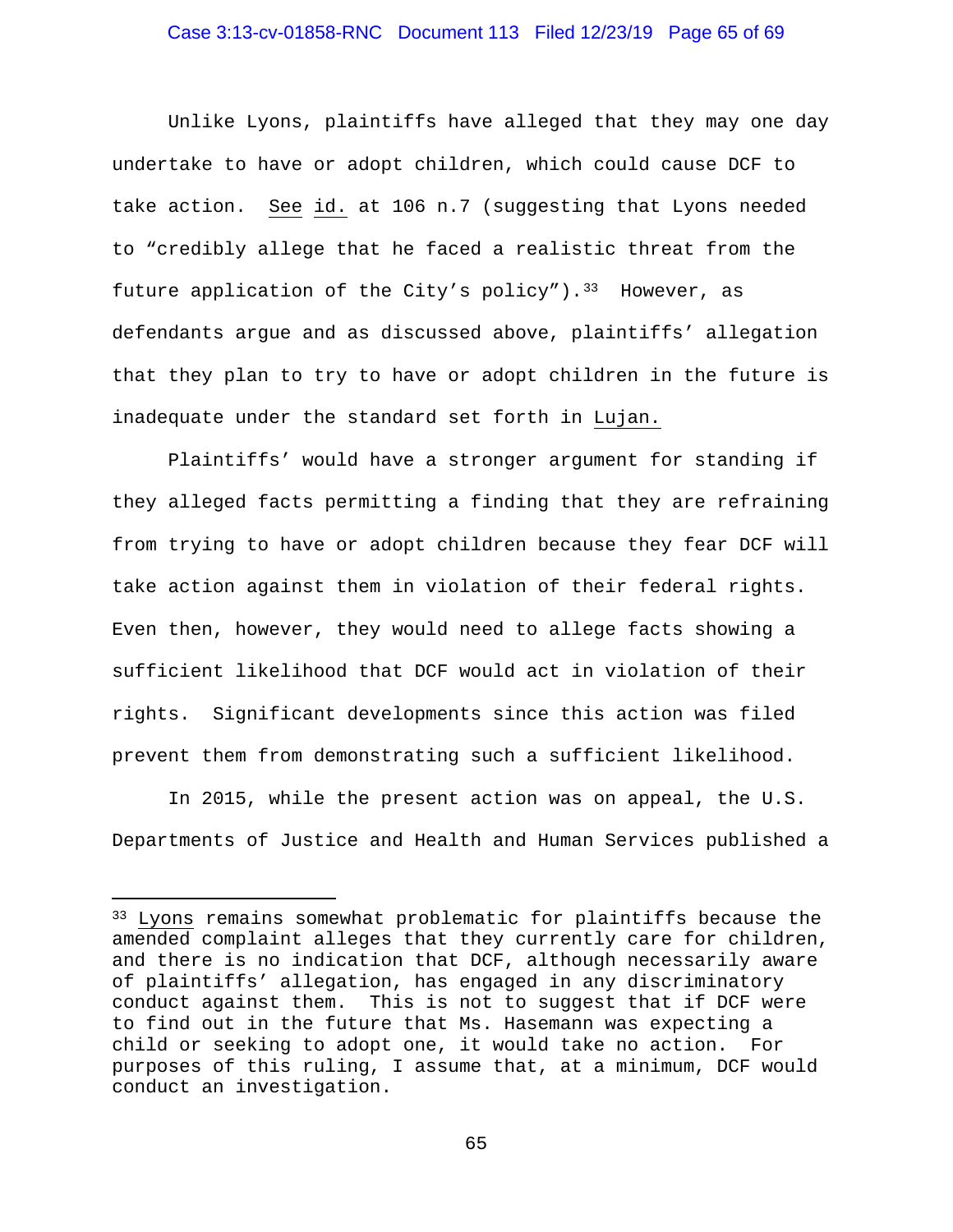### Case 3:13-cv-01858-RNC Document 113 Filed 12/23/19 Page 66 of 69

joint letter stating that Title II of the ADA does apply to programs of state child protection agencies. $34$  The letter has been called "historic" and "ground-breaking." Charisa Smith, Making Good on an Historic Federal Precedent: Americans with Disabilities Act (ADA) Claims and the Termination of Parental Rights of Parents with Mental Disabilities, 18 Quinnipiac Health L.J. 191, 192 (2015). HHS is now actively engaged with state agencies regarding compliance with ADA standards in neglect and TPR proceedings.<sup>[35](#page-65-1)</sup> State courts have also taken steps to ensure that child protection proceedings comport with the ADA. See, e.g., In re Hicks/Brown, 893 N.W.2d 637, 640-41 (Mich. 2017) (holding that state agency had "duty under the ADA to reasonably accommodate a [parent's] disability" before terminating parental rights).

<span id="page-65-0"></span>Ĩ.  $34$  See U.S. Dep't of Justice, Civil Rights Division & U.S. Dep't of Health & Human Servs., Office for Civil Rights, Letter to Erin Deveney, Interim Comm'r of Dep't of Children & Families, Commonwealth of Massachusetts (hereinafter "DOJ/HHS Letter") (Jan. 29, 2015), available at: [http://www.ada.gov/ma\\_docf\\_lof.pdf.](http://www.ada.gov/ma_docf_lof.pdf)

<span id="page-65-1"></span><sup>35</sup> See, e.g., Press Release, HHS OCR Secures Voluntary Resolution and Ensures Child Welfare Programs in the Oregon Department of Human Services Protect Parents with Disabilities from Discrimination, U.S. Dep't of Health & Human Servs. (Dec. 4, 2019), available at: [https://www.hhs.gov/about/news/2019/12/04/hhs-ocr-secures](https://www.hhs.gov/about/news/2019/12/04/hhs-ocr-secures-voluntary-resolution-and-ensures-child-welfare-programs-in-the-odhs-protect-parents-with-disabilities-from-discrimination.html)[voluntary-resolution-and-ensures-child-welfare-programs-in-the](https://www.hhs.gov/about/news/2019/12/04/hhs-ocr-secures-voluntary-resolution-and-ensures-child-welfare-programs-in-the-odhs-protect-parents-with-disabilities-from-discrimination.html)[odhs-protect-parents-with-disabilities-from-discrimination.html.](https://www.hhs.gov/about/news/2019/12/04/hhs-ocr-secures-voluntary-resolution-and-ensures-child-welfare-programs-in-the-odhs-protect-parents-with-disabilities-from-discrimination.html)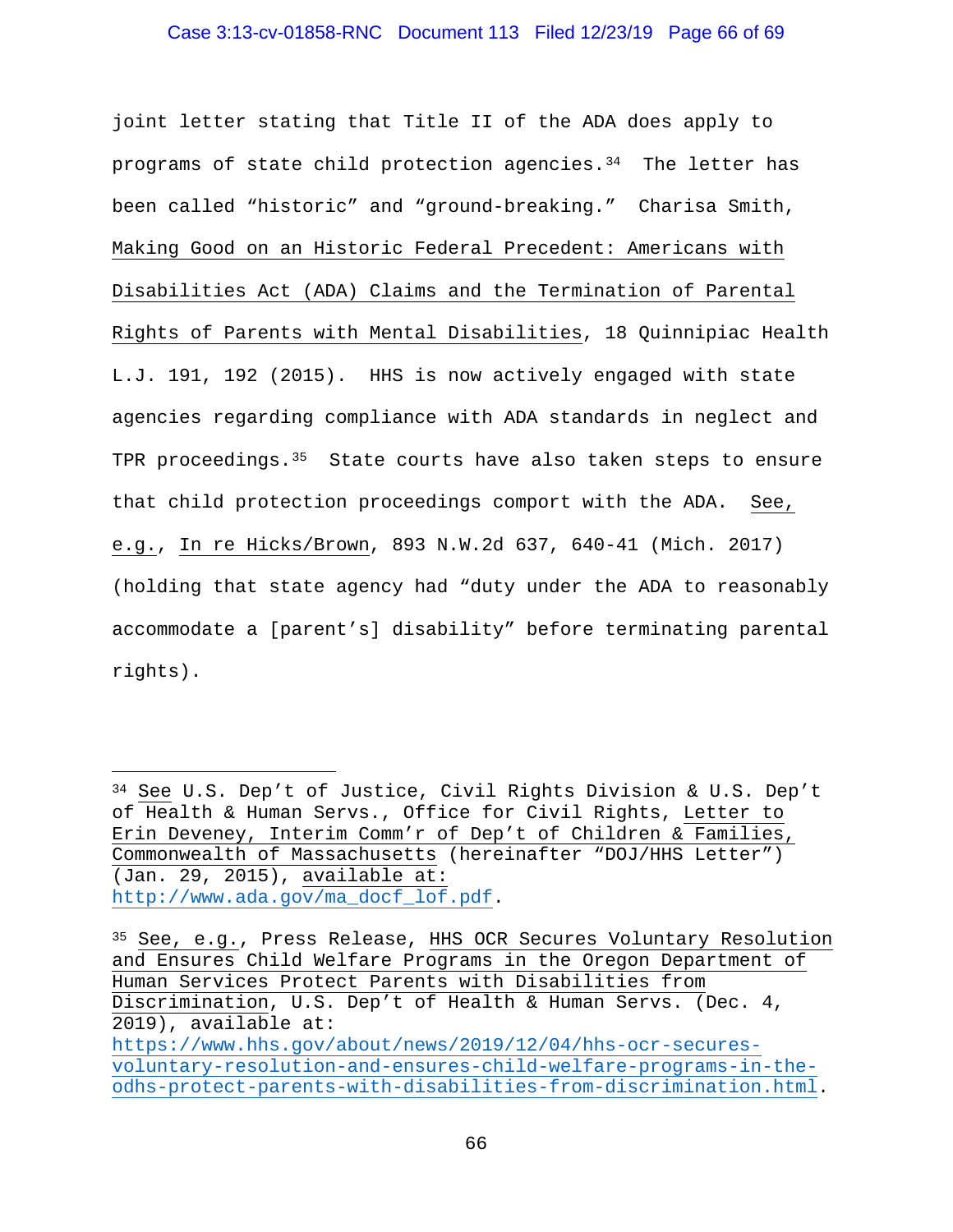### Case 3:13-cv-01858-RNC Document 113 Filed 12/23/19 Page 67 of 69

In 2016, in keeping with the DOJ/HHS letter, then-Commissioner Katz issued a memorandum stating: "Qualified individuals with a disability in child protection matters are entitled to individual assessments of their needs and full and equal access to opportunities to benefit from and participate in child welfare programs, services and activities that are equal to those extended to persons without disabilities."[36](#page-66-0) Other publicly available documents issued by DCF described efforts to help train service providers to assist persons with cognitive limitations, and provided guidance to DCF caseworkers working with parents with disabilities.<sup>[37](#page-66-1)</sup> In addition, the Connecticut Supreme Court recently confirmed that the requirements of the ADA are incorporated into Connecticut antidiscrimination law

<span id="page-66-0"></span>Ĩ. <sup>36</sup> <u>See</u> Memorandum from Joette Katz, <u>Americans with Disabilities</u> Act, Conn. Dep't of Children & Families (Sept. 23, 2016), available at: https://portal.ct.gov/- /media/DCF/Diversity/2016ADAPolicyNoticeSignedpdf.pdf (). See also Nat. Res. Def. Council v. Dep't of Interior, -- F. Supp. 3d --, 2019 WL 4601722, at \*9 (S.D.N.Y. 2019) (taking judicial notice of publicly available government documents).

<span id="page-66-1"></span><sup>37</sup> Joette Katz, Annual Progress and Services Report 2017, Conn. Dep't of Children & Families (June 30, 2016), available at: https://portal.ct.gov/-/media/DCF/DataConnect/pdf/APSR-2017- 06302016--Final.pdf (noting that the Connecticut Parents with Cognitive Limitations Work Group, headed by DCF, "has trained close to 3,100 service providers through the work of an interdisciplinary, interagency rotating training team."); Conn. Dep't of Children & Families, Early Childhood Practice Guide for Children Aged Zero to Five (April 1, 2016), at 39-43, available at: https://portal.ct.gov/-/media/DCF/Policy/BPGuides/3-1-PG-Early-Childhood.pdf (providing guidance to caseworkers on assisting parents with disabilities).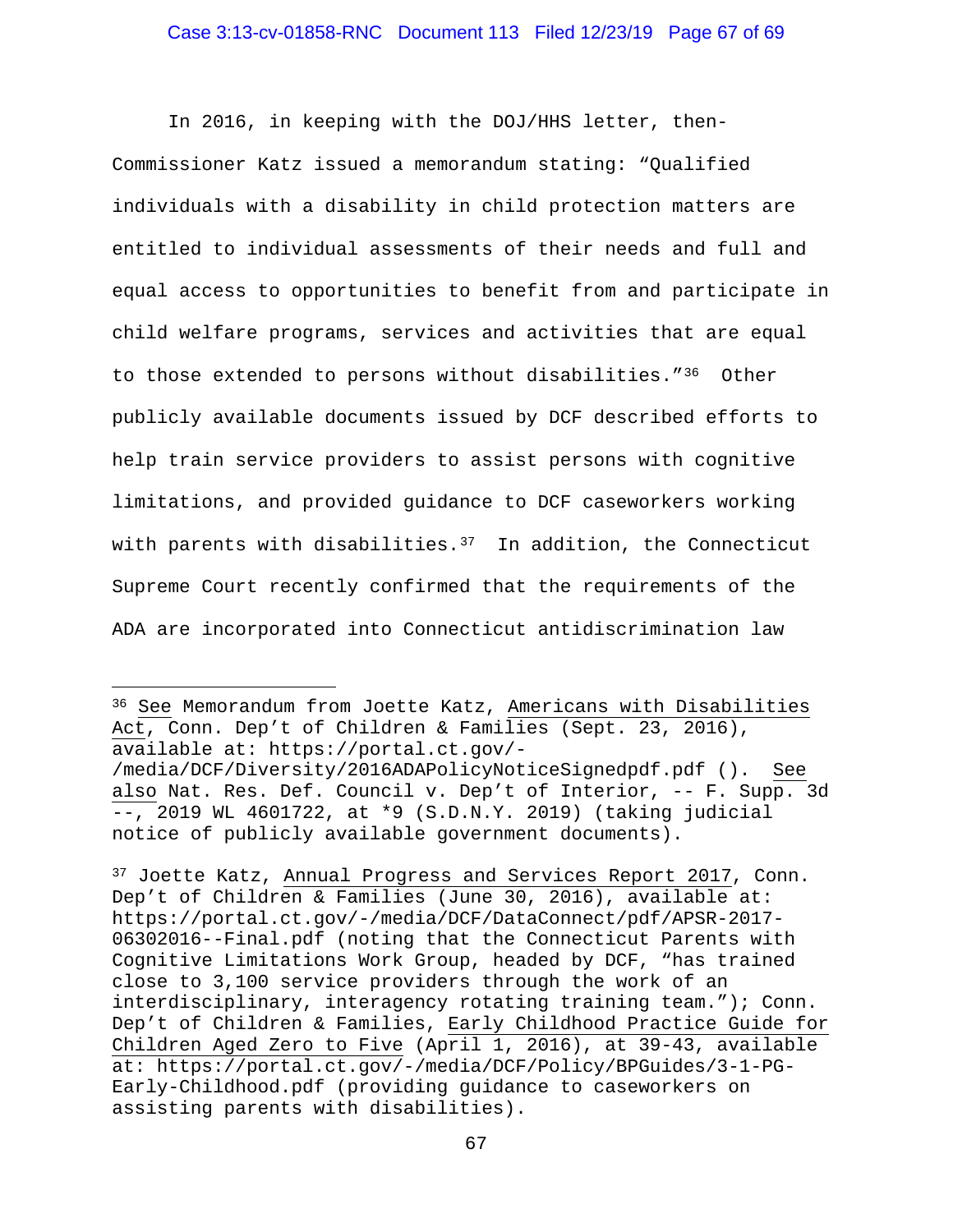## Case 3:13-cv-01858-RNC Document 113 Filed 12/23/19 Page 68 of 69

applicable to neglect and TPR proceedings. See In re Elijah C., 326 Conn. 480, 511 (2017) ("[T]here is nothing in the record before us to suggest that the trial court deviated in any way from ADA principles, which . . . are incorporated by reference into our state's own stringent antidiscrimination statutes, in adjudicating the neglect and termination petitions in the present case.").

Plaintiffs argue that, "given the quick timing required in child protections proceedings, DCF's actions would evade review" unless an injunction were already in place. Plf. Mem. at 39. The concept of an injury "evading review" is an exception to the mootness doctrine for injuries "too short to be fully litigated prior to [their] cessation or expiration." United States v. Sanchez-Gomez, -- U.S. --, 138 S. Ct. 1532, 1540 (2018). The exception does not apply here. Moreover, the possibility that future plaintiffs – or these plaintiffs in the future – could encounter an argument about mootness does not relieve plaintiffs of their obligation to satisfy standing requirements. Cf. Schlesinger v. Reservists Comm. to Stop the War, 418 U.S. 208, 227 (1974) ("The assumption that if respondents have no standing to sue, no one would have standing, is not a reason to find standing.").

Plaintiffs may be concerned that if they wait to request injunctive relief until DCF invokes a 96-hour hold and seeks an